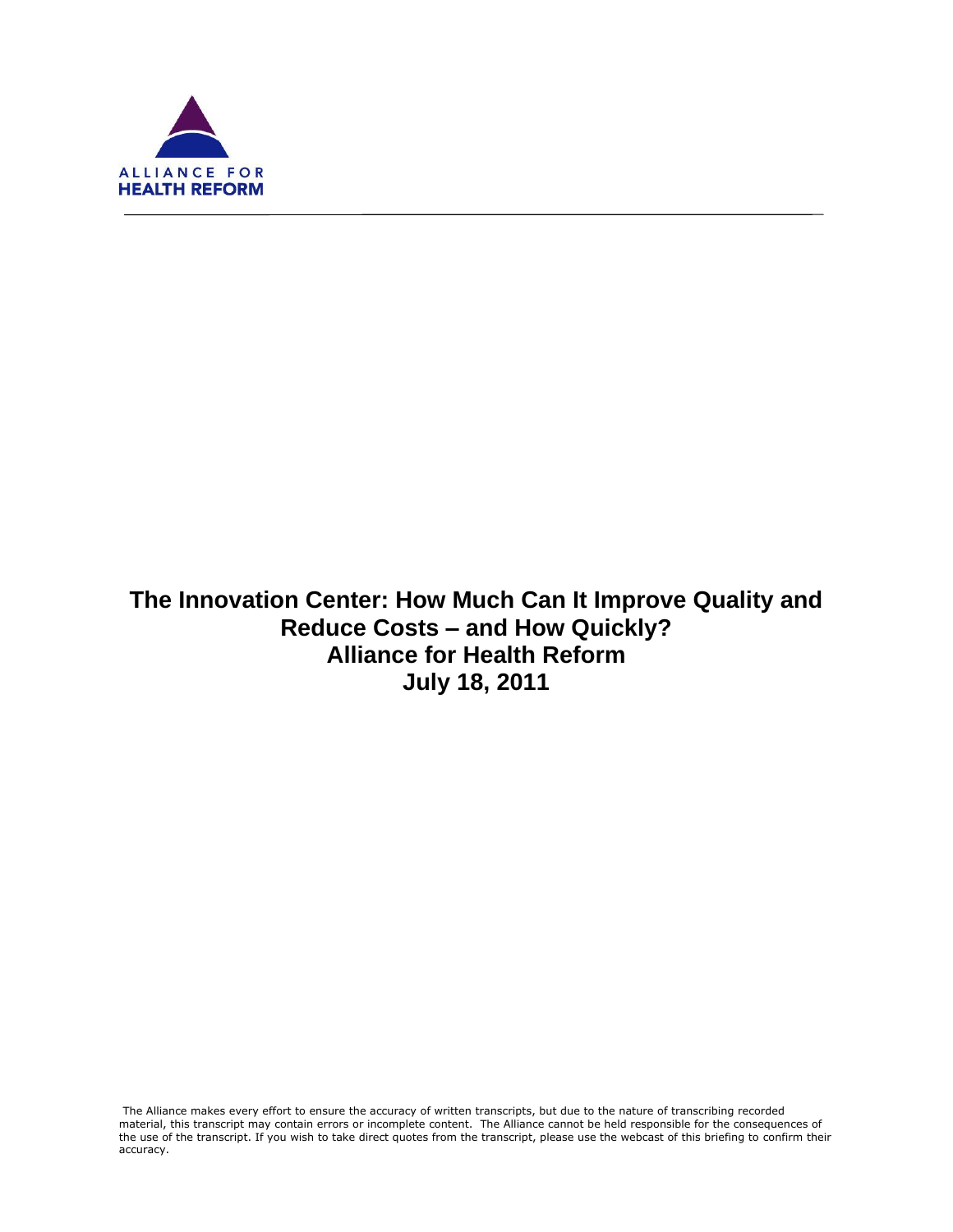[START RECORDING]

**ED HOWARD:** Let me get started. I don't want to take any more time away from what I think you're going to find is an excellent program.

My name is Ed Howard, I'm with the Alliance for Health Reform and on behalf of Senator Rockefeller and our board of directors I want to welcome you to this program on the newly established Center for Medicare and Medicaid Innovation within HHS.

CMMI inevitably, or the Innovation Center, has a challenging agenda, in fact you might say it has a whole series of agenda items that are all aimed at identifying and testing and promoting innovative health care payment and service delivery models designed to enhance the quality of care and restrain costs.

Today we're going to take a look at how the Innovation Center is developing, how its agenda is being shaped, where it's putting early emphasis, where the barriers to innovation are showing up, in this early experience.

One of the key ideas to keep in mind is the balance that the Center is seeking between the creativity and entrepreneurial behavior that's needed to foster innovation in the first place and the accountability that's need to make sure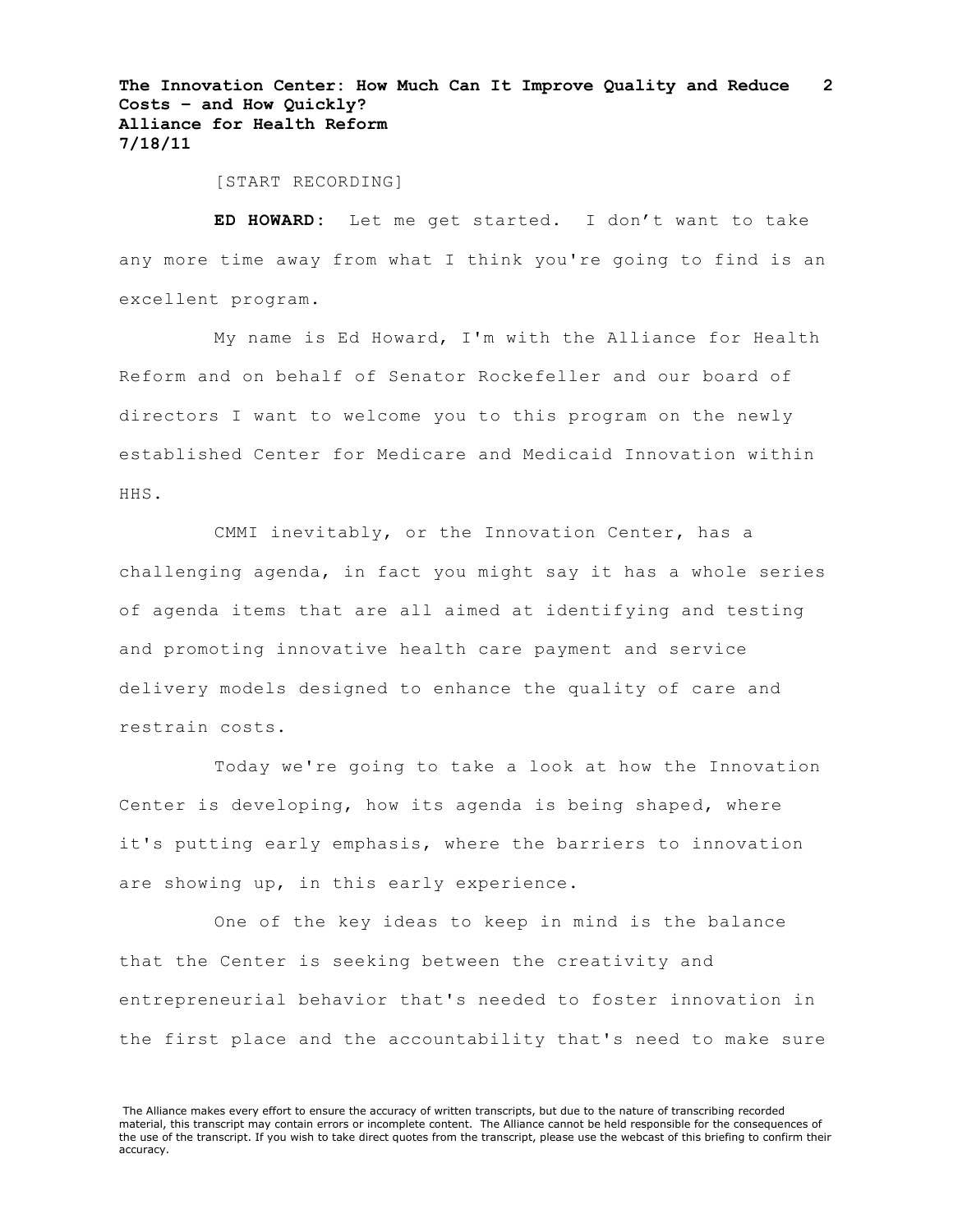that billions of dollars of the federal tax payer money gets spent prudently.

We're pleased to have as our partner and co-sponsor in this briefing, The Commonwealth Fund. Joining me as comoderator today is, as is often the case when the Fund has a co-moderator, somebody who actually knows about the subject that we're talking about here. Stu Guterman is the Fund's vice president for the Program on Payment and System Reform.

He's also the executive director of its Commission on High Performance Health System. He understands innovation, having directed CMS's office of Research, Development and Information for several years. So Stu, we're very pleased to have you in your position here.

**STUART GUTERMAN:** Thanks Ed. On behalf of The Commonwealth Fund I'm want to welcome you all here.

The issue of innovation is an extremely important one given the situation we face. The process of innovation is one we need to understand better in order to successfully address the issue. There are really two purposes to this session.

One is to offer some support and suggestion to the Innovation Center at CMS and another is to really raise some issues that need to be considered by the folks who are participating in and in the end will be evaluating the success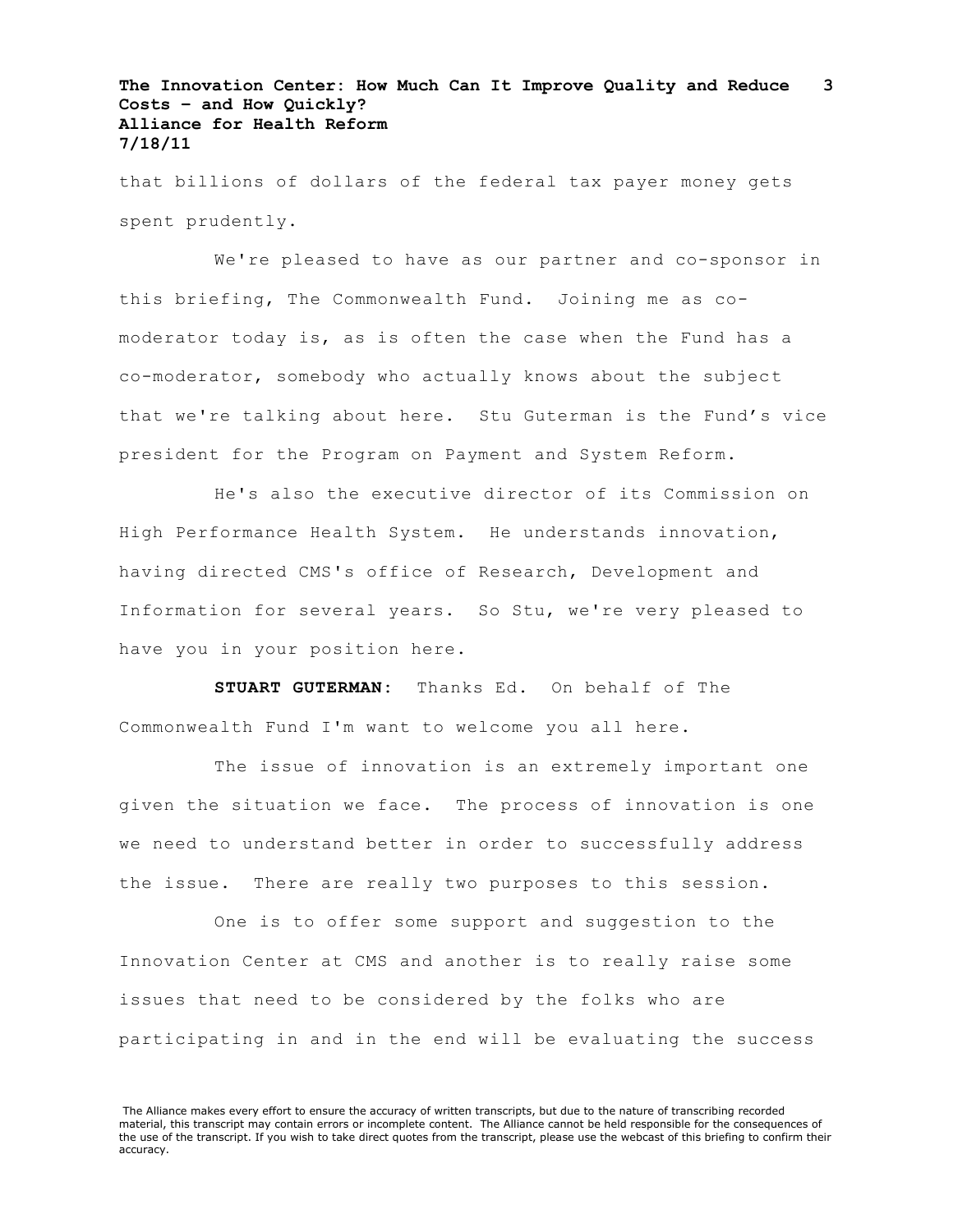of the Innovation Center and the innovations that it develops and implements.

So I thought I'd take a couple of minutes to kind of lay out some of the basic issues and then hand over to the speakers who will be talking about these issues in more detail.

First a quote that I think really kind of encapsulates where we are in terms of needing innovation. President Roosevelt, when he was campaigning for his first term in office, said, "The Country needs, and unless I mistake its temper, the Country demands bold, persistent experimentation. It's common sense to take a method and try it but if it fails admit it frankly and try another. But above all try something."

I think that's pretty much the situation we're in now with regard to the health care system, both in terms of its performance and of course its cost. So I kind of use this quote from Roosevelt to set the tone for this session.

We're all familiar with the problems of the healthcare sector. We have fragmented care, we have a lack of coordination, we have variable quality across the country and we have high and rapidly growing costs. The goals of addressing and the strategies for addressing those problems have been widely discussed.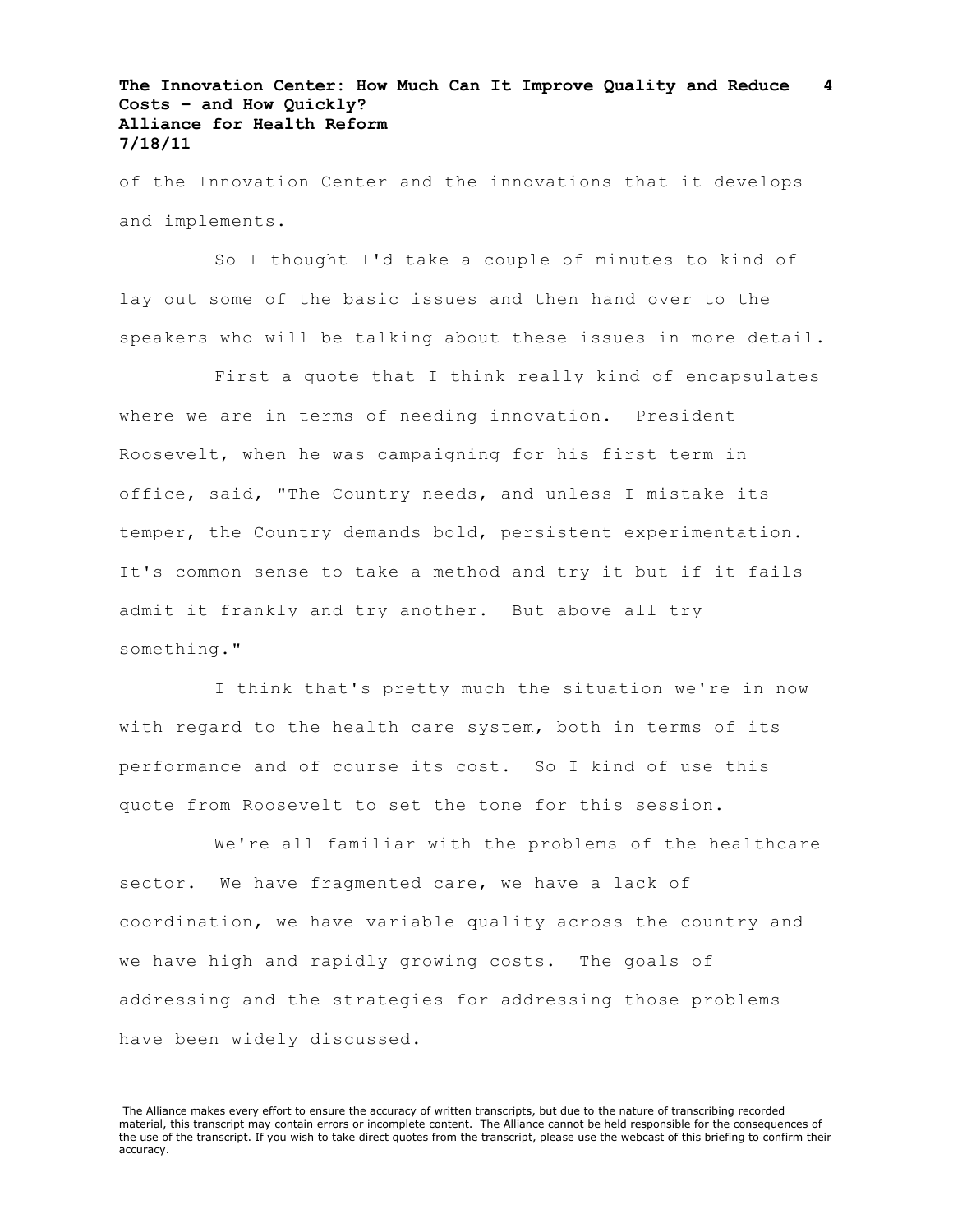One of the pieces of that strategy is the Center for Medicare and Medicaid Innovation that was created in the Affordable Care Act and has already begun developing projects. I'm not going to spend a lot of time talking about the Center and the details of how the Center is supposed to be operated. We have others here who can talk about that and we can certainly discuss that.

There are a number of models that are innumerate in the law that the Innovation Center is tasked with developing and testing. Those are in the copy of my slides and I won't go into detail there either.

What I'd like to talk about to set the stage for the discussion, is the set of key considerations for successful development of pilot programs. One is multi-payer involvement. That is, Medicare, although it is has frequently been described as the 800-pound gorilla is still just one gorilla and it's just a piece of the program.

What we have frequently in our fragmented health care delivery system and fragmented health care financing system is a number of well-meaning organizations pulling for the same goal, but pulling in different directions and that doesn't help. So we need to have better coordination among multiple payers to try and develop successful initiatives.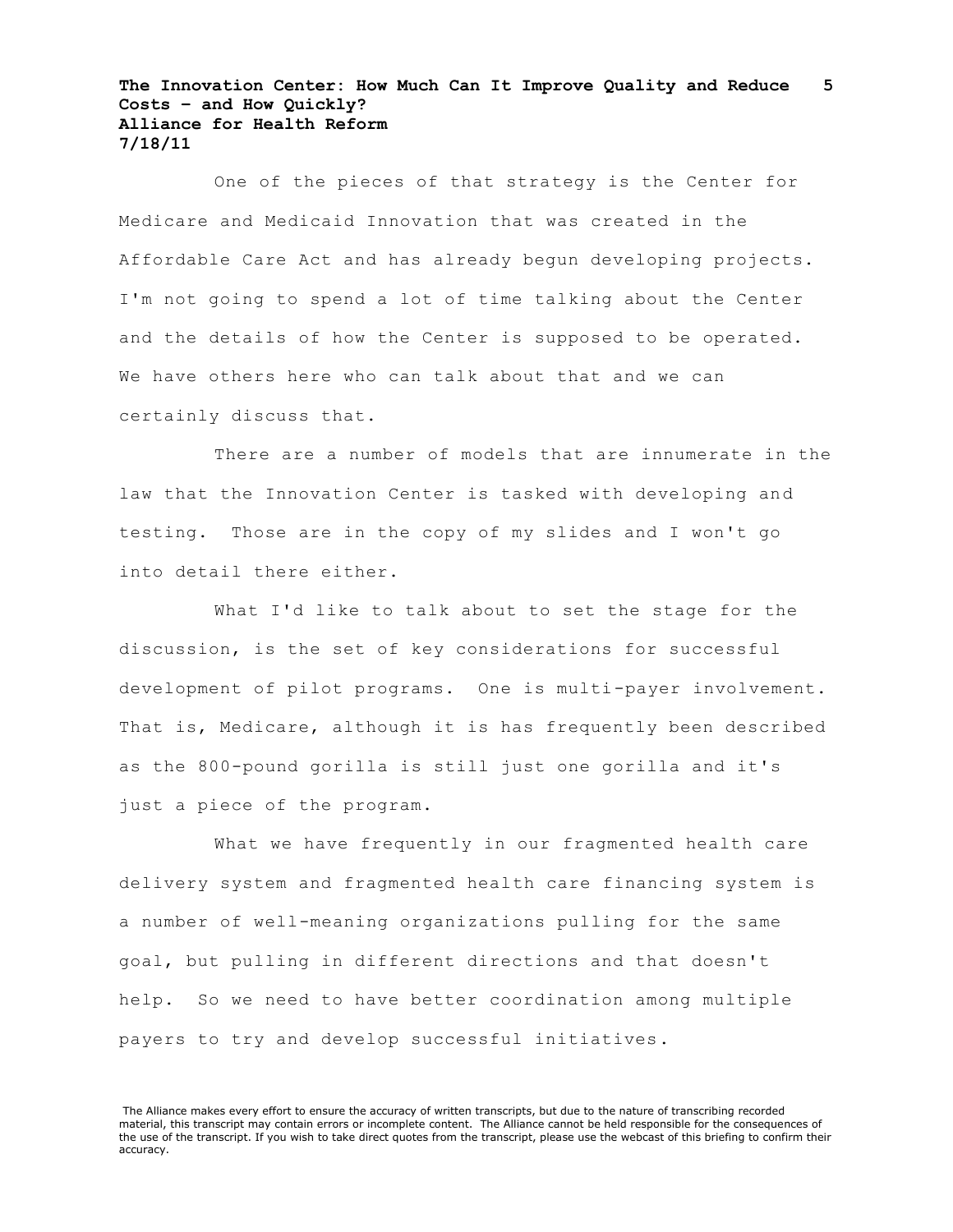We need to look for ideas everywhere we can and that means that as well as having great ideas that really wonderful people in Baltimore and in Washington can come up with, we need to look for ideas that have been developed in the private sector and in state and local levels. We need to have the federal government be willing to throw its weight behind some of those initiatives if they show promise of achieving our goals.

We need to consider an array of potential models. If you look at the most successful models of healthcare delivery in this country, you have to notice one thing and that is that all of those models are different from each other. One size does not fit all, indeed when we're thinking about improving the health care delivery system and we need to be able to consider an array of potential models.

We need to have flexibility in design and implementation of pilots. We need to pursue what I call, innovation with evidence development. That is, too often we think about a project and we think about whether it worked or didn't work, instead of what we can learn from all of the pilots that we try.

I think we need to change our outlook and really think about how we can make things successful by looking at them and figuring out how they can continuously be improved rather than

The Alliance makes every effort to ensure the accuracy of written transcripts, but due to the nature of transcribing recorded material, this transcript may contain errors or incomplete content. The Alliance cannot be held responsible for the consequences of the use of the transcript. If you wish to take direct quotes from the transcript, please use the webcast of this briefing to confirm their accuracy.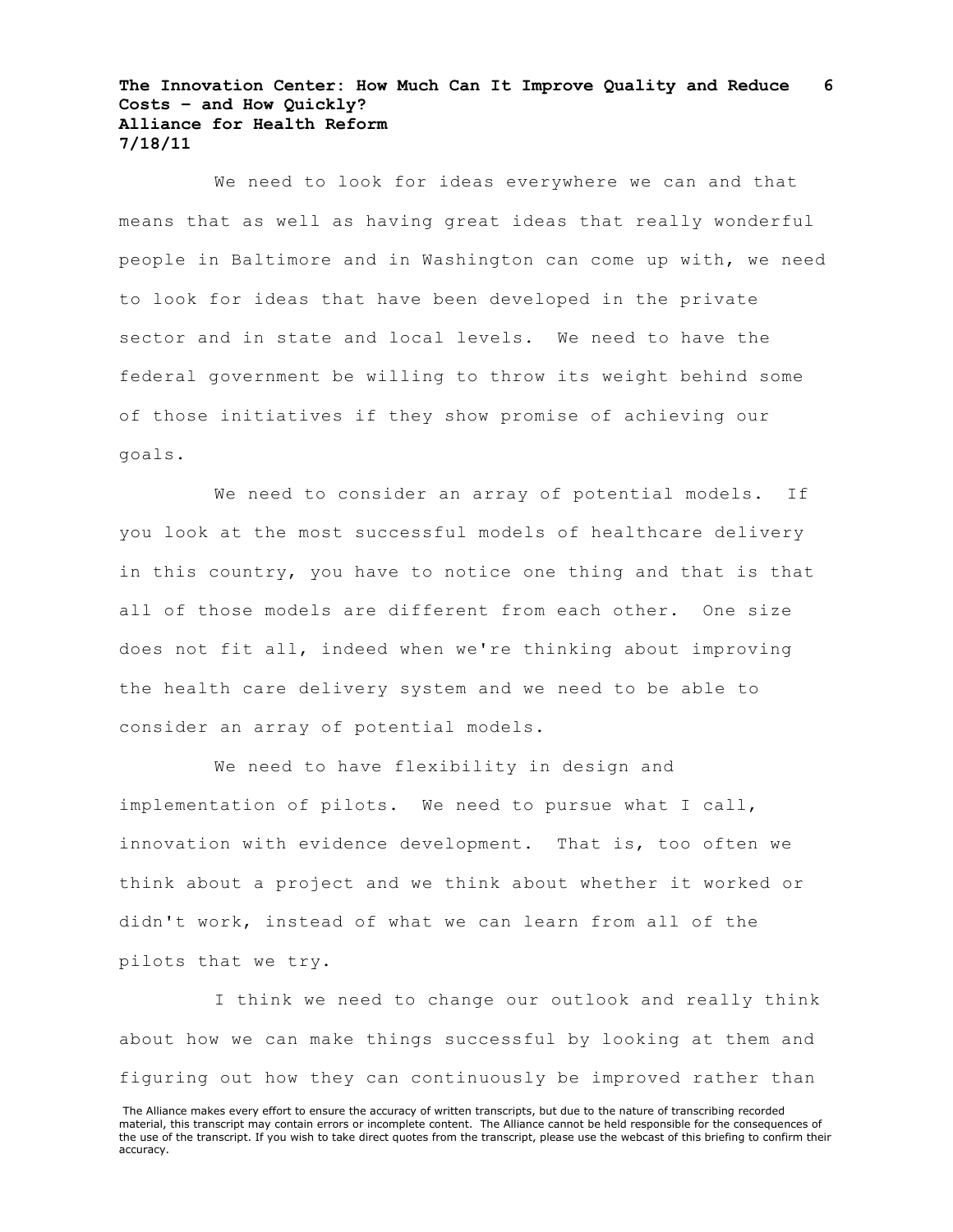just make some kind of summative judgment about whether it succeeded or failed at everything we were trying to get accomplished.

We need to establish an infrastructure to support success. I'm an economist and I recognize the power of financial incentives, but that's not enough. We need to do everything we can to make sure that innovations are successful including providing the right financial incentives, but also providing the infrastructure to help support success. That includes the availability of information to folks who are trying to do things differently and the availability of shared services for delivery systems that are trying to deliver a population, as they provide them with the care that they need.

We need to have the Innovation Center be able to work with Med-Pac, Mac-Pac and feed into the Independent Payment Advisory Board deliberations. We need to bring everybody together on this because pilots won't work if they're individual lights in the darkness. They need to work by having everybody pull together to help them work.

We need to improve the process as well. More transparency in both the consideration and the operation and the evaluation of pilots is necessary to help the process be successful. We need to look carefully at the ways of identifying projects with the potential for success and we need

The Alliance makes every effort to ensure the accuracy of written transcripts, but due to the nature of transcribing recorded material, this transcript may contain errors or incomplete content. The Alliance cannot be held responsible for the consequences of the use of the transcript. If you wish to take direct quotes from the transcript, please use the webcast of this briefing to confirm their accuracy.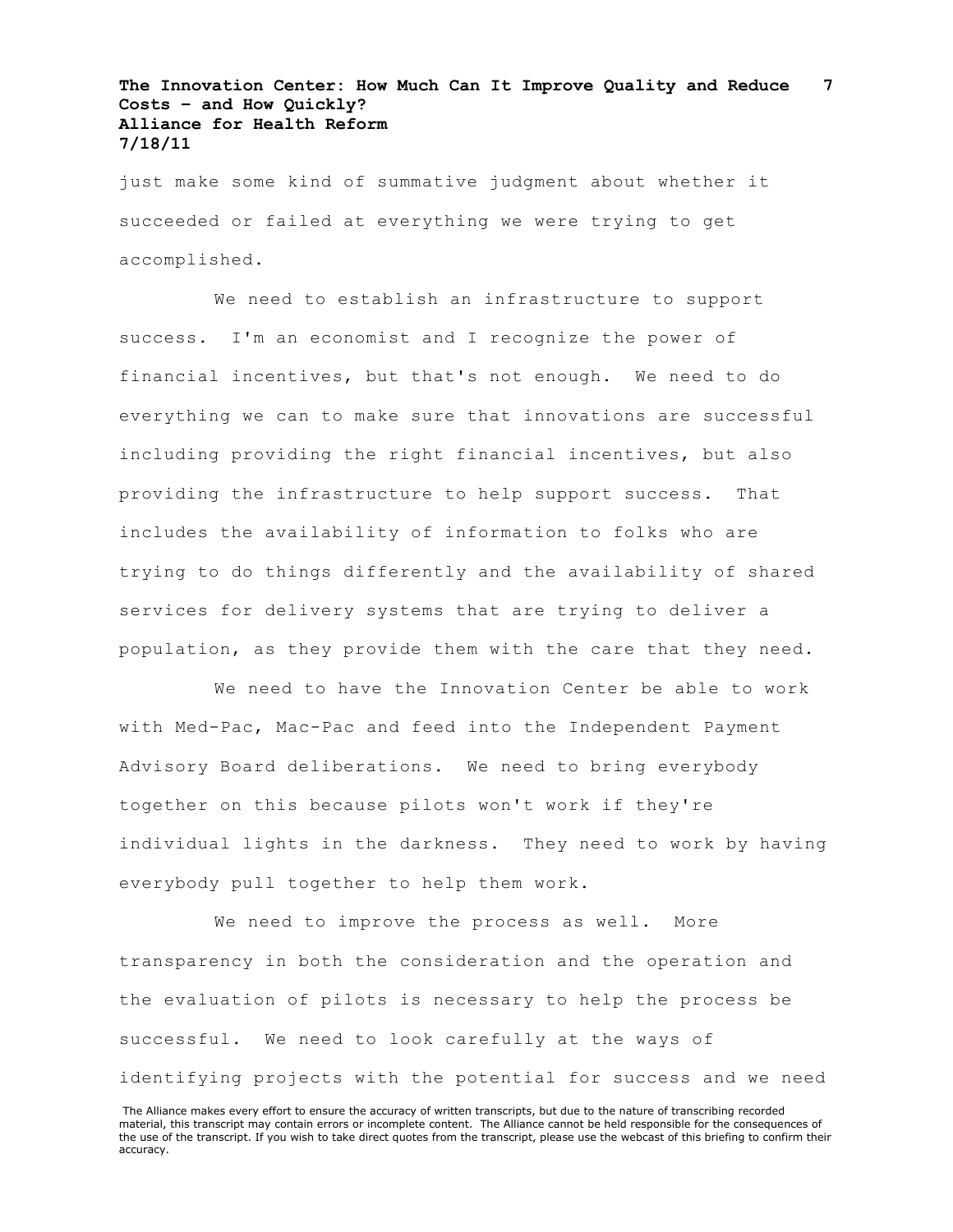to be able to get those projects approved without the kinds of hurdles that are frequently faced in that process.

We need to take a careful look at how we evaluate projects, to make sure we're asking the right questions and that we have the right baseline that we're comparing them to. We need to have a good mechanism for translating pilots into policy. The Affordable Care Act provides a piece of that.

We need to have resource availability. The Innovation Center has \$10 billion at its disposal over the next ten years. That's a good piece of change but remember that that's a small, tiny fraction of the amount of money that CMS spends every year. If you were told that a private company devoted .09 percent of its annual budget to R&D, you wouldn't be very impressed. Well that's about what \$10 billion comes out to, over the next 10 years.

So you really have to be willing to go into this like it's an R&D initiative and really try to find things that work because otherwise we're stuck with a system that is crumbling beneath our feet.

So I end with another quote from Atul Gawande that basically says, we can do this if we work hard and really devote ourselves to it. The speakers who are sitting here around me are going to tell us how we can do this and provide some ideas about what needs to be done next.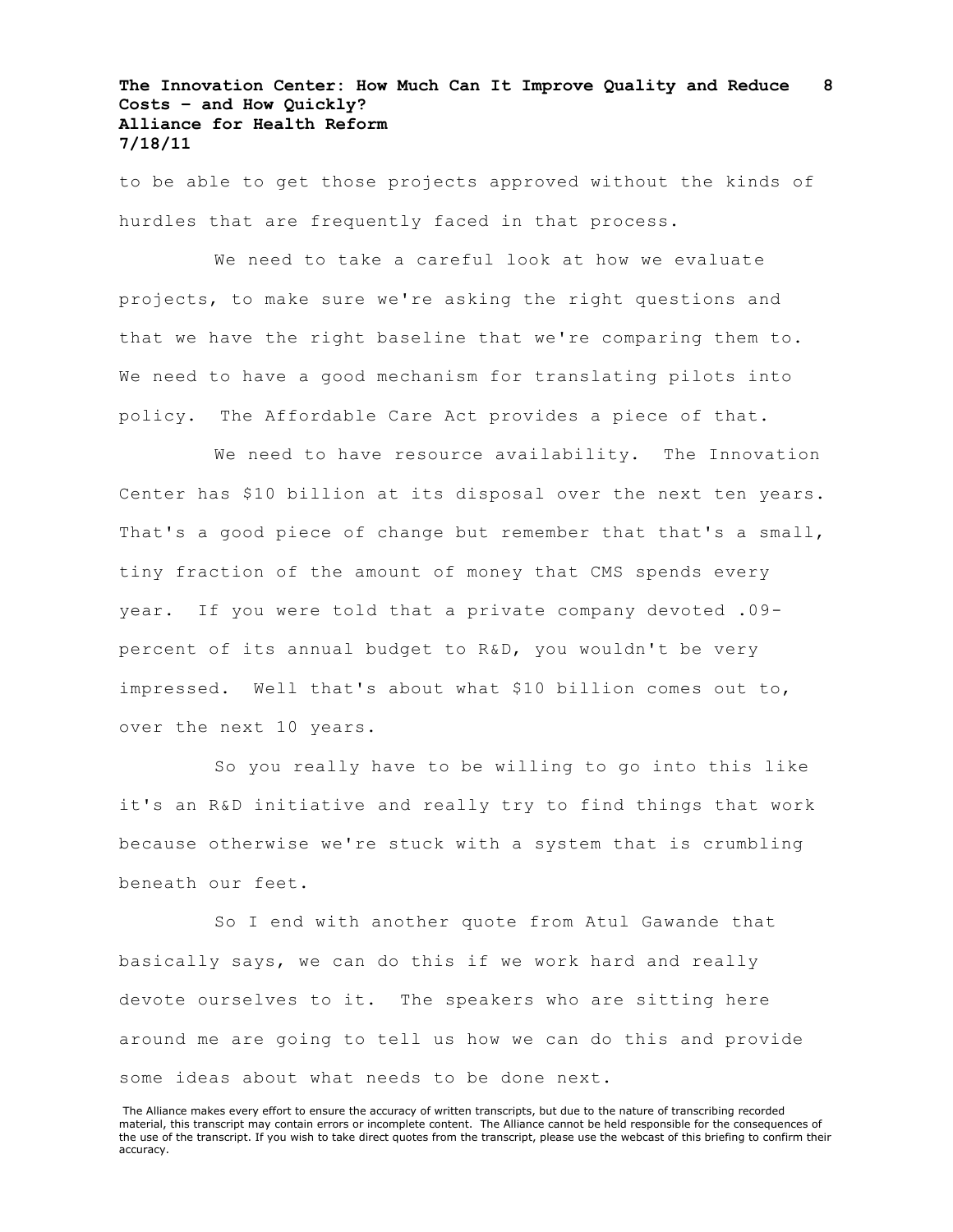**ED HOWARD:** Thank you Stu and I've never seen Atul Gawande summarized better, I want you to know.

In your packets a lot of good information, including a list of more information than there is in your packets. All of that stuff, or links to it, is on our website, allhealth.org. As of tomorrow sometime, you can check back exactly when, courtesy of the Kaiser Family Foundation, you'll be able to view a webcast of this briefing and in a few days on our website there will be a transcript available for you to take a look at.

At the appropriate time you'll have a chance to fill out green question cards and hold them up and have them asked on your behalf up here. So there are, if you're woman or man enough to try to get to them, places where you can ask your questions yourself. Then as many of you who have been to these before there is a blue evaluation form in your packet that we would be delighted if you would take the time to fill out and help us improve these programs.

Stu set the stage very well for what I believe is one of the best panels we've put together in a long time and the very first person on that panel is Marsha Gold.

Marsha is a senior fellow at Mathematical Policy Research here in town. Her specialty – and she is as broad gauged in her interests as this implies - her specialty is

The Alliance makes every effort to ensure the accuracy of written transcripts, but due to the nature of transcribing recorded material, this transcript may contain errors or incomplete content. The Alliance cannot be held responsible for the consequences of the use of the transcript. If you wish to take direct quotes from the transcript, please use the webcast of this briefing to confirm their accuracy.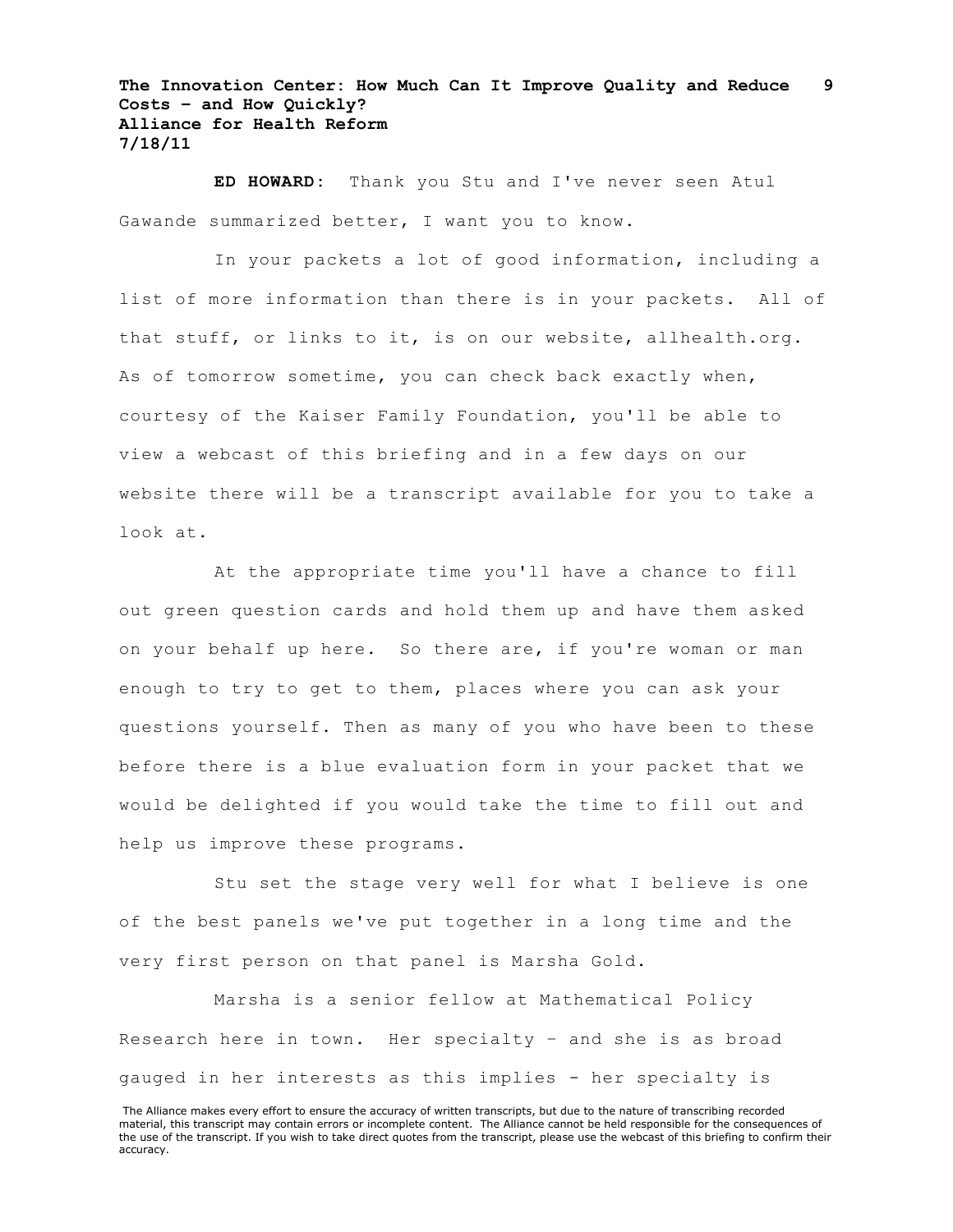health care delivery and financing, especially in managed care and public programs like Medicare and Medicaid. Other than that, she knows very little.

So we've asked her today to look at those broad gauged questions of how CMMI needs to go about its work. Marsha.

**MARSHA GOLD**: Thank you. What I want to do is present briefly the findings or key points from a paper that I and Dave Helms, who is former president of Academy Health, and Stu produced a couple of weeks ago.

The paper is based on a meeting that we convened with Academy Health and Commonwealth support of both researchers and policy makers, trying to anticipate what the analytical questions are that are going to be raised by the Innovation Center and how to answer them.

So we don't have answers to everything, but I think what we were able to do is at least point out some good practices that might help and areas where there are potential challenges that we all need to be aware of and try and address them.

So the Innovation Center is designed to figure out how we can improve organization and finance and then to scale up those projects and figure out what policy changes we need to make them.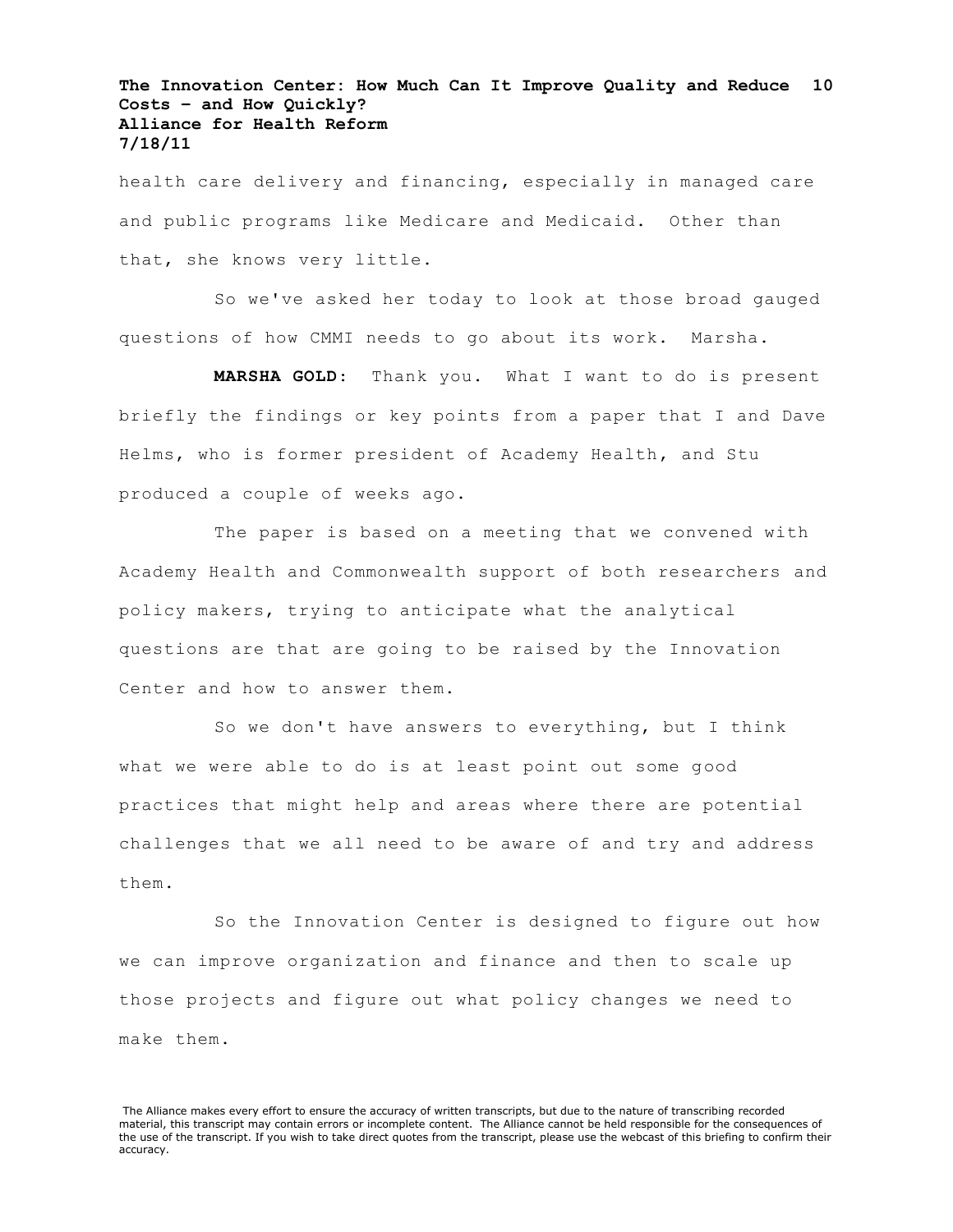So the three issues that we address are ones that seem to be important ones that analysis can benefit from, focusing on change that matters. That is, which innovations to test, how to set the agenda, documenting innovations to support effective learning and spread.

That is, how do you get feedback to know what's working so that you can make it work or try it out in more places? Balancing flexibility and speed with rigor in developing evidence to support policy change. That is, there's authority to make some major changes in Medicare and Medicaid, but also a need for evidence that's included in the act, and how do we find out whether something is indeed working and works?

So in terms of focusing on change and matters, Stu already mentioned, even though it's more money than you have and I have, and most of our friends have together, it really isn't that much money to have that much 10 million to test out all the changes for a system this broad. According to the legislation what they're looking for is an impact on some combination of quality and cost.

So you can do that by having large gains over a small population. That is, maybe targeted to people who use a lot of care, or you can have small gains over large populations. Maybe something preventative that helps a lot of people.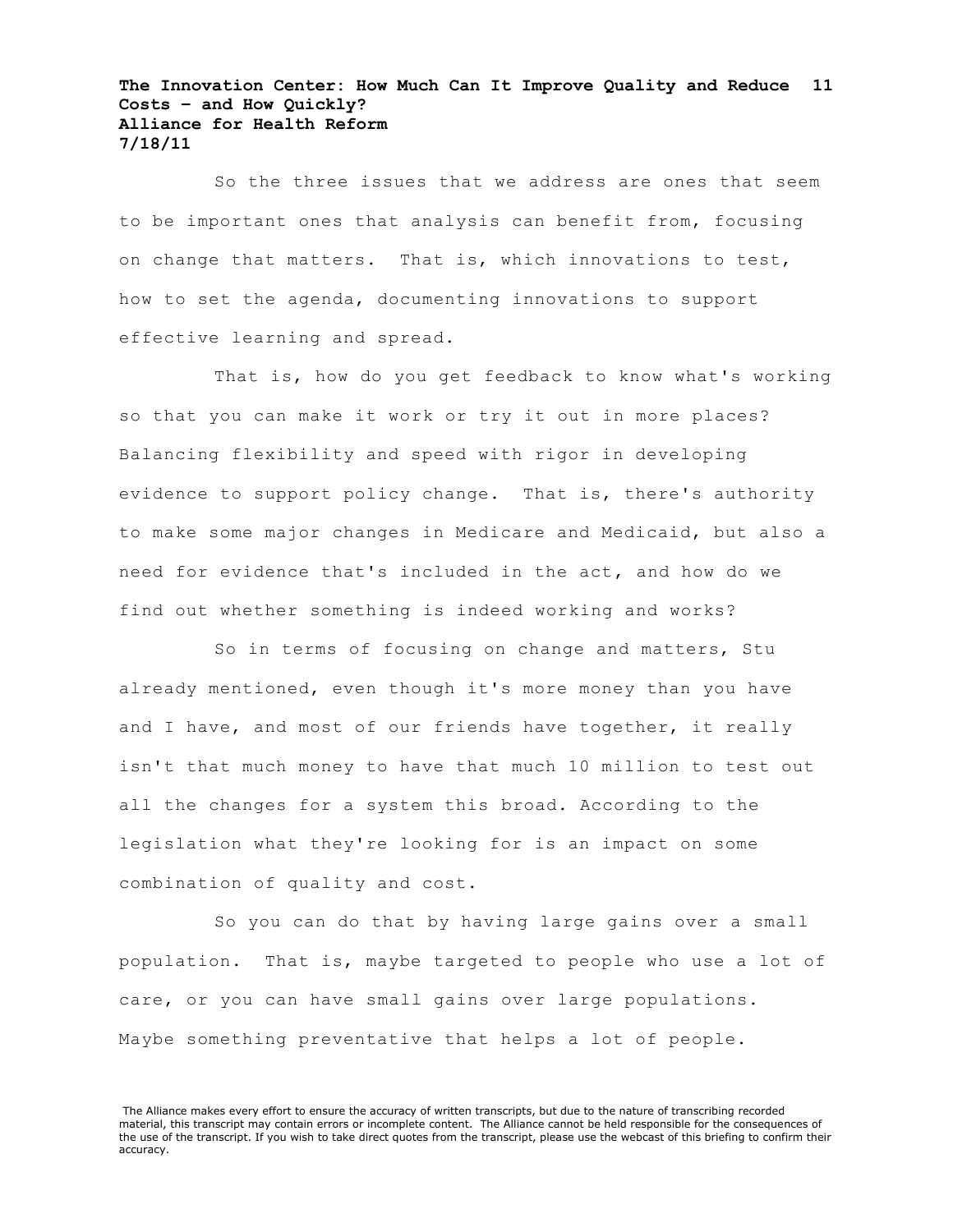One thing I think we probably know, those of you from the Hill probably experience it every day, if there's money out there people are going to want to get it. One of the key challenges for people implementing this act, I think, is to figure out what they should fund and what they shouldn't fund and whether something is able to make change. Those are policy decisions not analytical decisions, but we can look at plausibility.

That is, if you look at what they're saying, does it make sense? From what we know, is there an ability of this to save a lot of money? Given what we know about how much a given thing costs, what are the likely savings and at least try and sort out whether something, even if it worked as it best could work, whether how high up on the priority scale it is. That can be potentially helpful in sorting through what I assume is a massive number of requests.

Second is documenting and learning from innovation. I mean there's a real problem and this happens a lot, even with a lot of studies. People look at whether it worked but we don't know what it is or how it worked.

So one of the goals, what's an innovation supposed to achieve? What are the metrics that we will know if it's successful? What's a logic model or just a simple way of looking at what is supposed to happen that's going to make that

The Alliance makes every effort to ensure the accuracy of written transcripts, but due to the nature of transcribing recorded material, this transcript may contain errors or incomplete content. The Alliance cannot be held responsible for the consequences of the use of the transcript. If you wish to take direct quotes from the transcript, please use the webcast of this briefing to confirm their accuracy.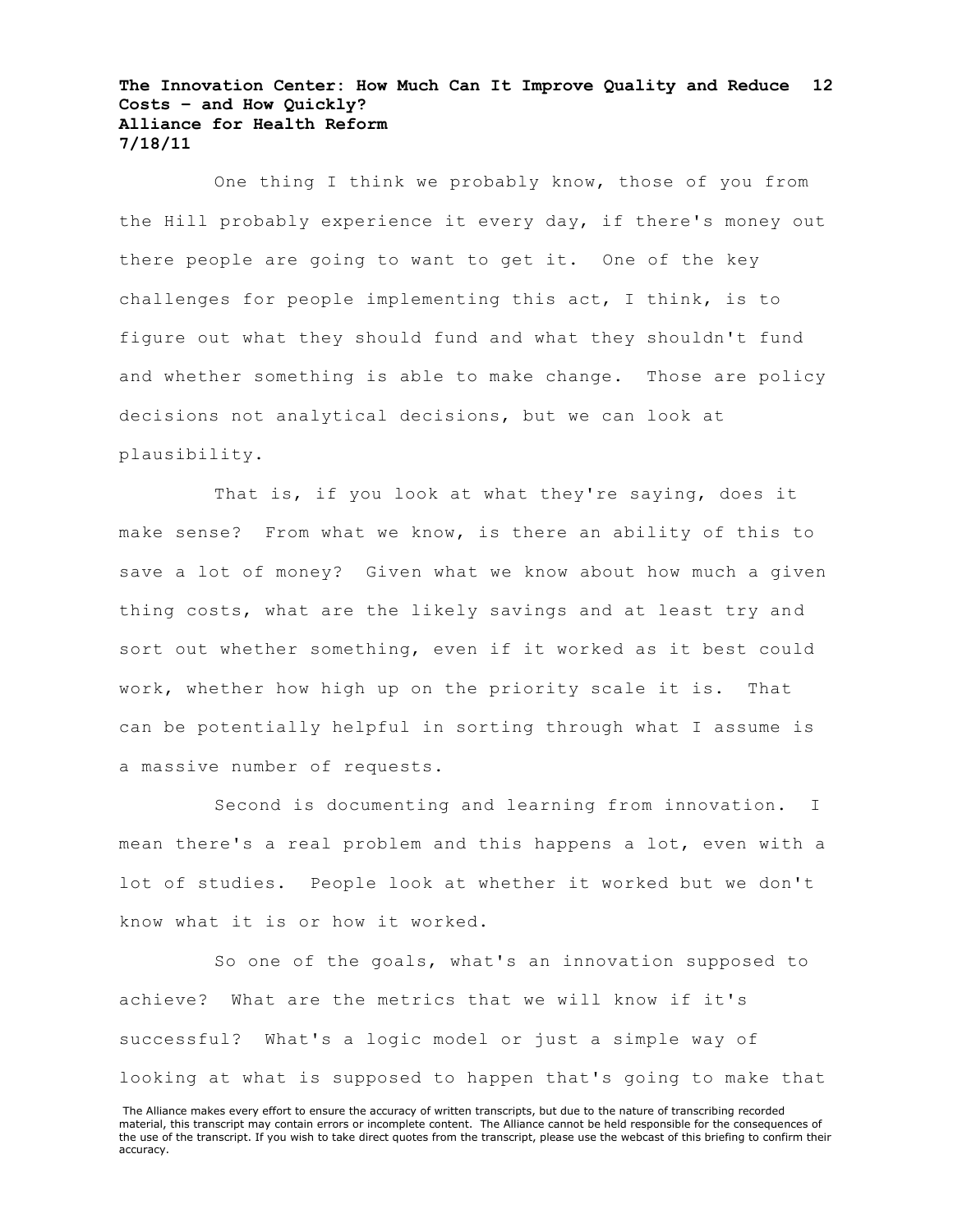outcome? In the setting in which it's happening, how does it work? Documenting that in the beginning and also looking at what was implemented versus what was intended.

In other words, something may not work but it may not be that the innovation was bad, it just may be that it never got implemented or it got implemented badly. You want to sort those out, because it it's not going to work that's one thing, but if it could work but we just need to figure out how to do it better, that's real room for improvement.

So that means a need for timely measurement and feedback to innovators on metrics that matter to them, feedback to CMS so that things can be improving and really working on understanding what we're testing and what's being learned and what's happening.

Because there will be a lot of things happening in a lot of places on different dimensions, I think it means that the Innovation Center probably is going to have to invest in shared metrics to support cross-site learning. If it's bottom up and top down, there's going to be some differences across the bottom up, and how do we decide what should be common across similar innovations and where there's going to be flexibility and how we measure differences in innovations, context and how we measure the common metric of success across similar things?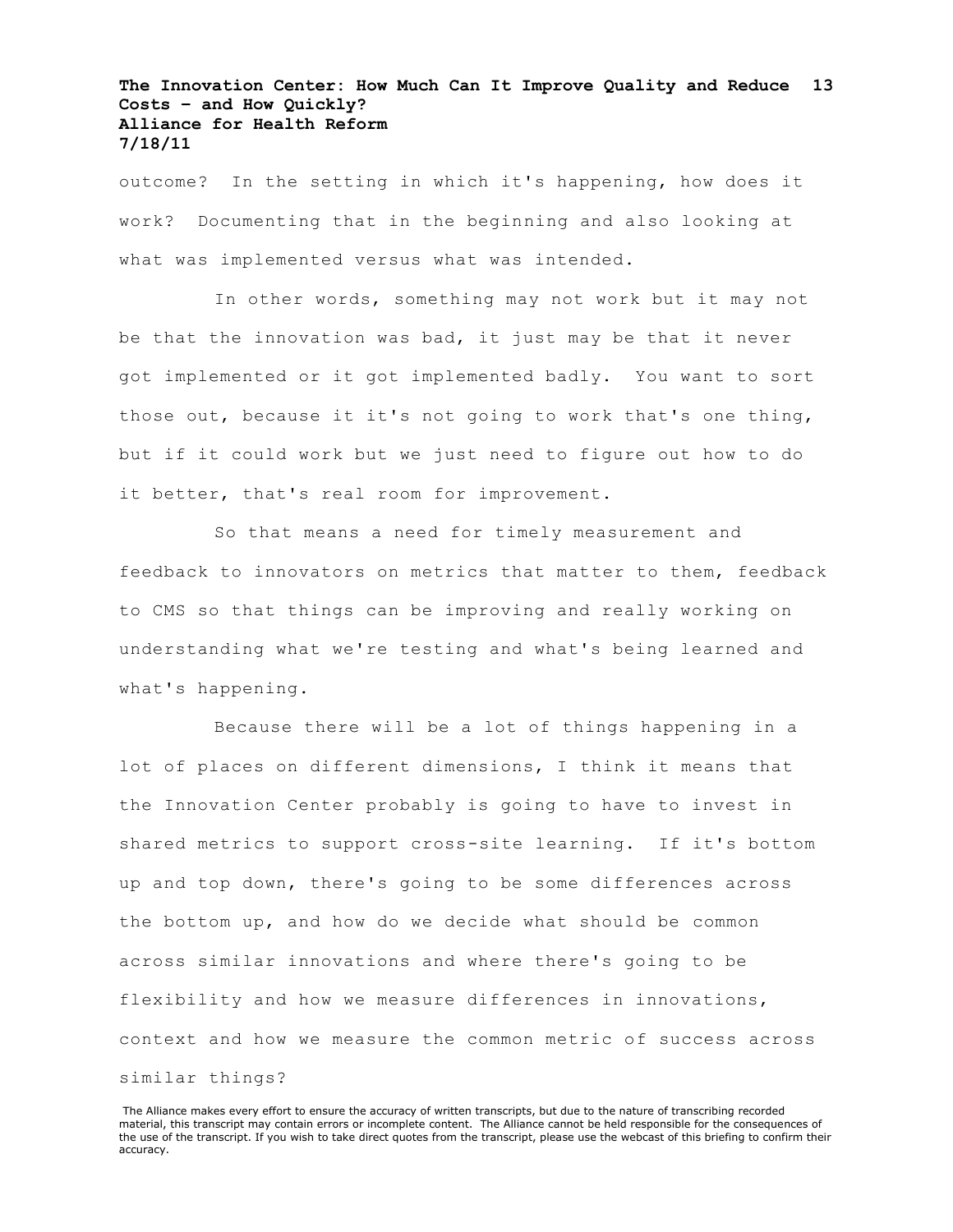That's a difficult balancing act because everyone wants to be flexible to have bottom up stuff, but unless you have some commonality and way of comparing different locations, you can't figure out whether on a national scope this is likely to have a good effect or which places really are most hospitable to a given innovation.

This part no one will like, but it is the most probably commonly supported and deeply supported research finding we have from evaluation, which is that everything takes longer than expected and more so if the context is complex. No matter what Congress legislates, there's only so much those deadlines can do and even if CMS does everything perfectly, things take longer than we think. They can certainly take shorter than they have taken, but things take time. So I think having realistic expectations about what's reasonable is important.

Conversely, to get momentum in provider organizations, you have to get them up and running and nothing can stop that more, as you get everyone excited to start on X date and then all of a sudden there's some federal rule or state rule or an institution's rule that says, wait, we have to solve this. So I think anticipating all those requirements and making sure that if people get momentum going things can go forward, become really important.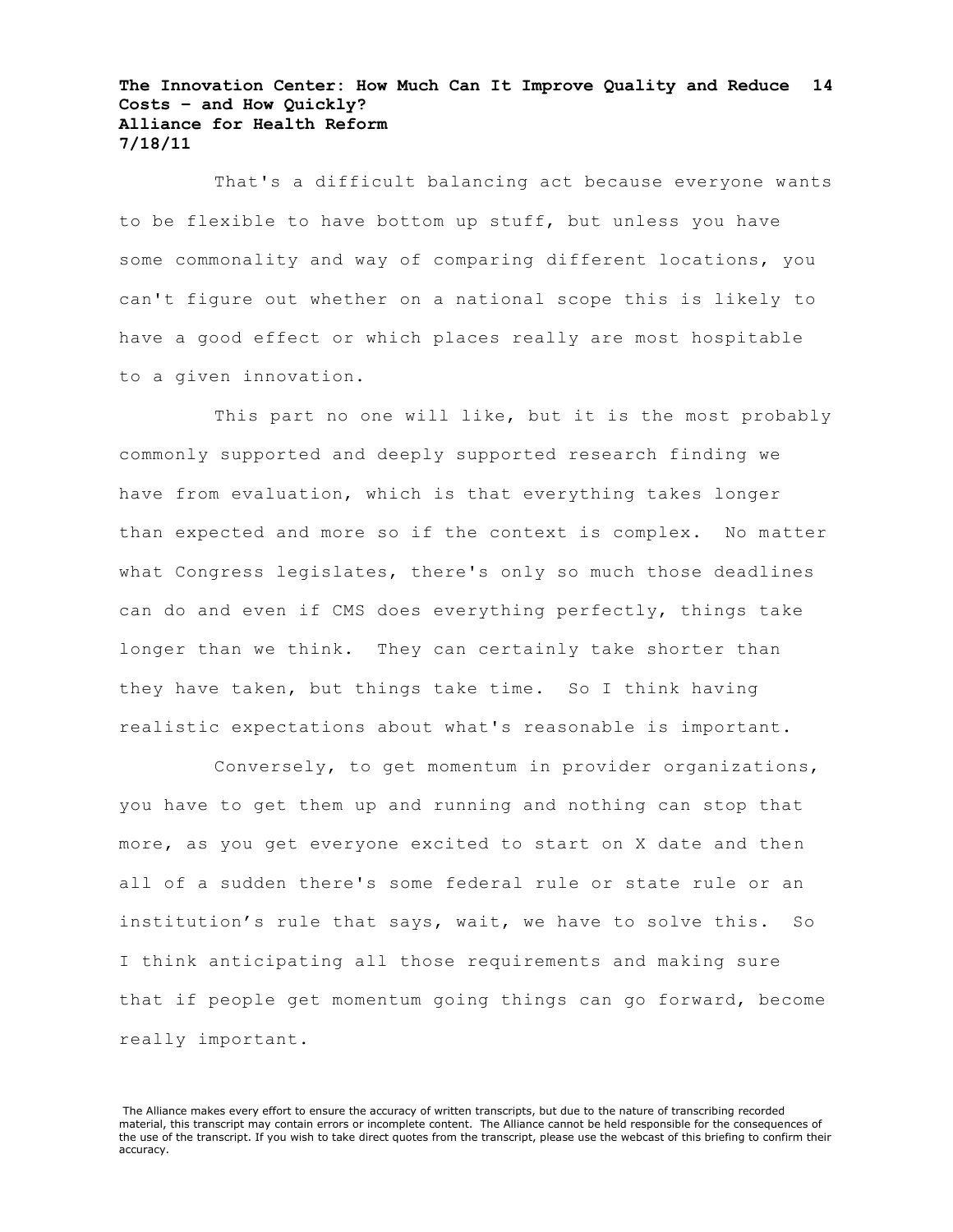Now this is the area that I think is the biggest challenge for CMS and for the evaluation community, actually and maybe for the policy community as well. The way the legislation is written there's a lot more authority that CMS has to test innovation, to expand innovation, not go back to Congress but to make a program change the affects the broad Medicare/Medicaid. The actuary must certify that it won't add to program costs and the Secretary has to demonstrate the potential to improve quality. So there's a real question as to what should be the standard of evidence and I think it's worth thinking about that a little.

Historically there was a lot of focus on very well designed studies. They took a long time, you define your target population, you get one or more comparison groups that are similar, you get metrics from central data and you figure out if something works and it takes a long time to distinguish long-term effects from stable effects, from short-term effects.

The likely reality that we're going to be facing here is you're going to have 'national demonstrations', that is a lot of places are going to be testing things in slightly different ways, in slightly different organizations or even more than slightly different. You're going to have bottom up innovation with a lot of variation in detail. You're going to have a lot of things happening at once, so there isn't this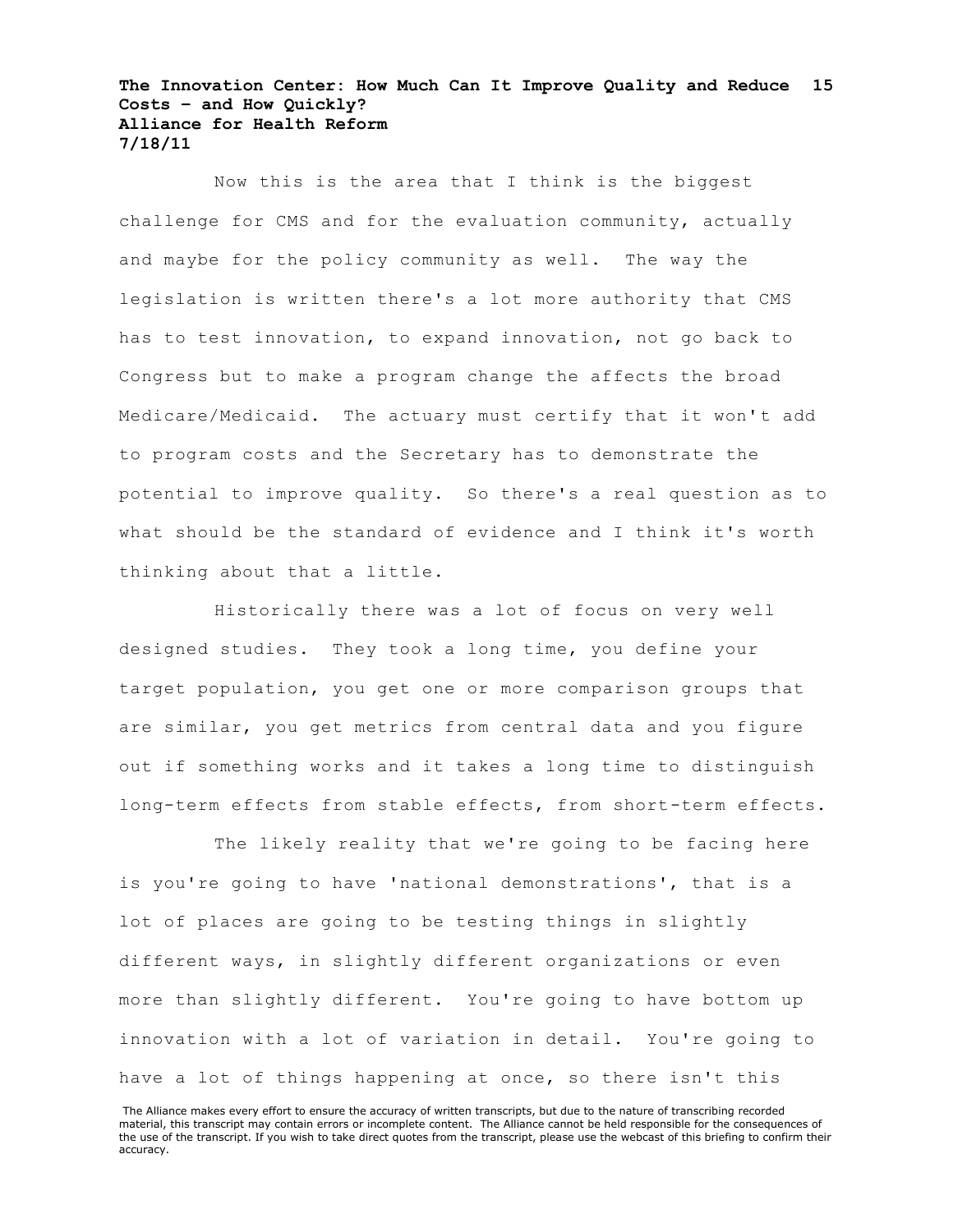'hold everything constant and let's just keep these people separate and we'll figure out what works,' and a lot of desire for rapid feedback on whether things are going in the right direction, even though we might not know that right away.

So, pardon me for using Type 1 and Type 2 errors, I couldn't figure out how to get something short on here without this. Basically the challenges that you want to avoid moving too quickly versus too slowly with improvements. So, usually researchers focus on, 'well let's make sure it really works,' so we don't want to change things. On the other hand there can be things that are worth doing that never got done we don't want to change things so we're not sure if it works. On the other hand we know it works pretty badly now.

So, I think balancing those two efforts is really important and I think it may be valuable for those of you working on the Hill to realize that that's also what Congress does. I mean Congress has acted before evaluations are done, they've failed to act despite evaluations showing something was or wasn't successful clinically. Some of the competitive bidding stuff never got implemented because of political considerations. Some of the stuff that was proven to not work hasn't been implemented.

So what are our conclusions here? I think that it's important, and I think this was a lot of the thinking behind

The Alliance makes every effort to ensure the accuracy of written transcripts, but due to the nature of transcribing recorded material, this transcript may contain errors or incomplete content. The Alliance cannot be held responsible for the consequences of the use of the transcript. If you wish to take direct quotes from the transcript, please use the webcast of this briefing to confirm their accuracy.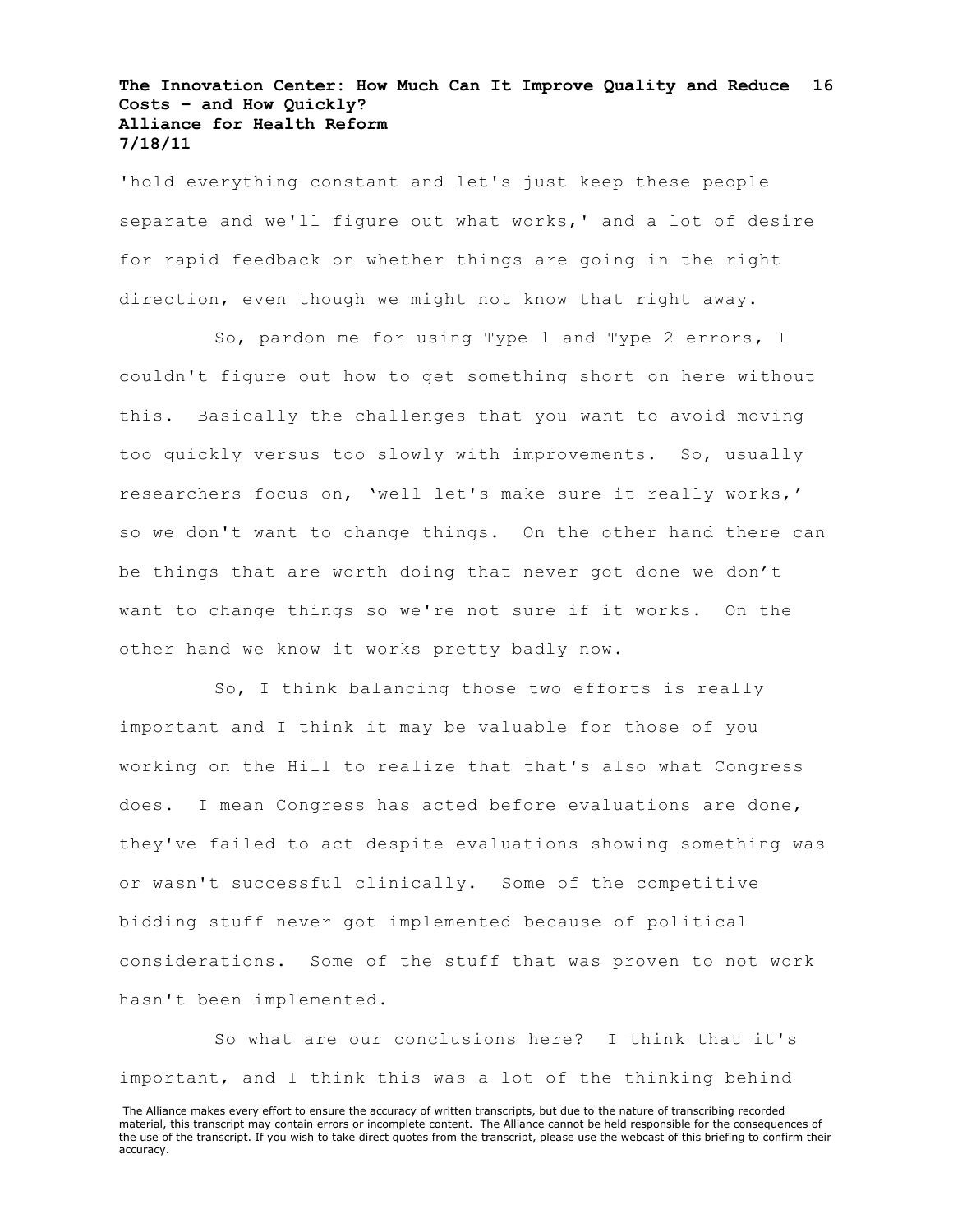the Innovation Center, if you look at history and what's been accepted, just demonstrating that you can make change. If a lot of providers and a lot of different places can make something work, that's going to be an important and powerful incentive. It's been very important historically in convincing Congress and convincing CMS that things are valuable.

We want to enhance the utility of pilots, by getting high quality evidence. We want to know what the pilot was and what was tested and where it was tested. We want to get consistent and timely measures of intended and unintended change. Do what we can to figure out that it was due to the innovation rather than anything else and give people in the private sector and in government enough information about context so we know whether an innovation is suitable in a different context.

So the ultimate challenge is, I credit Stu for this and I think everyone who I've talked to says it sort of captures it, what's the trade-off between rigor and rigor mortis? I mean we want to have some rigor, but we don't want to kill the patient or whatever.

So we want to distinguish useful initiatives to propagate from efforts that mainly preserve the status quo or are actually harmful. We want to avoid stifling innovation to improve system because no data are good enough and make some

The Alliance makes every effort to ensure the accuracy of written transcripts, but due to the nature of transcribing recorded material, this transcript may contain errors or incomplete content. The Alliance cannot be held responsible for the consequences of the use of the transcript. If you wish to take direct quotes from the transcript, please use the webcast of this briefing to confirm their accuracy.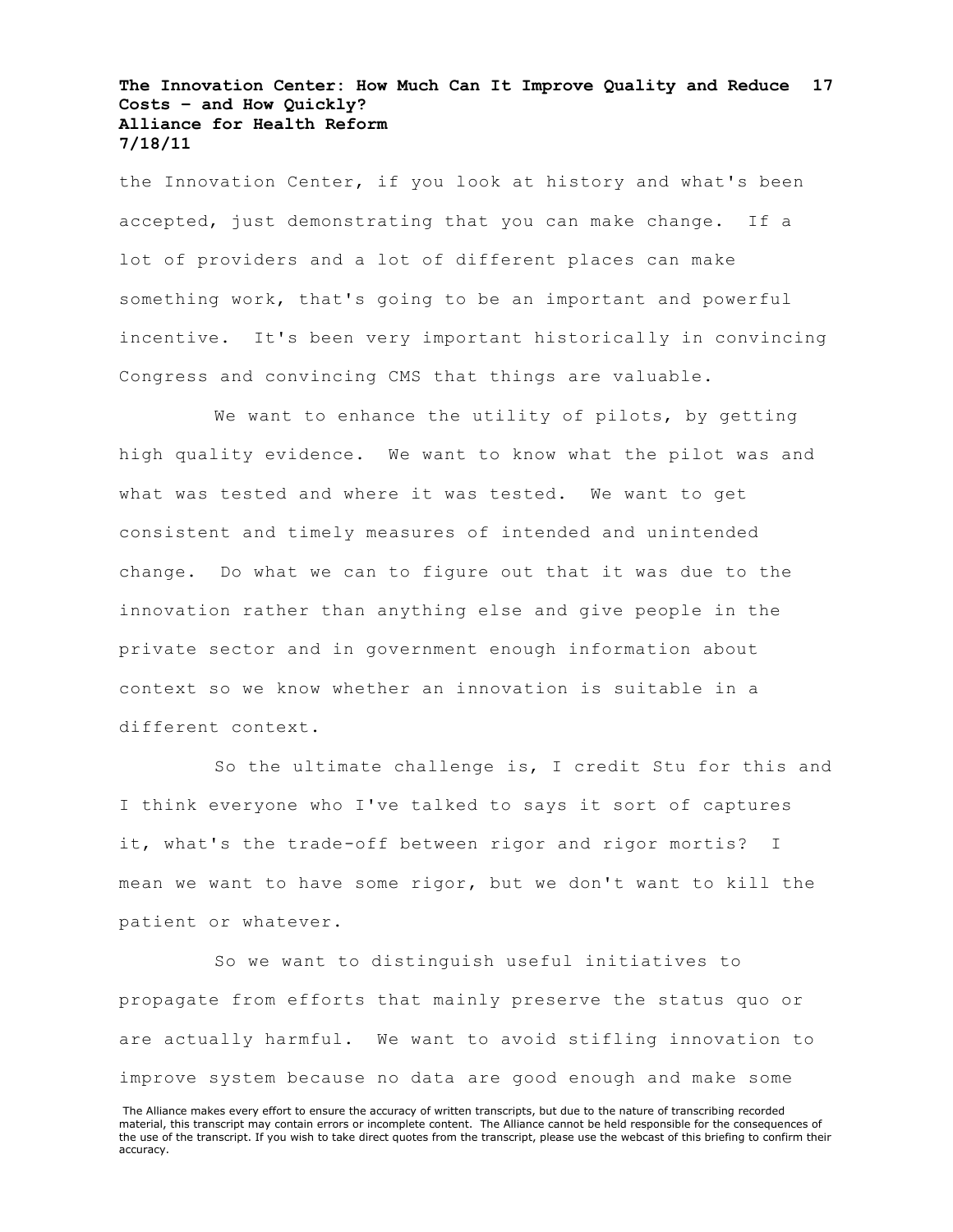appropriate trade-offs in thinking about that and looking at different stages and the risks and rewards. So there's more detail on those issues in the paper.

I know it sounds kind of dorky for a congressional presentation to talk about some methods issues, but there a means to an end and in some ways we've also been talking with the research community to help them understand the challenges that the policy makers are facing. I think together that cross communication can really help get some innovation in the way we look at things and evaluate them as well and hopefully provide the information that policy makers need to help make the Innovation Center successful.

**ED HOWARD:** Great, thanks very much Marsha. Next up is Dr. Paul Wallace. Dr. Wallace is director of the Center for Comparative Effectiveness Research at the Lewin Group, where he and his colleagues use comparative effectiveness research to improve effectiveness in the health care system, reasonably enough.

He brings to this discussion not only his skills as a researcher, but more than 20 years of experience at Kaiser-Permanente where he was a clinician, he was a medical director, a promoter of population-based care and head of Kaiser-Permanente's Care Management Institute. He's a board certified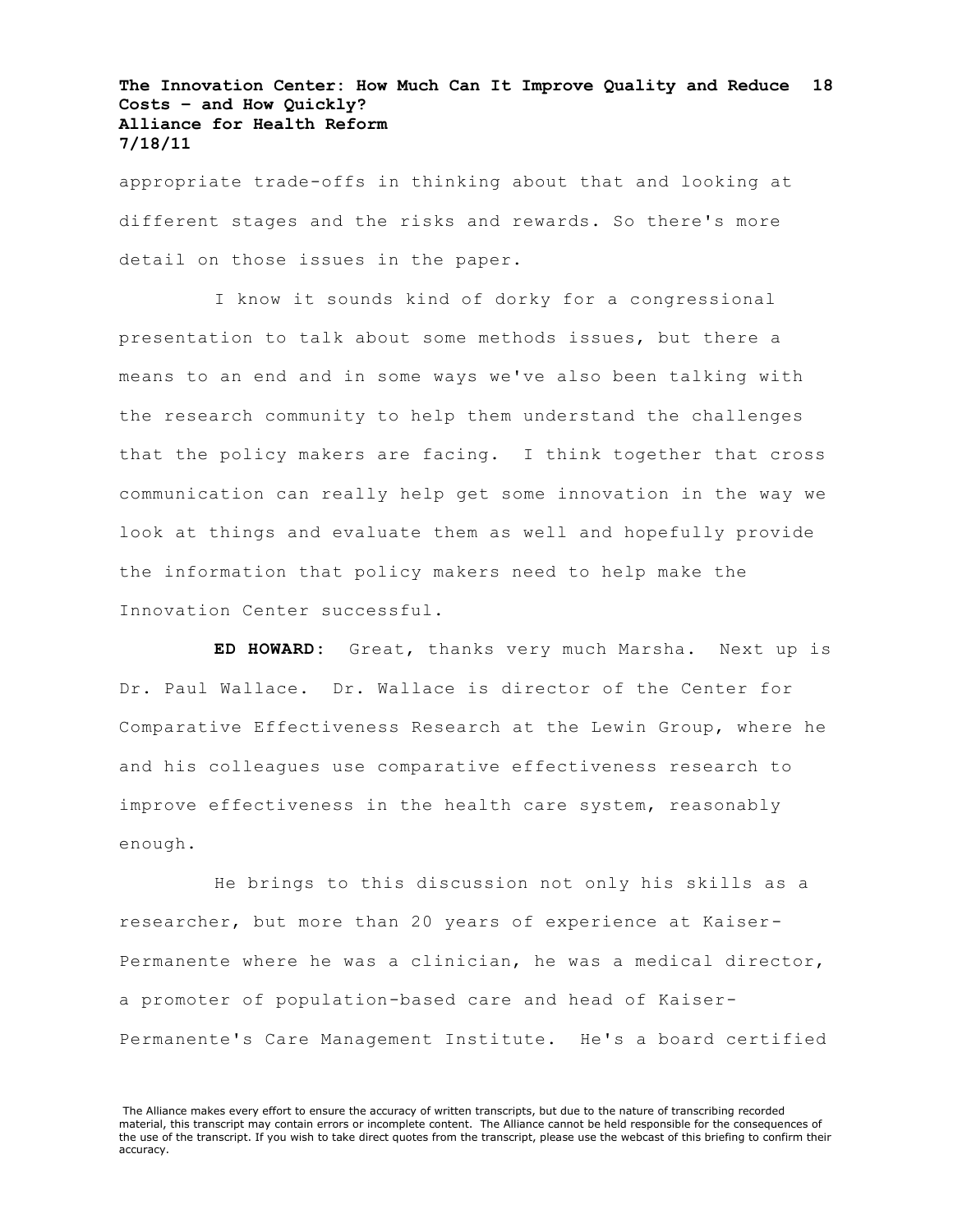hematologist and an internist. I feel safer already having him up here. Paul thanks for being with us.

**DR. PAUL WALLACE**: Well thanks Ed and I wanted to thank both you and Stu for the invitation to be here and participate today.

I think you've heard already from Marsha and from Stuart this is a big issue. There are a lot of dimensions, a lot of complexity and I particularly wanted to focus on an aspect that Marsha highlighted on her first slide that we want to focus on change that matters.

One of the challenges is going to be though, matters to whom and matters in what way? So I think it's important for us to think through that, because there are many, many different stakeholders as this goes forward.

So you heard that I did practice hematology and oncology for a long time. I guess I'm a recovering oncologist now. Though when I think back about practice, one of things that would have made my life a lot easier is if we could have just had all of the data organized and all of the information organized in a way that I could focus on the patient in front of me.

Unfortunately as a physician sometimes what focusing on the patient in front of you means is taking your hand off the door knob, actually sitting down for a second, staring the

The Alliance makes every effort to ensure the accuracy of written transcripts, but due to the nature of transcribing recorded material, this transcript may contain errors or incomplete content. The Alliance cannot be held responsible for the consequences of the use of the transcript. If you wish to take direct quotes from the transcript, please use the webcast of this briefing to confirm their accuracy.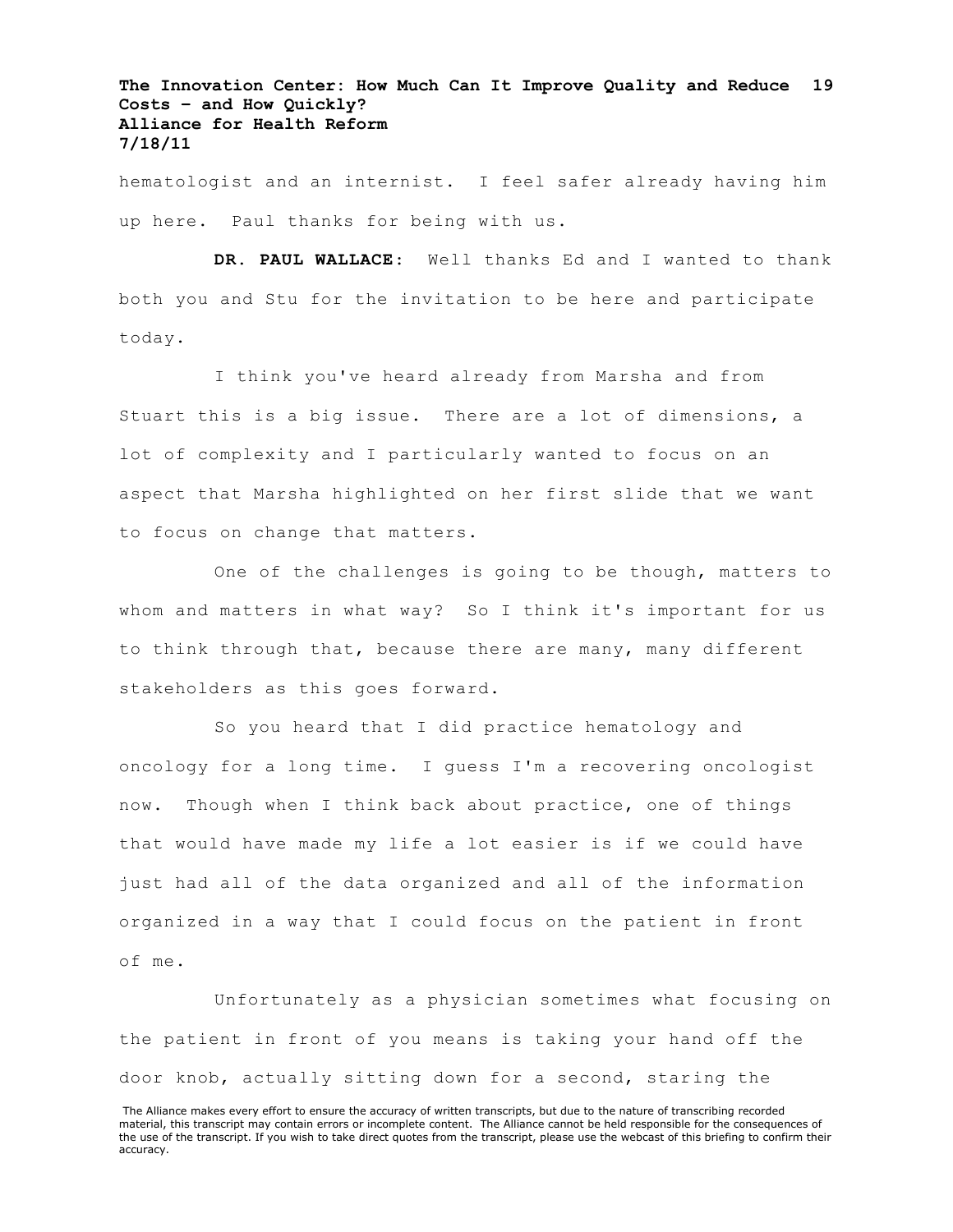patient in the eyes and telling them with absolute certainty what you think they should do, with the implicit indication that if they don't do it, they're an idiot. While that may be patient centered, I don't think that's personalized. One of our challenges going forward is to deliver personalized care that meets the needs of all the patients who we serve. In order to do that, I think it's important that we begin to listen and increasingly listen to the patient perspective.

A few years ago, we had a chance to do that. We were curious about how different constituencies think about value. So we sat down with groups of patients, with groups of consumers, groups of healthcare purchasers and groups of clinicians and asked them, when they think about value, what does their lens look like, as they view value?

What you'll see is they really helped us identify even then the triple aim, where clinicians when they think about value will tend to think about measures of quality performance; how well they delivered on certain kinds of services and how well they compare to their peers. The patient/consumer though frequently reflected on the care that they received through their experience in the care delivery process. Value to them was reflected by the care process. Finally folks who were paying for care, not surprisingly, tended to look at value primarily through the lens of affordability.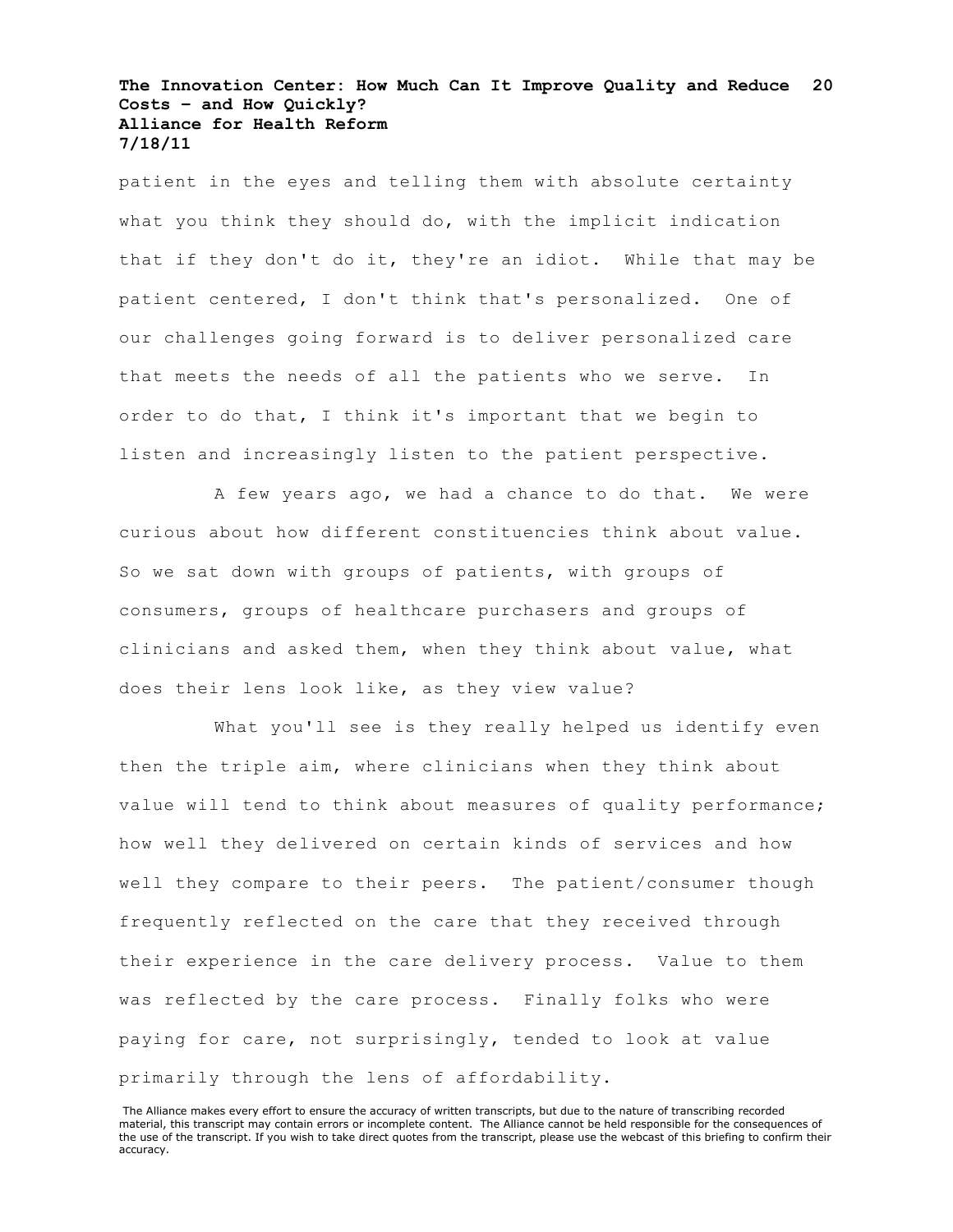So I think the triple aim is an important organizing principle that can convene all of these perspectives. The other part to recall is, that it isn't just about how to convince all of these different constituencies that whatever we want to do is the correct thing, we also want to be able to look at these different constituencies as being resource and having perspectives that will give us guidance in thinking about how we actually developed programs.

So a successful deployment is going to mean a dialogue with all of the different major stakeholders so that we figure out what are the ambiguities, what are the places that we need to trade off, and how can we bring forward programs that will actually meet all of these different perspectives of value?

It gets a little more complex than that too, because when we think about spread, on one hand we tend to think about: how can we take an innovation and have it go from one location to another location? I think it's also important for us to remember that even if we take the perspective of the triple aim, how the triple aim plays out in different places will be significantly different.

It will reflect different biases, different organizational characteristics of the delivery system, different experience in the past with care and we could really create this model where at different parts of the healthcare

The Alliance makes every effort to ensure the accuracy of written transcripts, but due to the nature of transcribing recorded material, this transcript may contain errors or incomplete content. The Alliance cannot be held responsible for the consequences of the use of the transcript. If you wish to take direct quotes from the transcript, please use the webcast of this briefing to confirm their accuracy.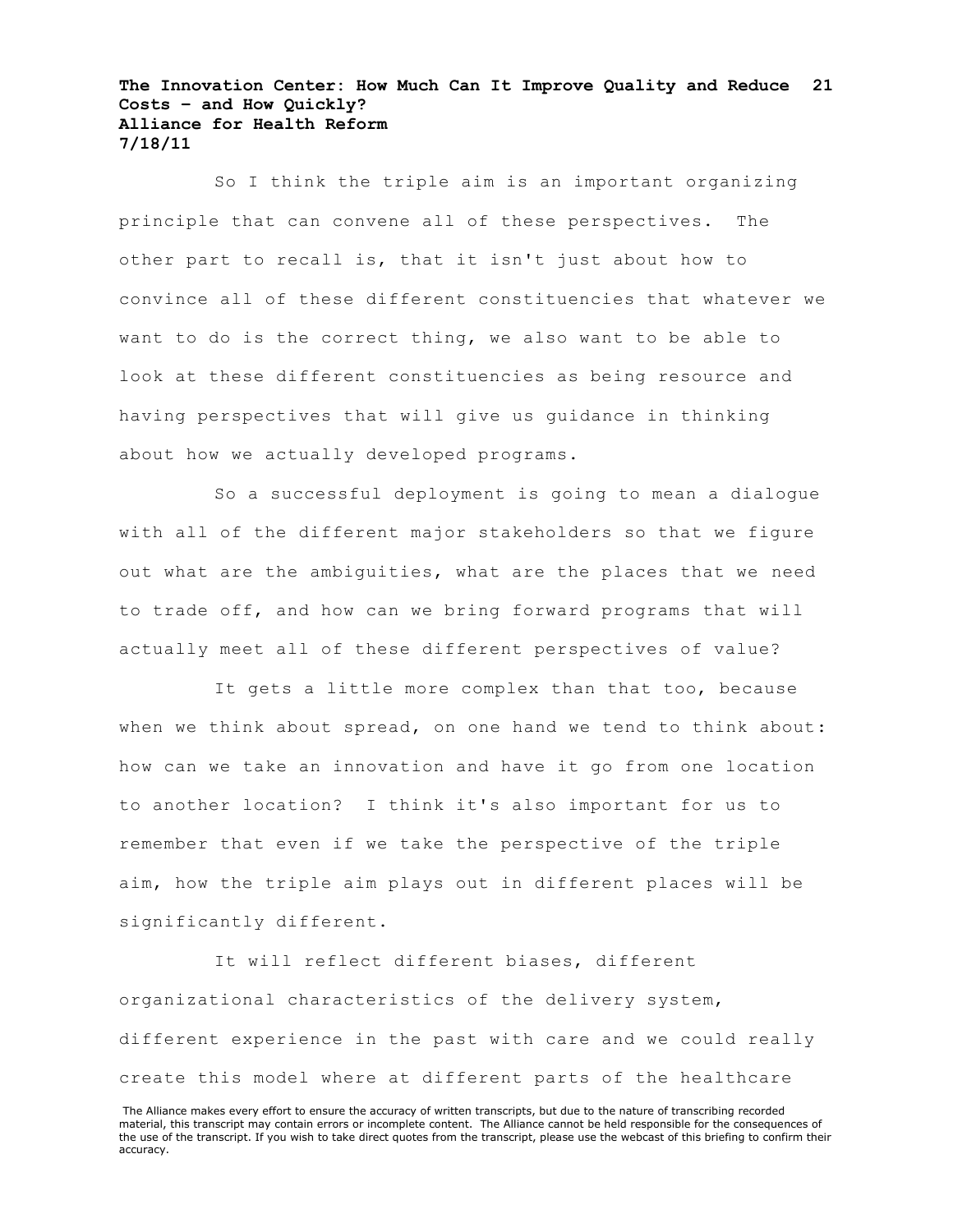system, we'll have somewhat different or broader perspectives about thinking: what do we really mean by the triple aim?

There really isn't just one triple aim, there are a whole range of triple aims. At a policy or national level, we may have coalesced about a particular thinking around the triple aim, but that may not be durable as we go to more granular levels and particularly when we get down to the level of the patient and the provider.

So it's going to be critical for us to think, what do we really have in common at these different layers? It's also important to recognize this little guy here at the bottom. This would be the average patient seen by the average doctor, in the average health system with average healthcare coverage. If indeed that person exists, the challenges that we've focused a great deal of our research in the past, assuming that that person reflects everyone in this distribution. We've designed care, we've focused our research and we've communicated our results as if that person is the only one that matters.

Another challenge is: how do we think about the wider diversity? Well one step again is to go back and listen, what are the questions that are being asked at these different levels? At the policy level we ask, what works and what's the demonstration that things work? At the middle levels when we're running healthcare systems or as we're creating practices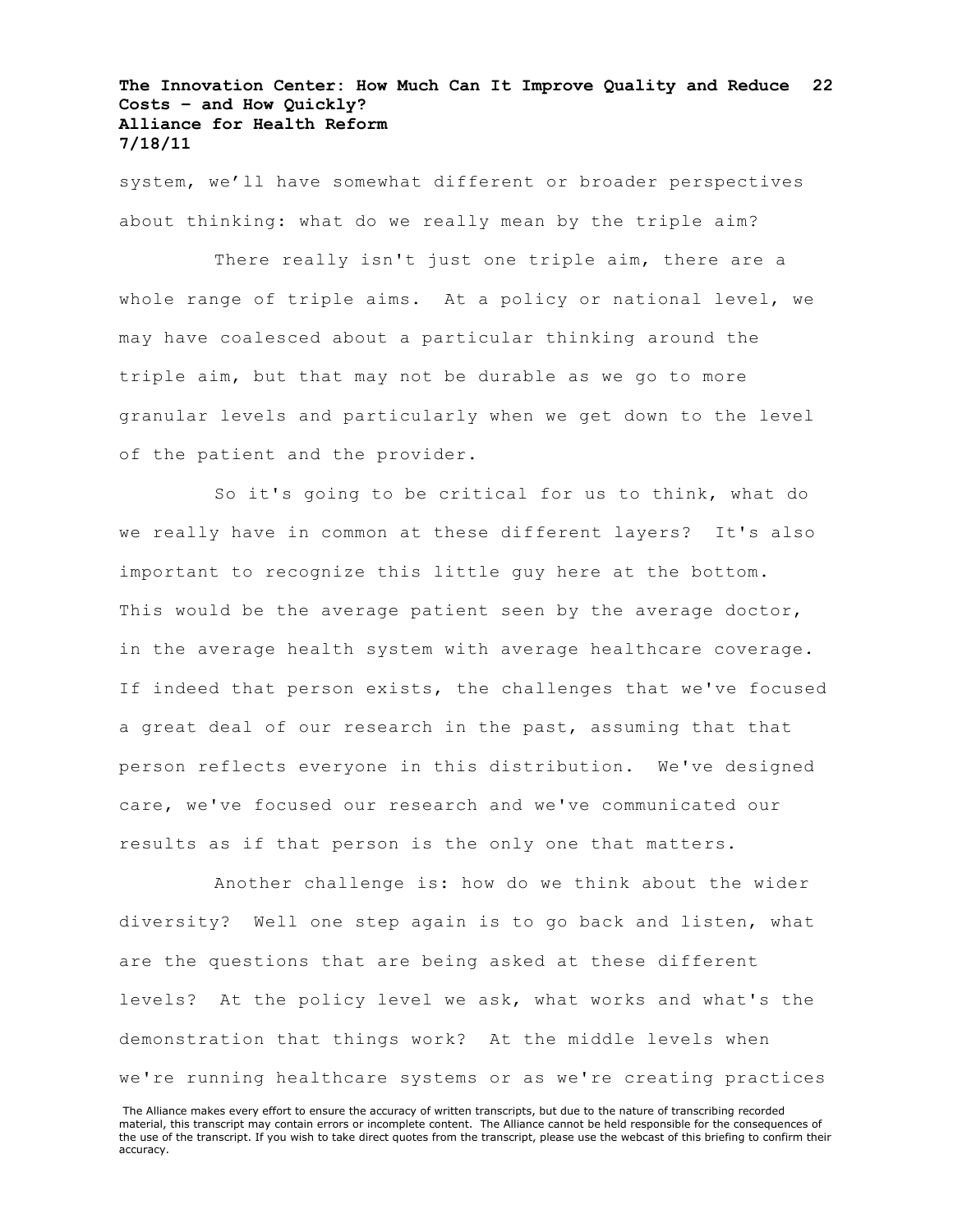or running hospitals, our question tends to be more around how can we make it work here? If we look at this from the patient or consumer perspective, our question will be yet again, fundamentally different, it's how does this impact me here and now?

All of those questions are correct. All really need to nest into the solutions that we bring forward, but also if you just imagine at the policy level, at the peak of this pyramid, if our policy's only reflect the perspective in a narrow range and just draw a line straight down from there, we may take care of our average patient in the average healthcare system, but we also haven't accommodated the diversity that we're also here to serve.

So our challenge is to think about how can we also serve the diversity. One way to begin thinking about this, is rather than necessarily mandating specific interventions or programs, to convene the discussion around what works around the logic that we hope can be spread.

So thinking about logic models may be a critical thing. Just as an example, if you examine the relationship between the patient and the healthcare system, there are various types of interventions. There are certain kinds of interventions that the healthcare system does to or for patients. You could argue that most of the prevention screening that we do are things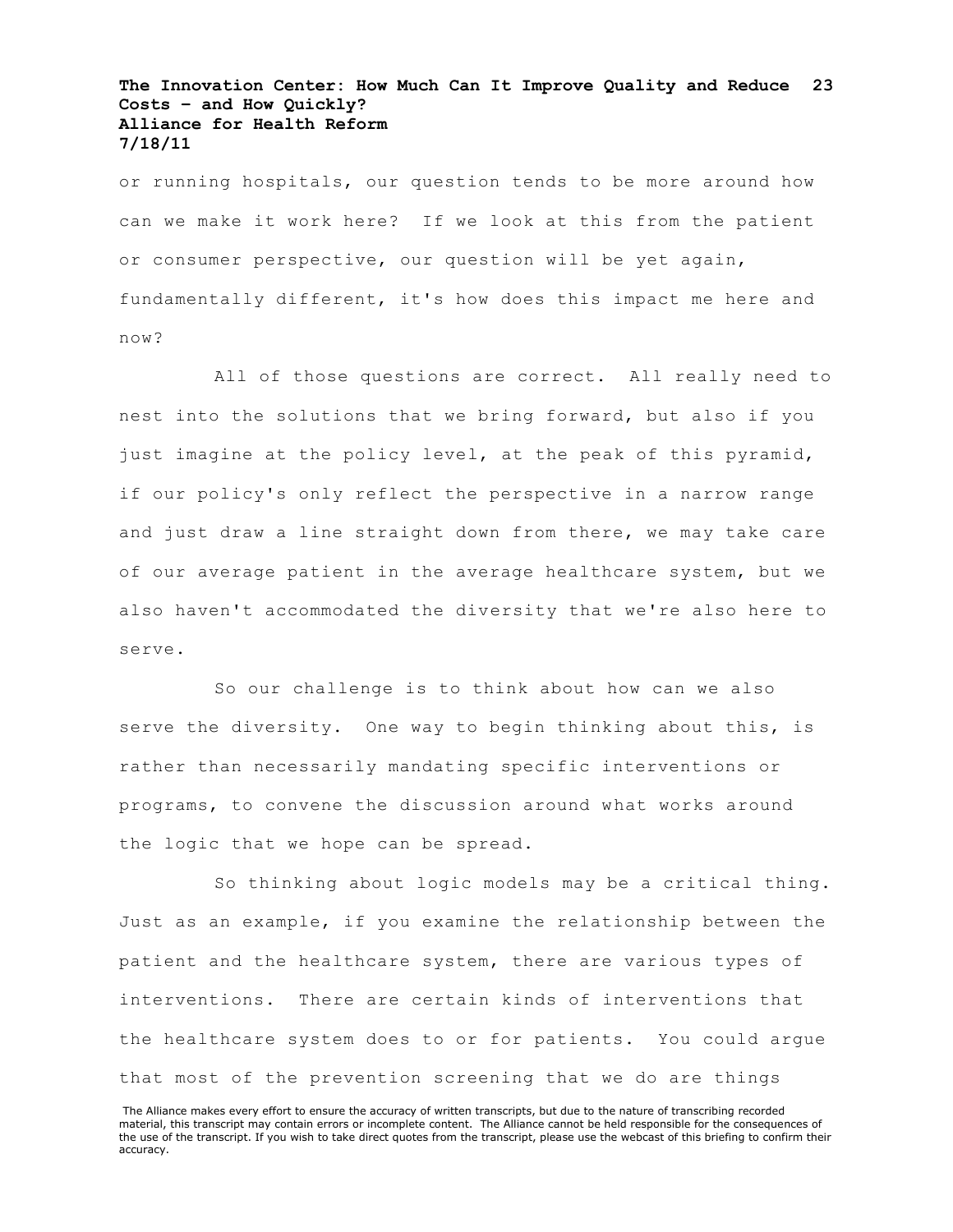that we pretty much prescribe and do for the patient and we can do that with a high degree of confidence that it's correct.

There also are a range of activity's that can only be done successfully that involves collaboration between the patient and their family and the healthcare system. Examples of that would be things like care management or transitions in care from the hospital to home.

Finally, there are aspects of health that we're increasingly recognizing are solely dependent on the patient. The healthcare system may have a role in supporting the patient in creating more beneficial healthcare seeking behaviors and health behaviors, but the change needs to take place on the individual level. As a physician I can prescribe smoking cessation, but the cessation of tobacco use is dependent on the patient being able to change their own behavior.

While we think about models for how we can talk about, evaluate, and convey practices at these different levels, they're going to have some fundamental differences and they're going to have to fundamentally reflect the fact that these different logic models - the healthcare system, the payer and the patient - will have fundamentally different roles.

So one size isn't going to fit all, there are probably a finite number of sizes and we're going to have to figure out what those are. It's also going to very important for us to

The Alliance makes every effort to ensure the accuracy of written transcripts, but due to the nature of transcribing recorded material, this transcript may contain errors or incomplete content. The Alliance cannot be held responsible for the consequences of the use of the transcript. If you wish to take direct quotes from the transcript, please use the webcast of this briefing to confirm their accuracy.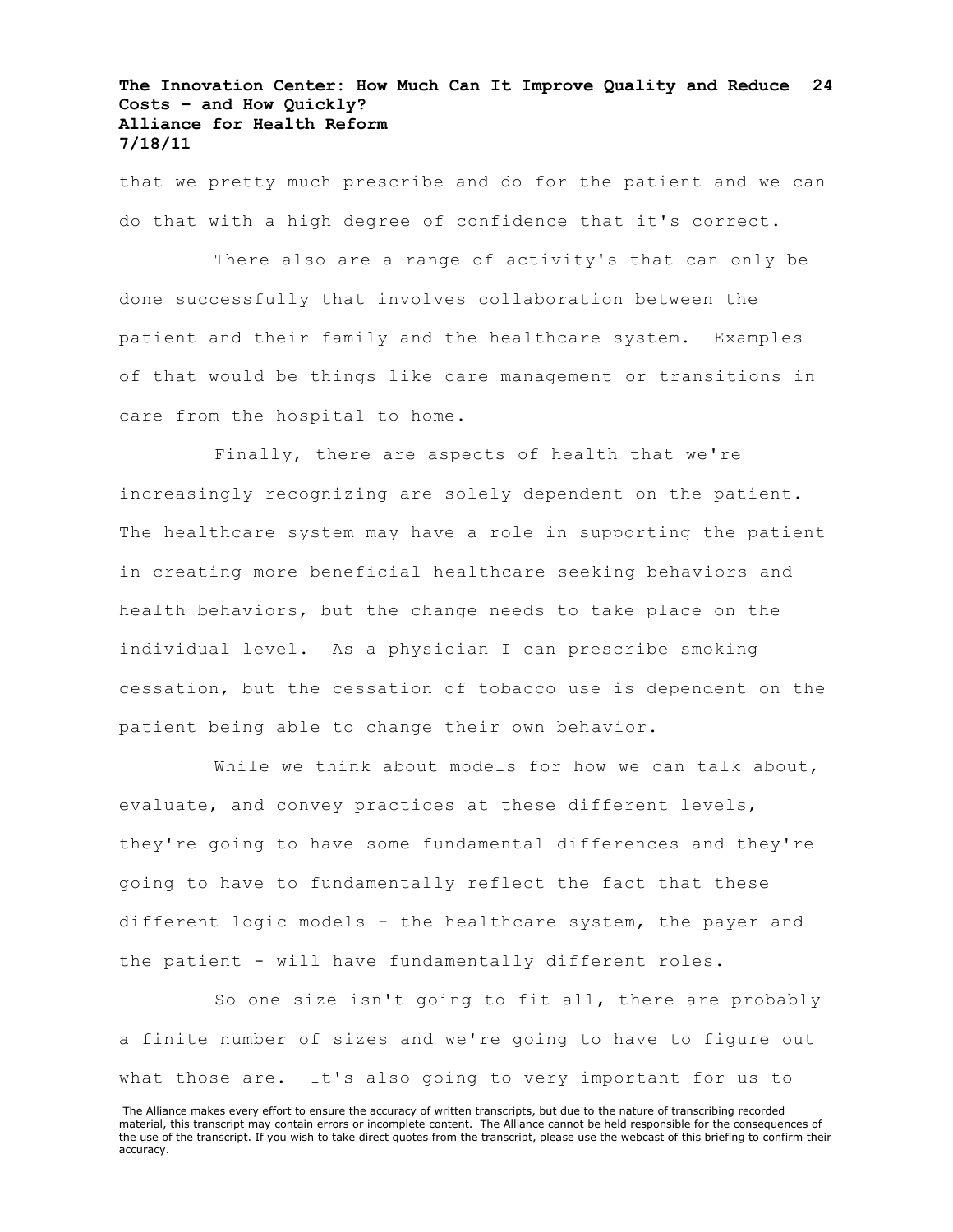figure out how we can orient our discussions so that we're not making absurd comparisons at things that really have substantially different underlying logic.

It's also important for us to recognize a problem that I think Marsha and Stuart have recognized before: it's the rigor, rigor mortis problem. When we're creating policies at the National level, obviously the stakes are very high and we need to insist on a particular level of rigor. So we'll tend to think about having very high degrees of confidence or in research speak, having the P value less than .05. When you're running a healthcare system you make hundreds of decisions a day, and there are very, very rare systems that you can make in running healthcare system that have a P value of less than .05.

If you're a patient who's transiting through the healthcare system or making value based decisions and the whole rest of our life, it's an extraordinary luxury to have decisions that have that degree of certainty.

So we also need to think about how can we support people and decision making in a real-life context? What does it mean for us to recognize that we won't always have that idealized degree of certainty and how can we accommodate the needs of patients at the same time, that we seek to accommodate the needs of the delivery system.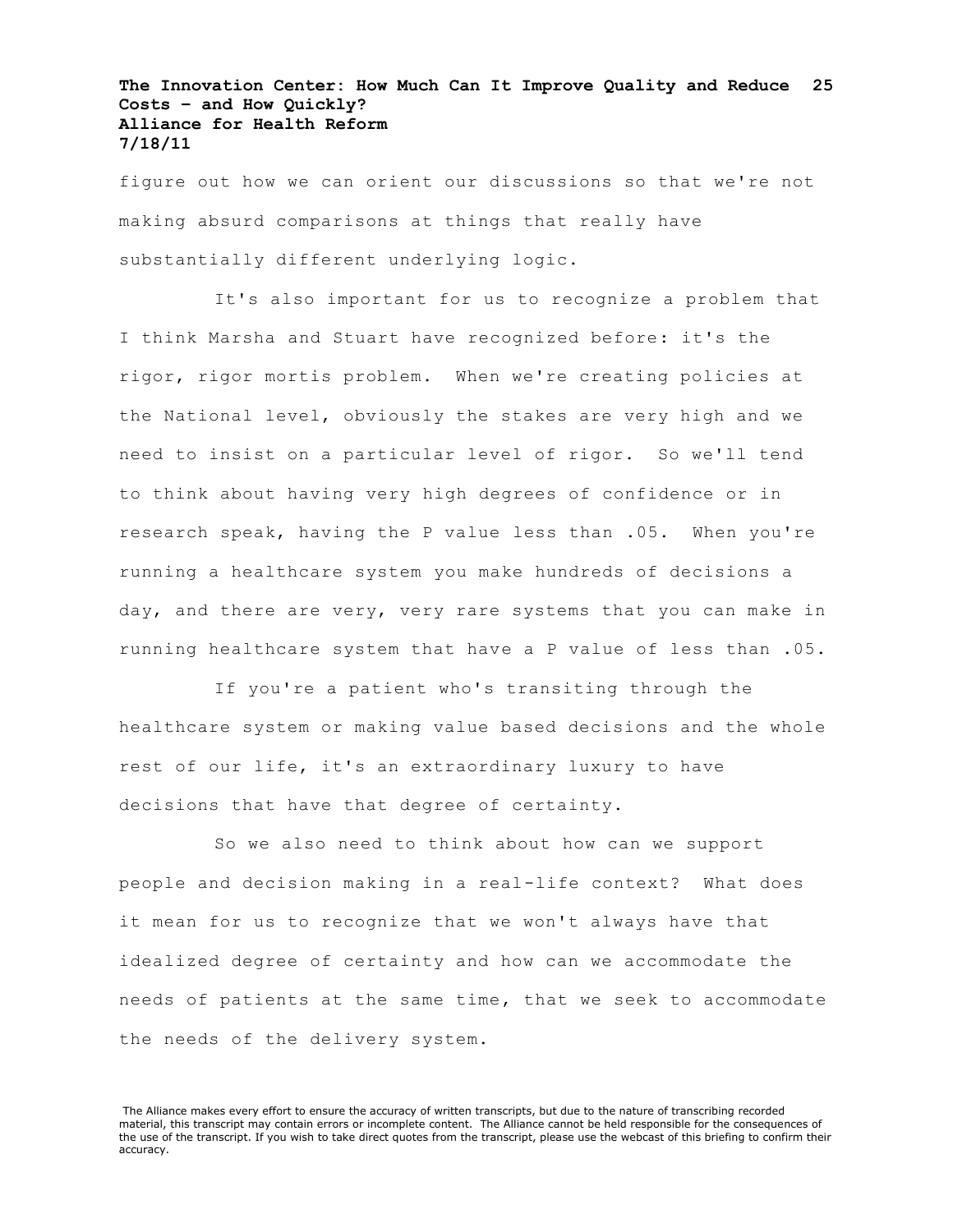Well this is an example of how this plays out in a data based way in a healthcare delivery system, Kaiser-Permanente. So this is looking at new clinical technologies, largely medical devices that have been substantially examined by the American Research Enterprise and presented for broad application within a healthcare system.

So using a systematic process of looking at the evidence for these different innovations, when we looked at over a hundred of these, what we found is that it's actually quite rare to find compelling evidence in the literature that something doesn't work, which is sort of an indirect attribution of the intelligence of the people who publish these things. Because you don't get promoted by saying something doesn't work.

So the bias in what's actually published is not particularly surprising, but what's distressing is there actually are relatively modest number of interventions that have compelling evidence that says that they're medically appropriate for all patients. Most things fall into the grey, for any of the reasons that are shown in here.

The challenge of the health care system is, well how do you deal with the grey? Well one model of dealing with the grey would be just to say, stop here, don't jump off the cliff, don't go into the grey. We're just not going to pay for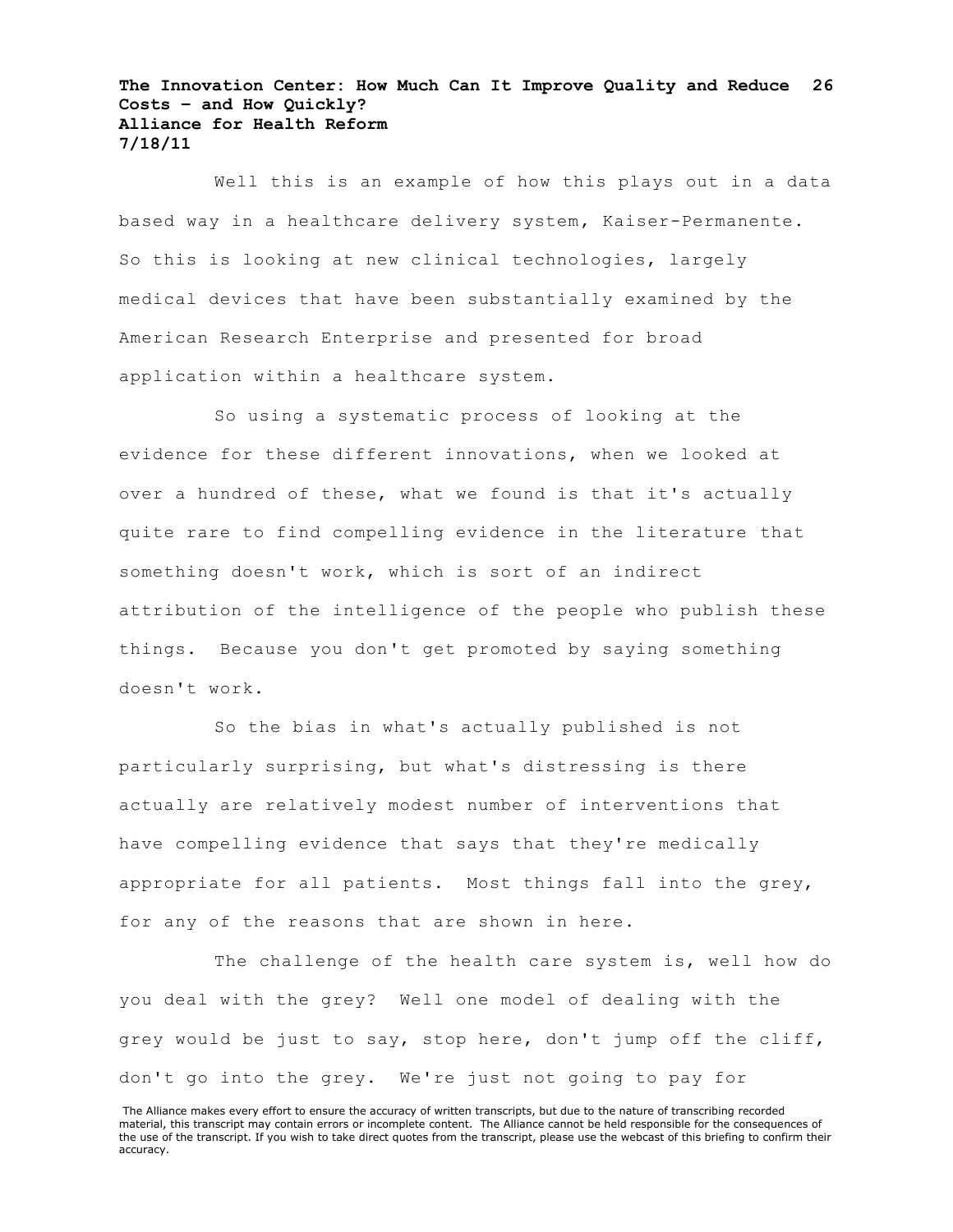anything that goes beyond that. The challenge is that that's not credible for the full distribution of patients and challenges.

An alternative is to say, if you're going to move into the grey be careful and be accountable and it also may be that we need to create new accountabilities going forward, for how we can track things in the grey, but not to prevent people from testing whether that's appropriate for a given patient.

Now, huge policy implications obviously because in the policy world we like to believe that things can be made black and white and our challenge going forward is going to be can we really rub out the grey or are we going to need to evolve ways to actually deal with the grey?

Well my bias is that we're going to need to evolve ways to deal with the grey. If they're going to include how we can use data and how we can use data over time and how we can learn and how we can progressively refine our understanding, this would be an example. This is a registry within Kaiser-Permanente that the orthopedists created to reflect their experience with joint replacement. It now reflects the experience of over a 100,000 joint replacements that's being used on a daily basis by clinicians to evaluate and modify their service.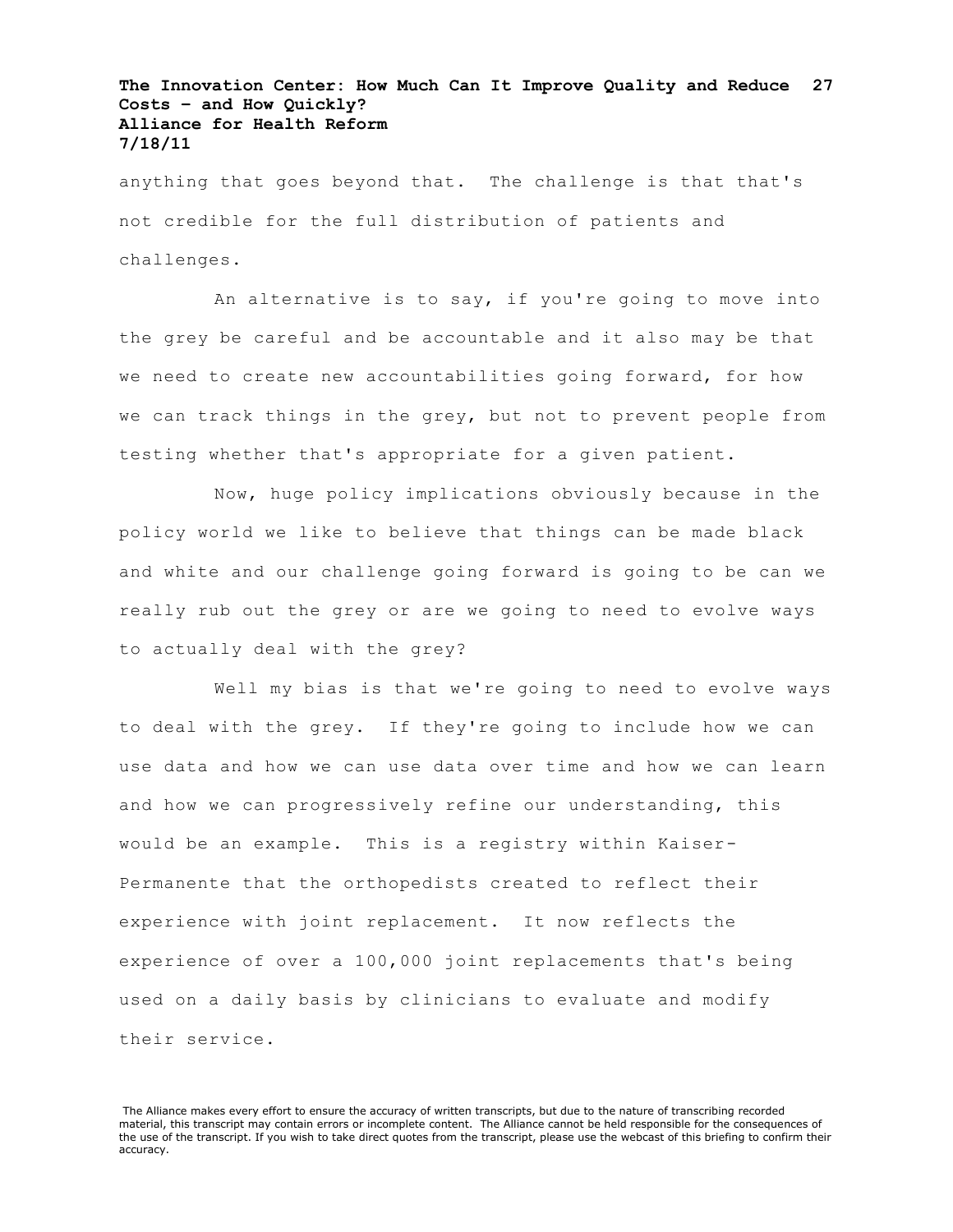For instance, they can ask a question, 'what's the appropriate joint prosthesis for a patient who has Diabetes?' and have around 10,000 people as a database that they can then use to examine that data in addition to looking at a whole population.

So going forward, when we think about are our opportunities to actually create a more enhanced dialogue. At the largest scale, the what works level, we need to figure out what's appropriate variation? What are those boundaries of the grey area and how do we tolerate that? What's the point we say, be careful, but what's the point we say, don't go there? We also have to rigorously think about do we want the world to be black and white? We need to have studies of the whole population or effectiveness studies that can translate into the middle scale of how do we actually make it work here?

Having things work at the practice level means that not every decision will be driven by a P value of less than .05. It's about testing widely and often, parallel processing but also having processes like the Innovation Center that can bring that information to a broad audience, but also being able to test rapidly, rapid cycle change.

Finally on the personal scale, it's about registries as I talked about before. It's going to be about increasingly capturing data directly from patients, not only about patient

The Alliance makes every effort to ensure the accuracy of written transcripts, but due to the nature of transcribing recorded material, this transcript may contain errors or incomplete content. The Alliance cannot be held responsible for the consequences of the use of the transcript. If you wish to take direct quotes from the transcript, please use the webcast of this briefing to confirm their accuracy.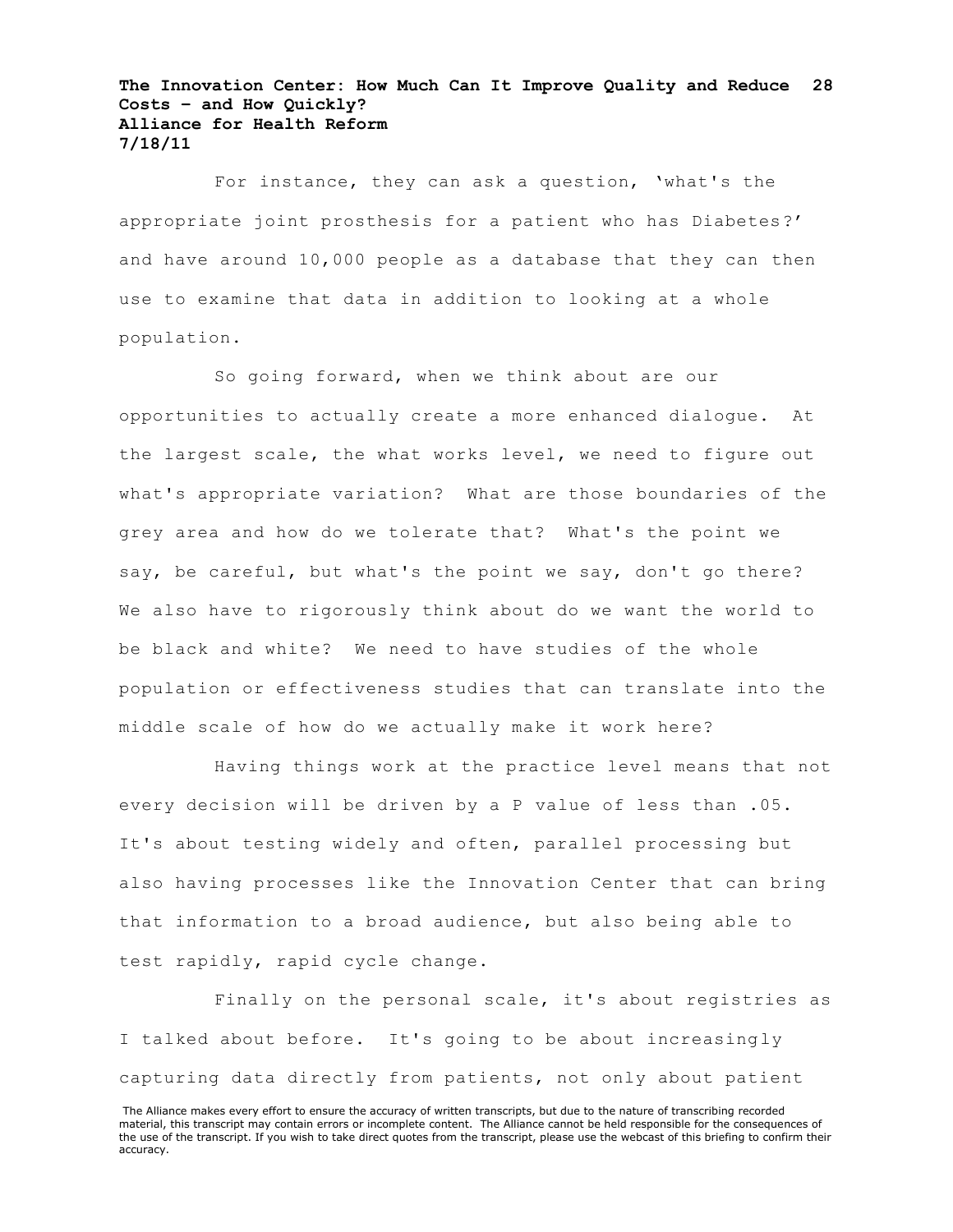experience with sickness, but also about patient functional status, how you're performing at work and what are your preferences and values, and finally the ability to leverage social medias, being actively experimented now. The key message though is that we'll need to balance experimental and observational methods.

So in conclusion I think that we have to respect perspectives. We have to respect perspectives because that will be how we communicate, but it's also again to recognize that the value of the perspectives in moving forward is it's also the greatest untapped resource for us to actually explore what works and how can we move it forward.

So, thanks very much.

**ED HOWARD:** Thank you Paul. Now we're going to hear from Dr. Timothy Ferris, who's an internist and a pediatrician and the medical director of the Physician's Organization of Mass General Hospital. Innovation in care delivery's only one of several areas of responsibility for him, as are efforts to improve the care of patients with multiple chronic conditions. He's just won a National Patient Safety Foundation award for a demonstration project that he directs to improve care for Medicare beneficiaries. So, from the front lines, Tim, thank you for being with us.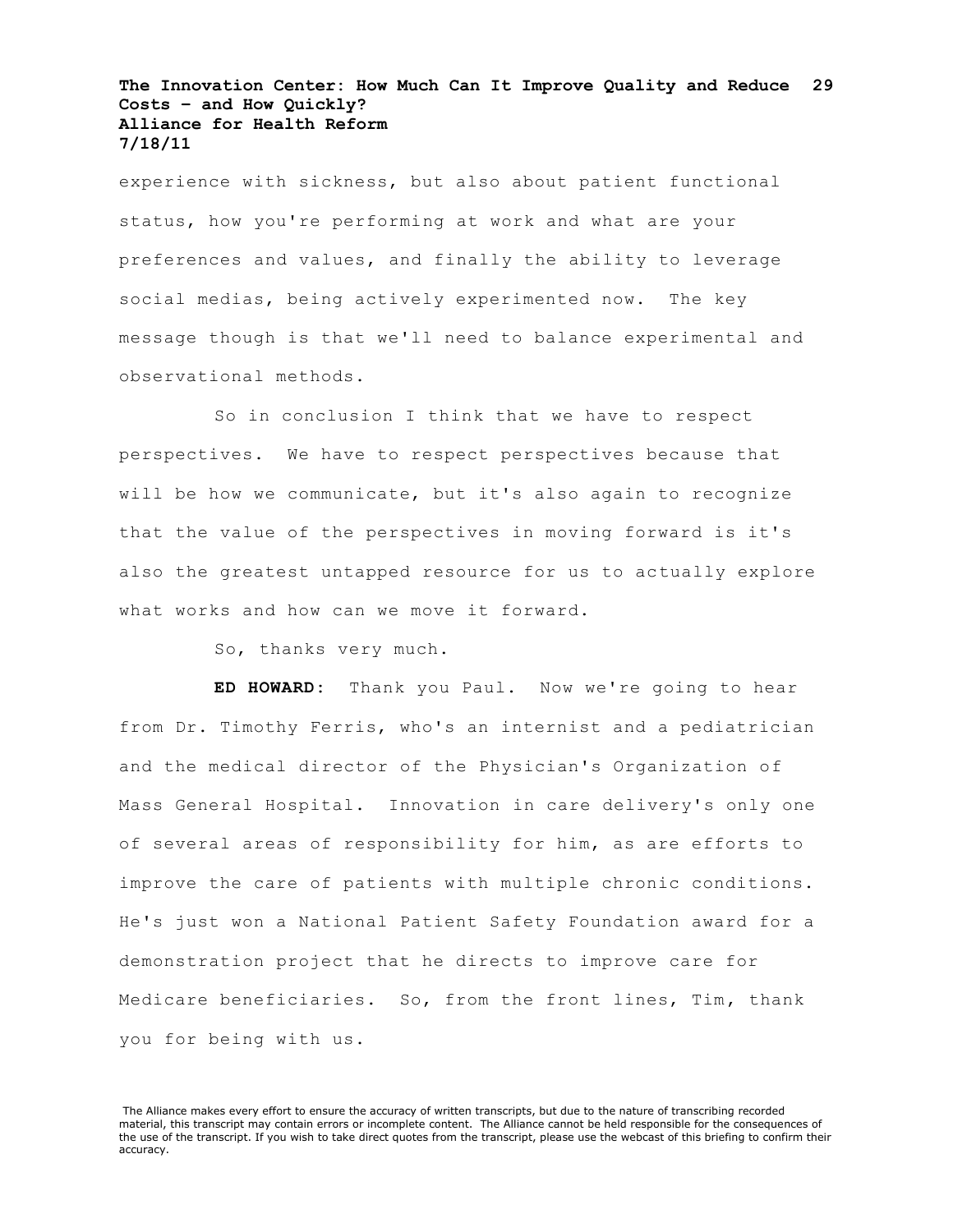**DR. TIMOTHY FERRIS:** Thank you very much. Thank you for the invitation and I guess part of the perspective that I'm trying to bring here today is to think about, so I'm in the field, I'm innovating in the delivery of healthcare, how best can I work with CMMI to continue the cycle and support the innovations? I think you'll hear some echoes in my talk of some of the things you've heard already.

So the engaged doctor's dilemma. So healthcare costs are rising too rapidly, the engaged doctor knows that. Actually they're laying off people in my town in order to pay for the health benefits of the town employees. We've been through this before so I was around in the '90's when we went through this. Similar, although I would argue quite different in its scale and scope, but it feels very similar to doctors and so there's some healthy skepticism.

Physicians remain unsure of what reform will bring. It's a very important point that the impact of uncertainty in policy is very stifling, I think actually Marsha mentioned that and the longer uncertainty persists the more difficult I think it is to move forward.

So what is the engaged provider to do? Well the engaged provider, and I put this graphic up here, knows that they need to move from inpatient to outpatient encounters to episodes of illness and populations management. That is a

The Alliance makes every effort to ensure the accuracy of written transcripts, but due to the nature of transcribing recorded material, this transcript may contain errors or incomplete content. The Alliance cannot be held responsible for the consequences of the use of the transcript. If you wish to take direct quotes from the transcript, please use the webcast of this briefing to confirm their accuracy.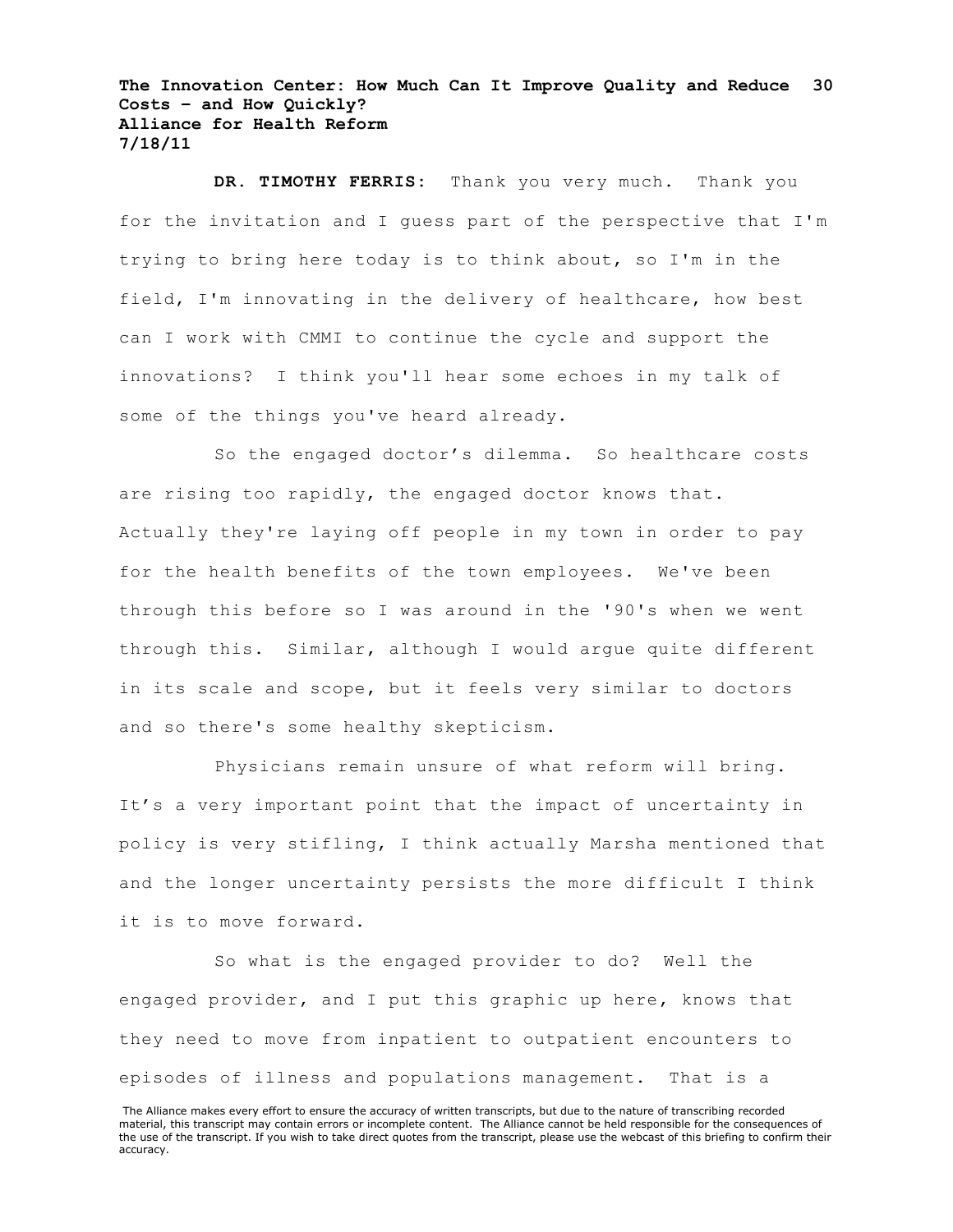lifelong journey. It's going to take a long time but you can break that down into pieces and I'm going to try to do that a little bit today.

The other thing we have to do is figure out what we think works and, very similar to what Paul was just saying, and start moving forward with those and always think about improving and building improvement and innovation into the very nature of the structure of health delivery, all difficult tasks.

I'm going to spend a couple of minutes on this slide. So this is when we looked around at the evidence and thought what are all the things we need to do to move from transaction based healthcare to episode and population based healthcare? There are 20 cells on this slide and this is actually a full employment act for people like me, because there is nothing on this slide that's simple to do. These are 20 things that have been shown time and again, they've reached what is called saturation, meaning there really are very few people in the policy world who think that anything on this slide is a bad idea.

I'm going to go through a couple of them. These are innovations that have been around in the literature for a long time but it's innovation not in the sense of coming up with a new idea. It's innovation in that you are adopting something

The Alliance makes every effort to ensure the accuracy of written transcripts, but due to the nature of transcribing recorded material, this transcript may contain errors or incomplete content. The Alliance cannot be held responsible for the consequences of the use of the transcript. If you wish to take direct quotes from the transcript, please use the webcast of this briefing to confirm their accuracy.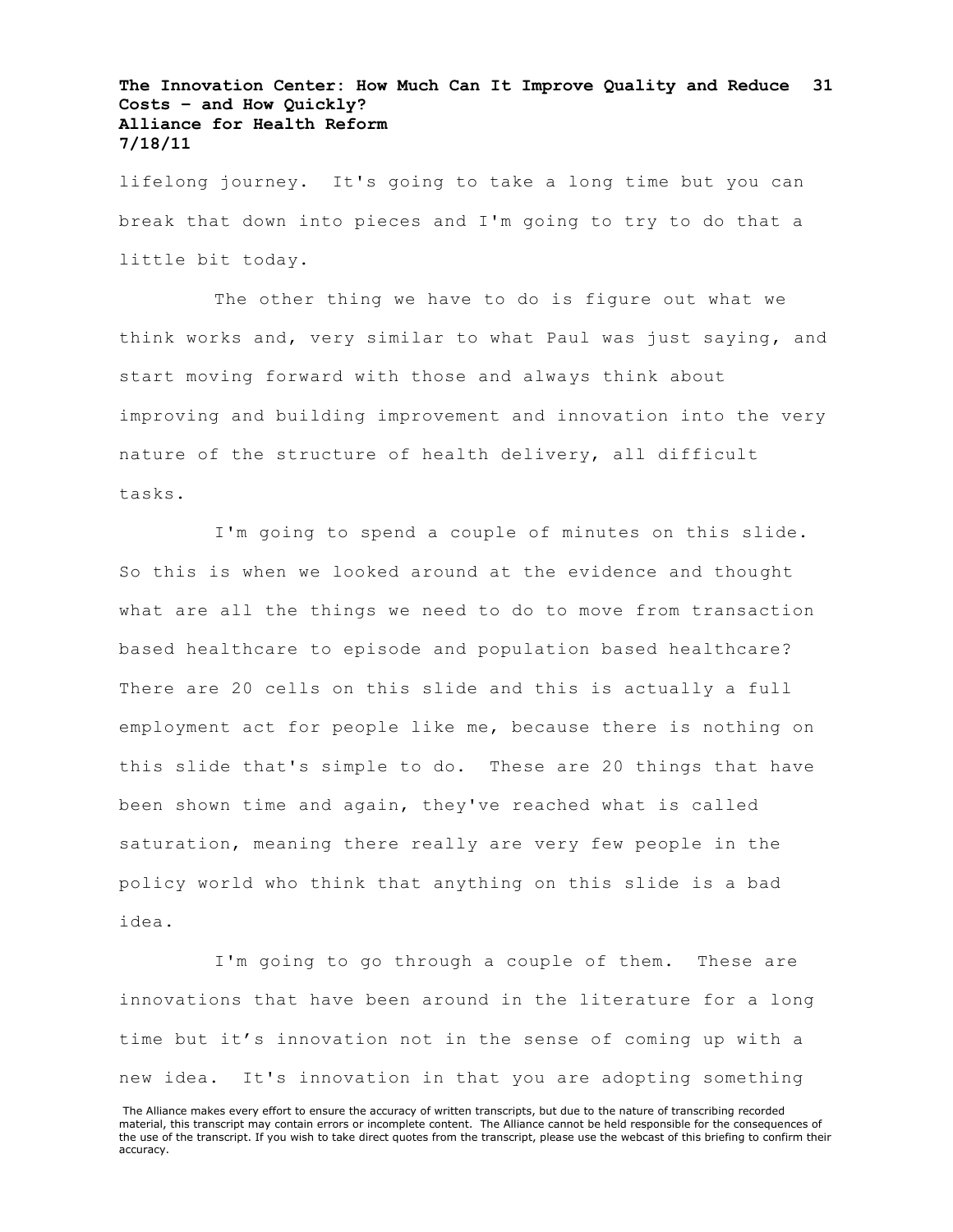new within your organization and figuring out what it takes to make it work. That's a big part of what we're talking about here when you talk about innovation. Oftentimes people think of innovation only as a new technology or a new idea. Innovation also, as we've heard from several panelists, is the spread of existing ideas, the adoption and making it work within your organization, that's what I'm really focused on.

I'm focused on these 20 things. I'm going to talk about a couple of them, one high risk management, another electronic health records with decision support and order entry and a few others. You'll notice that access to care is critical to this framework and it's broken down as longitudinal or primary care, specialty care and hospital care. The design of care is actually what it is you're doing with patients in the actual moment of care.

There's a lot of measurement in this. There are business management types who summarize the literature of high performing organizations as having three characteristics; access to a lot of data and good use of that data, a front-line work force that is empowered to make decisions on their own and I'll come back to the third one.

So this is the Mass General Medicare Demonstration Project. I've been working with CMS on an innovation for the past six years now. This innovation has been highly

The Alliance makes every effort to ensure the accuracy of written transcripts, but due to the nature of transcribing recorded material, this transcript may contain errors or incomplete content. The Alliance cannot be held responsible for the consequences of the use of the transcript. If you wish to take direct quotes from the transcript, please use the webcast of this briefing to confirm their accuracy.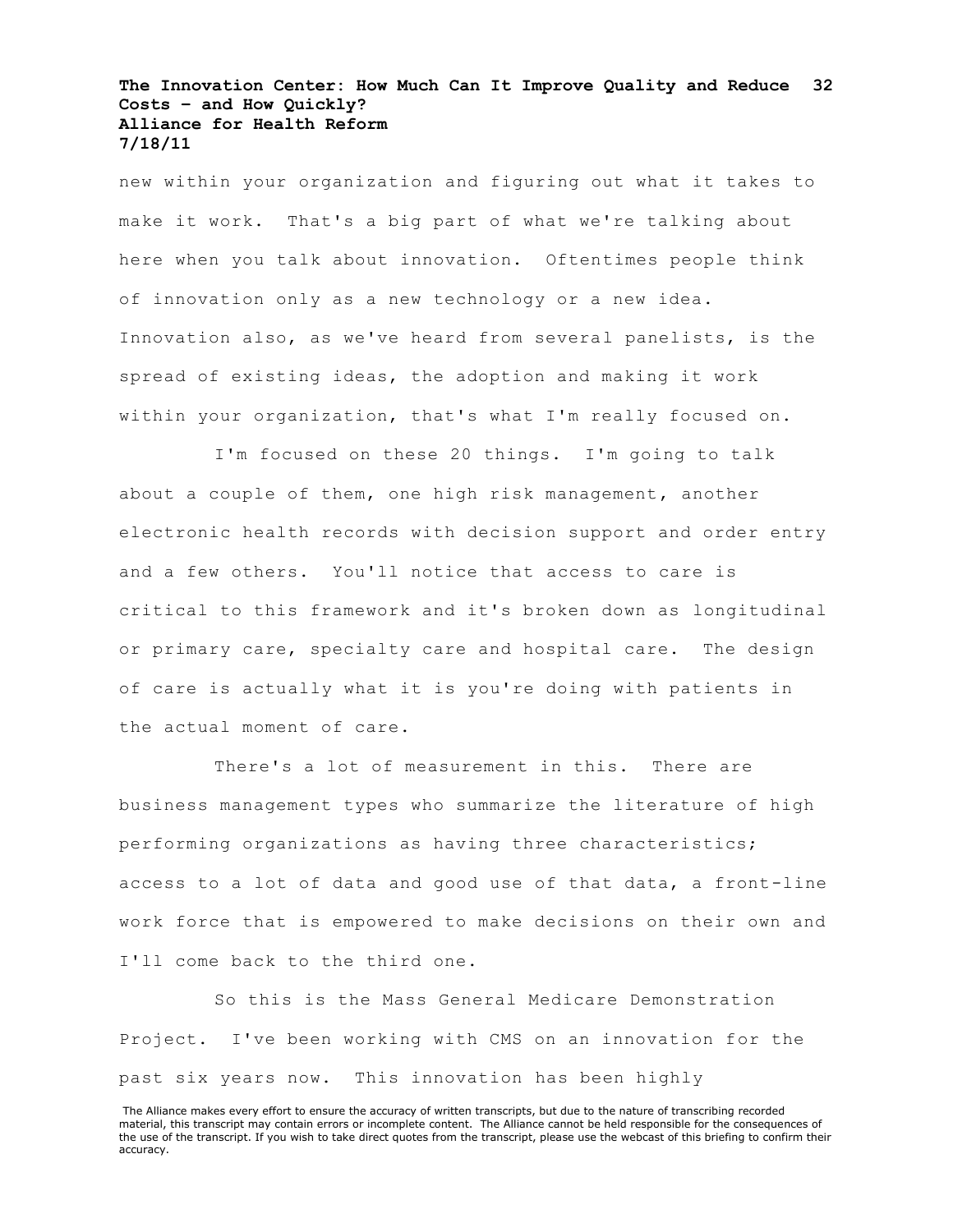successful. What we did is we worked with CMS and their prior organization before CMMI, an organization called ORDI, which Stu is the director of, and based on the observation that a few patients here are responsible for a large majority of the costs, we use claim sets to identify those patients.

These are patients in a fee for service system so very similar to the whole ACO alignment model. The patients didn't need to sign up for anything here. We just provided care managers to them, very high risk patients, they really liked that experience and we have the data to show that.

What happened as a result? I'm not going to go through all of this, but we took the care managers, we had never had something like that in our primary care practices. It took us a lot of work to provide them the space, the management, we hadn't managed population managers in a fee for service system before. That was innovation on our part, though I think it's fair to say it wasn't innovation in that we didn't think of the idea. A lot of others, including those at Kaiser had been doing this decades ago.

What we did show though is we had very successful outcomes. We kept patients out of the hospital and we saved Medicare quite a bit of money, 7.1-percent annual net savings on the population that we managed. That's the kind of innovation that I think we're talking about here in the sense

The Alliance makes every effort to ensure the accuracy of written transcripts, but due to the nature of transcribing recorded material, this transcript may contain errors or incomplete content. The Alliance cannot be held responsible for the consequences of the use of the transcript. If you wish to take direct quotes from the transcript, please use the webcast of this briefing to confirm their accuracy.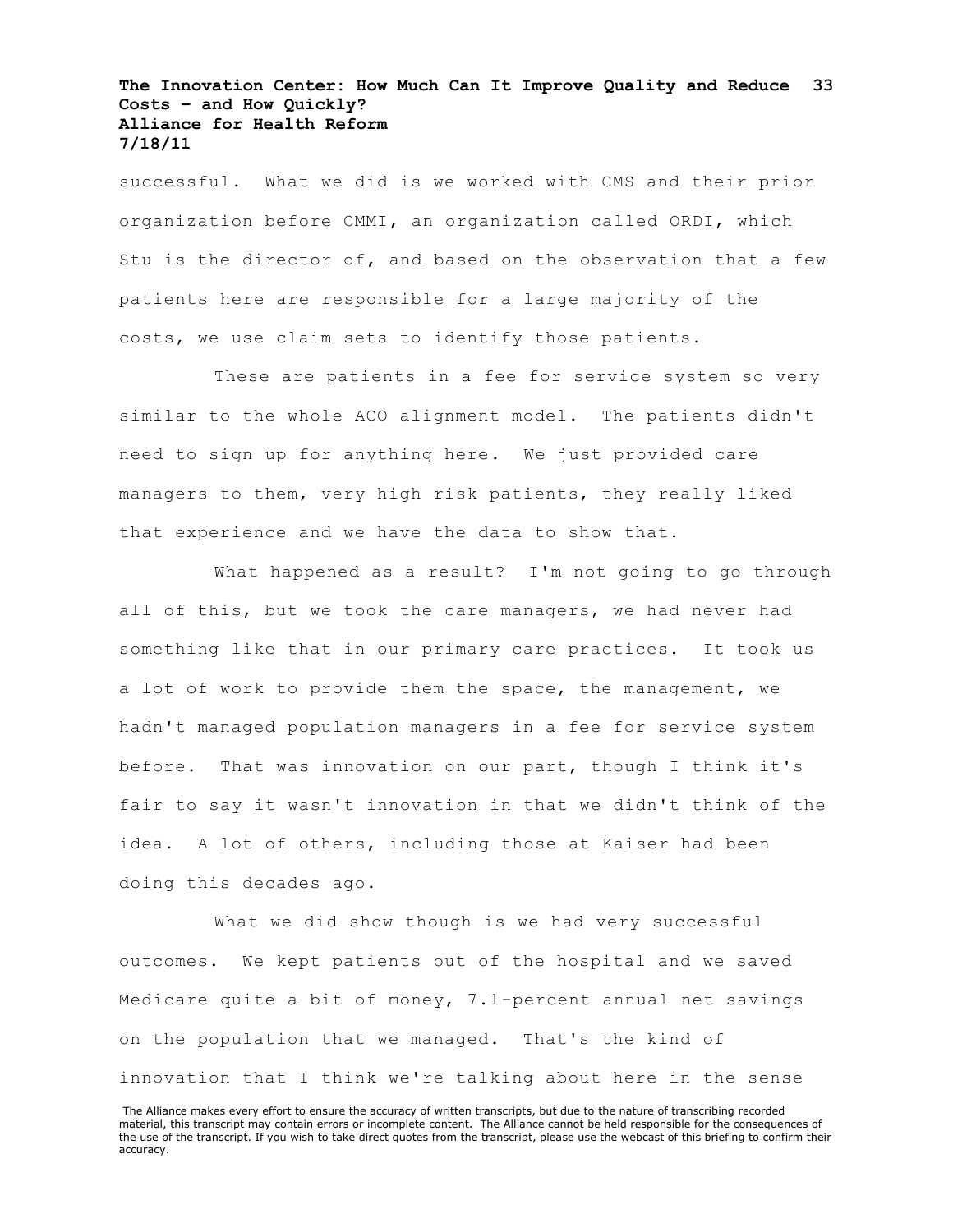that it's innovation in the delivery system on the adoption on of ideas that work and then making them work in your own local environment.

Here's another one; so this is work that we did using radiology order entry. So the curve here is the rate of rise of high cost imaging within our organization prior to the adoption of electronic order imaging. What we basically told all our doctors was, the only way you can order an MRI or a CT scan is using a computer that it forces you through a decision support process. When we fully adopted that technology, shown by this line here, this was the change in the rate of rise of high cost imaging within our organization.

This is the kind of innovation, so this took a long time. It took a long time to build the software, we're constantly tweaking the software and improving it, so this is a never ending story. It's the kind of thing where both innovation and evidence have come together to produce a nice result. This is available on the web and the website is available here.

This is one of my favorite websites. It's a website for data geeks. It's called Many Eyes, and it's a way of putting large data sets into a public domain and then using software to visualize all that data. So every cell in this graphic represents a measure of quality, at Mass General

The Alliance makes every effort to ensure the accuracy of written transcripts, but due to the nature of transcribing recorded material, this transcript may contain errors or incomplete content. The Alliance cannot be held responsible for the consequences of the use of the transcript. If you wish to take direct quotes from the transcript, please use the webcast of this briefing to confirm their accuracy.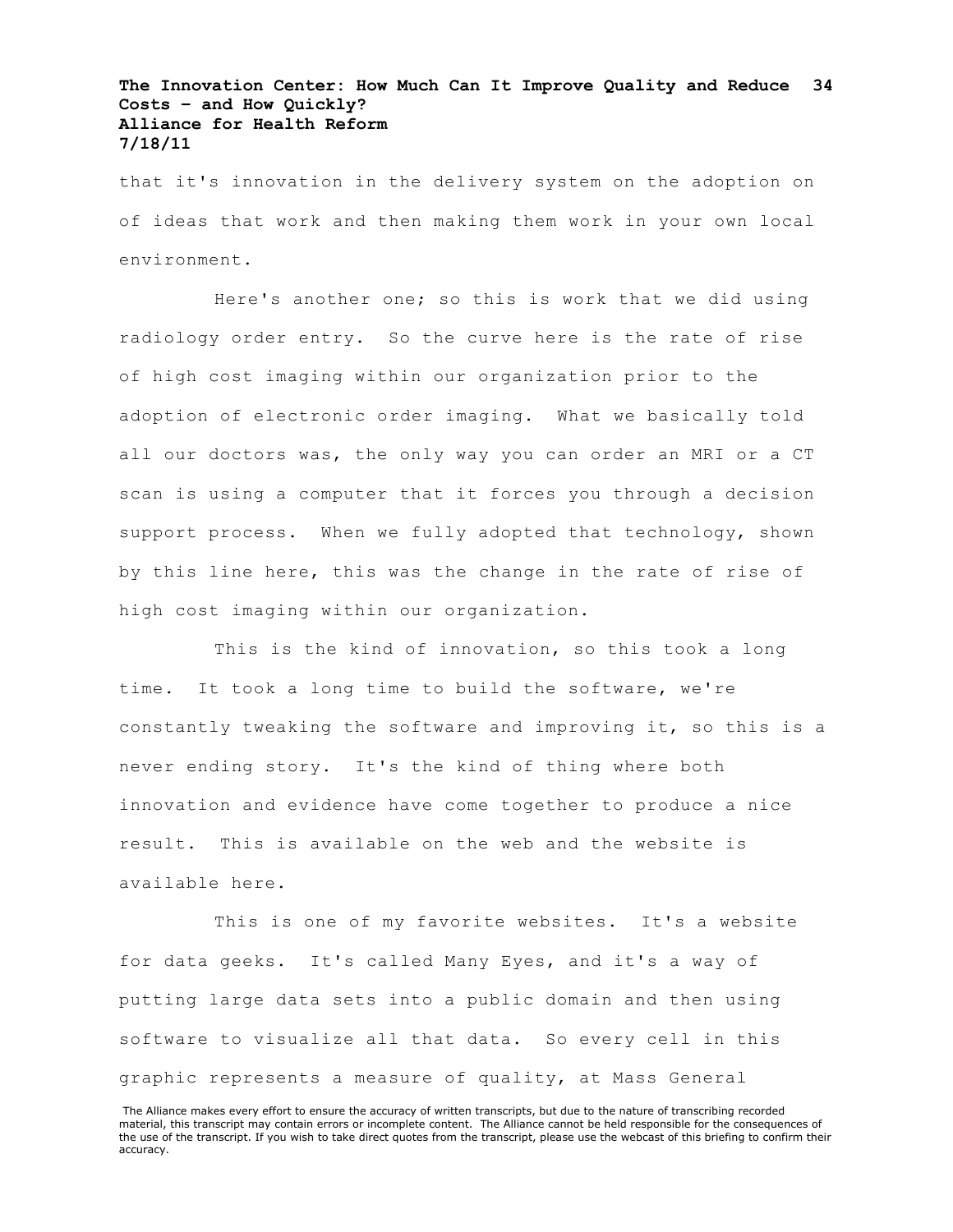Hospital. These are all measures of quality at the individual doctor level. You can see we have hospital-wide measures, we have surgical measures. Just to point out here, the orange color, those are the public measures, so that's what Medicare is measuring about us.

The white and the blue are what we are measuring about ourselves. This is a very data intensive process. We've been developing this for over 15 years. But the use of data to constantly monitor yourself and improve yourself is inherent to the innovation process and this is a way of visualizing all of our data.

These measures are actually available for anyone who wants to look at this website. This is publically available data.

One of those 20 cells is the use of incentives. So we have incentive programs. When we want our doctors to adopt something new or change their performance, we put a little money associated in their pay with that. This is just four examples of the decline in bacterial infections associated with increasing in hand washing.

We currently have financial incentives on our H-CAPS performance measures. Use of the electronic medical record, how long it takes for the doctors to get their notes into the electronic system and how long it takes our radiologists to

The Alliance makes every effort to ensure the accuracy of written transcripts, but due to the nature of transcribing recorded material, this transcript may contain errors or incomplete content. The Alliance cannot be held responsible for the consequences of the use of the transcript. If you wish to take direct quotes from the transcript, please use the webcast of this briefing to confirm their accuracy.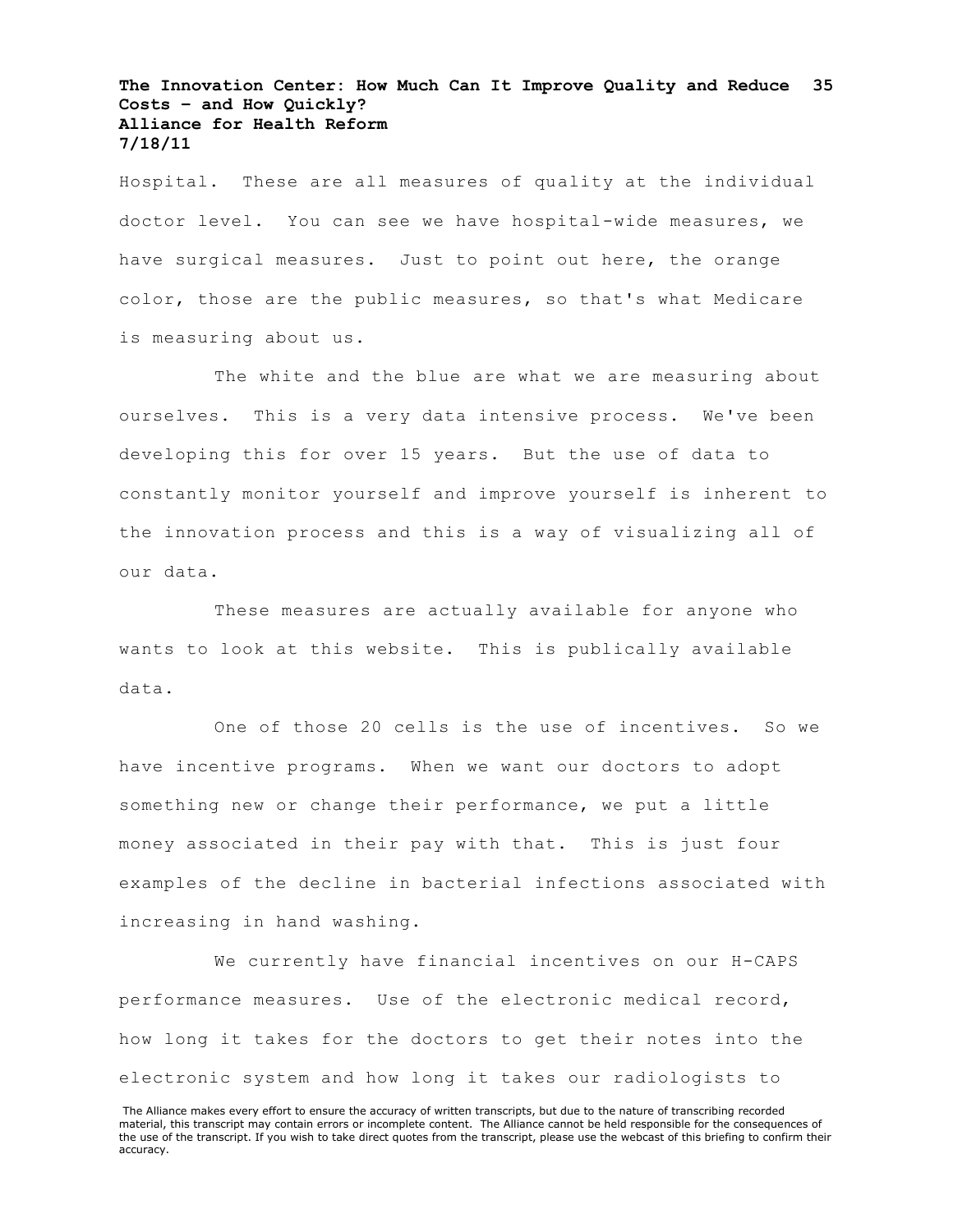read films, which is now down to about 2 hours. So, the use of incentives with data is a very powerful and important piece of this.

What I've done here, very quickly is I've just highlighted the slides to show you that the 20 cells on this graphic are actually familiar to you, in the sense that there's already legislation or regulations that are specifically incenting pieces of this.

So you'll notice here the medical home, if I circled all these boxes and that's essentially what the medical home is. I circled these boxes and that's essentially the HITECH Act. I circled these boxes that's essentially meaningful use, these are all things that are all incented under meaningful use. I circled these boxes over here, that's the Partnership for Patients. Then finally something not out yet, but coming hopefully soon is our bundled payments. Bundled payments will incent the cells highlighted here.

So in closing you might not be surprised to hear me say that doing all this is going to take a while. I did produce a version of my 20 cell slide for my boss and he asked me how far along on each of these cells are we? I would say we're about 5-percent. So there's a long way to go. I'd say nationally that's probably about right.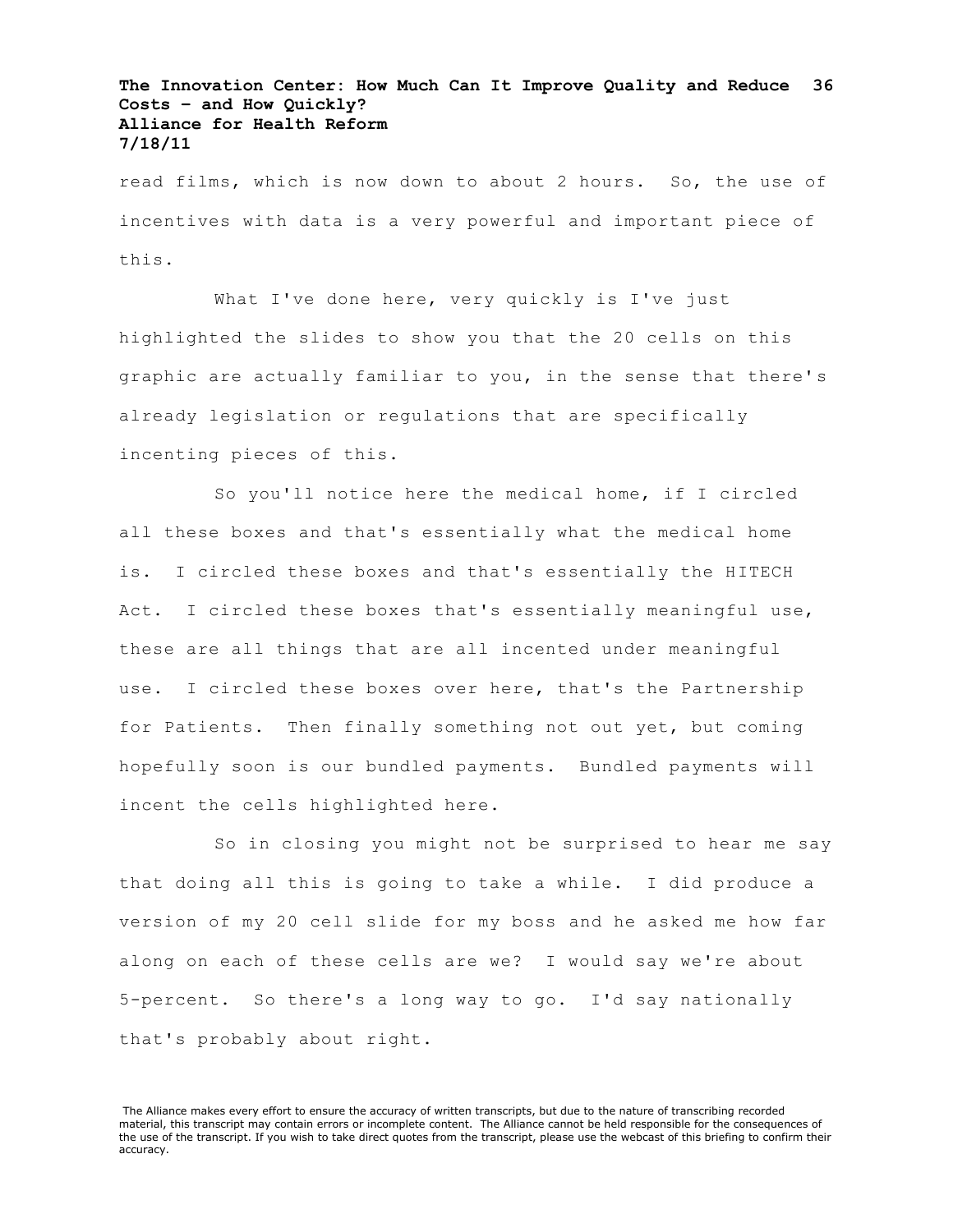How do we incent providers to do these things? Well besides all the things that we'd talked about here, one of the things that I like to bring up is our incentives around the relationships between payers and providers. There's a lot of regulations that providers deal with related to both commercial payers and government payers. And when I write gold card status, what I'm talking about here is let's get rid of some of that administrative and regulatory cost as an incentive to engage in these things.

I only talked about the engaged provider, but as Paul pointed out, we need the engaged patient to be part of this. Then finally just to reiterate I think what you've heard, there are two types of innovation, there's the adoption and innovation of ideas known to be effective, new processes. That's what I mostly talked about. Then there's the development and testing of new technology and new processes, not yet known to be effective. Thank you very much.

**ED HOWARD:** Alright, thank you very much Tim. You've just heard about engaged providers and engaged patients, now you have to get the viewpoint of an engaged government official.

**PETER LEE:** Thank you Ed, thanks Stuart, thanks Karen, both the Alliance and Commonwealth have really been incredibly important sort of founts of discussion around incredibly

The Alliance makes every effort to ensure the accuracy of written transcripts, but due to the nature of transcribing recorded material, this transcript may contain errors or incomplete content. The Alliance cannot be held responsible for the consequences of the use of the transcript. If you wish to take direct quotes from the transcript, please use the webcast of this briefing to confirm their accuracy.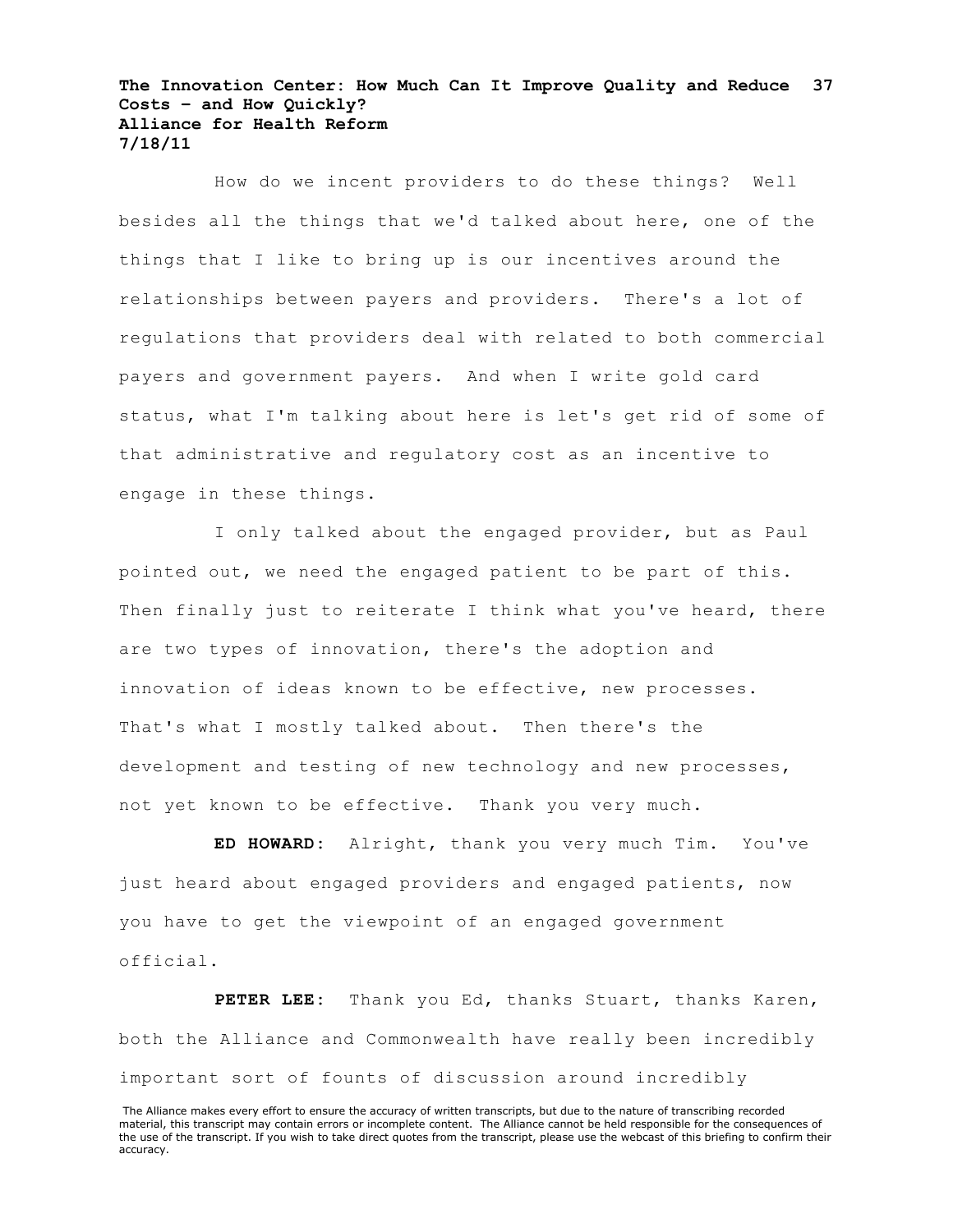important issues. I'd also like to thank Senator Rockefeller for hosting this.

It's really, when I look around the room, I know many of you, the Innovation Center is here because of a shared understanding that crosses the political spectrum, that crosses the spectrum of patients, physicians, employers, which is we have an imperative improving the health care system is one that we all share, that without having better tools between doctors and patients, in hospitals, in those clinical settings, we're all going to be up a creek without a paddle.

In many ways the Innovation Center is part of a broader context and I really appreciate Tim's last remarks, which is a place that I'll start with, which is to give you a reminder of context in terms of where the Innovation Center sits, is we do not believe that we are the fount of all innovation, believe it or not.

We don't think it comes from Washington, we don't think it comes even from Baltimore. Innovation however is something that is central to a lot of parts of HHS today. It's central to what was in the Affordable Care Act in terms of changing incentives in many, many places.

It's embedded deeply in what we're seeing happen in virtually every community across the country where private payers and states are going directionally in the same way.

The Alliance makes every effort to ensure the accuracy of written transcripts, but due to the nature of transcribing recorded material, this transcript may contain errors or incomplete content. The Alliance cannot be held responsible for the consequences of the use of the transcript. If you wish to take direct quotes from the transcript, please use the webcast of this briefing to confirm their accuracy.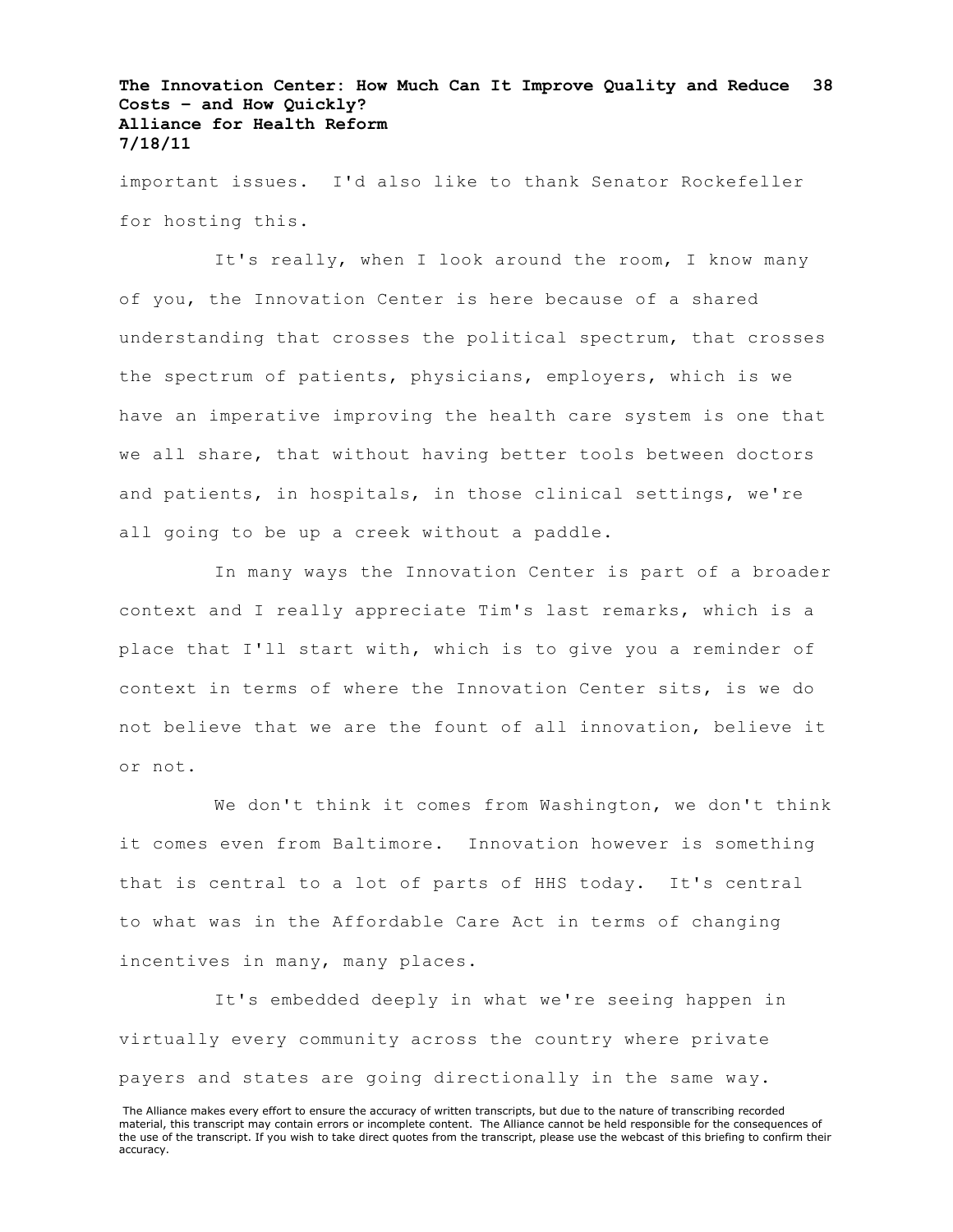Saying we have to change our healthcare system to move away from being one that is about volume, that is about unit delivery, and Tim actually had this in his slides, to one that rewards value, to one that changes the dynamics, changes the incentives and creates the tools so we bend to that cost curve in a way that is patient centered.

In thinking about where the Innovation Center fits, again we aren't the only answer. Think about us in the context of HITECH. The payments under the Recovery Act, which are kicking in this year, that are providing a huge incentive for physicians, for hospitals to put in place electronic healthcare records that are going to be the platform for doing the better performance measurement, better information systems that we need to actually reform care.

Think also about what's in the Affordable Care Act in terms of value based payment. Tim referred to the Partnership for Patients. I'm going to talk about that in a moment but the incentive changes in the Affordable Care Act, are themselves innovations going in the direction of trying to foster better quality care in very, very big ways.

In 2015, the average hospital in America will have somewhere in the neighborhood of 9-percent of their Medicare payments in play for different elements that are looking at the quality and the value of the care they're providing, okay.

The Alliance makes every effort to ensure the accuracy of written transcripts, but due to the nature of transcribing recorded material, this transcript may contain errors or incomplete content. The Alliance cannot be held responsible for the consequences of the use of the transcript. If you wish to take direct quotes from the transcript, please use the webcast of this briefing to confirm their accuracy.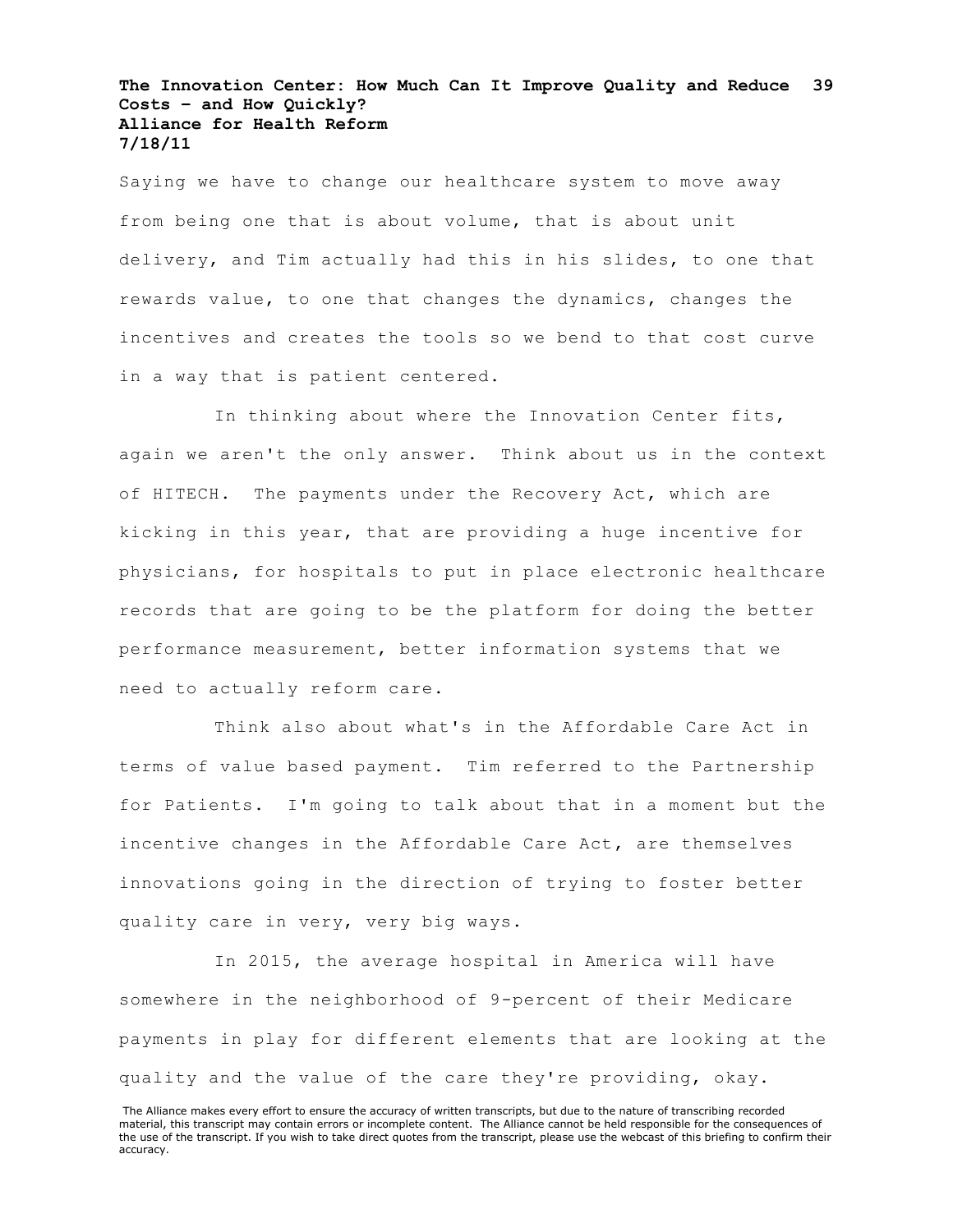Some of that is going to be for adoption of electronic health records, some is going to be for their reduction of healthcare required infections. Some is going to be for admissions. Some is for broader measures about patient responsiveness. Over 9 percent of Medicare payments is more than the average hospitals margins in total, okay.

If you look back three or four years, Medicare had virtually no money on the table. We started that money on the table for pay for reporting, but moving over a pretty short period of time, to having 10-percent, almost, of Medicare payments in play for value, is a game changer.

So I just want to frame some of the context. The Innovation Center is part of a broader effort, private sector, throughout HHS, etcetera, to move payments and support delivery reform.

You've had a great set of introductory remarks and I feel like I could say, well let's go to questions, because across the panelists they've touched on a lot of what we're about. What I'd like to do is talk some about the principles that we're operating under at the Innovation Center. Some about our setting up our infrastructure, which you've heard about, a little bit about where we're placing some of our initial bets and then something about evaluation.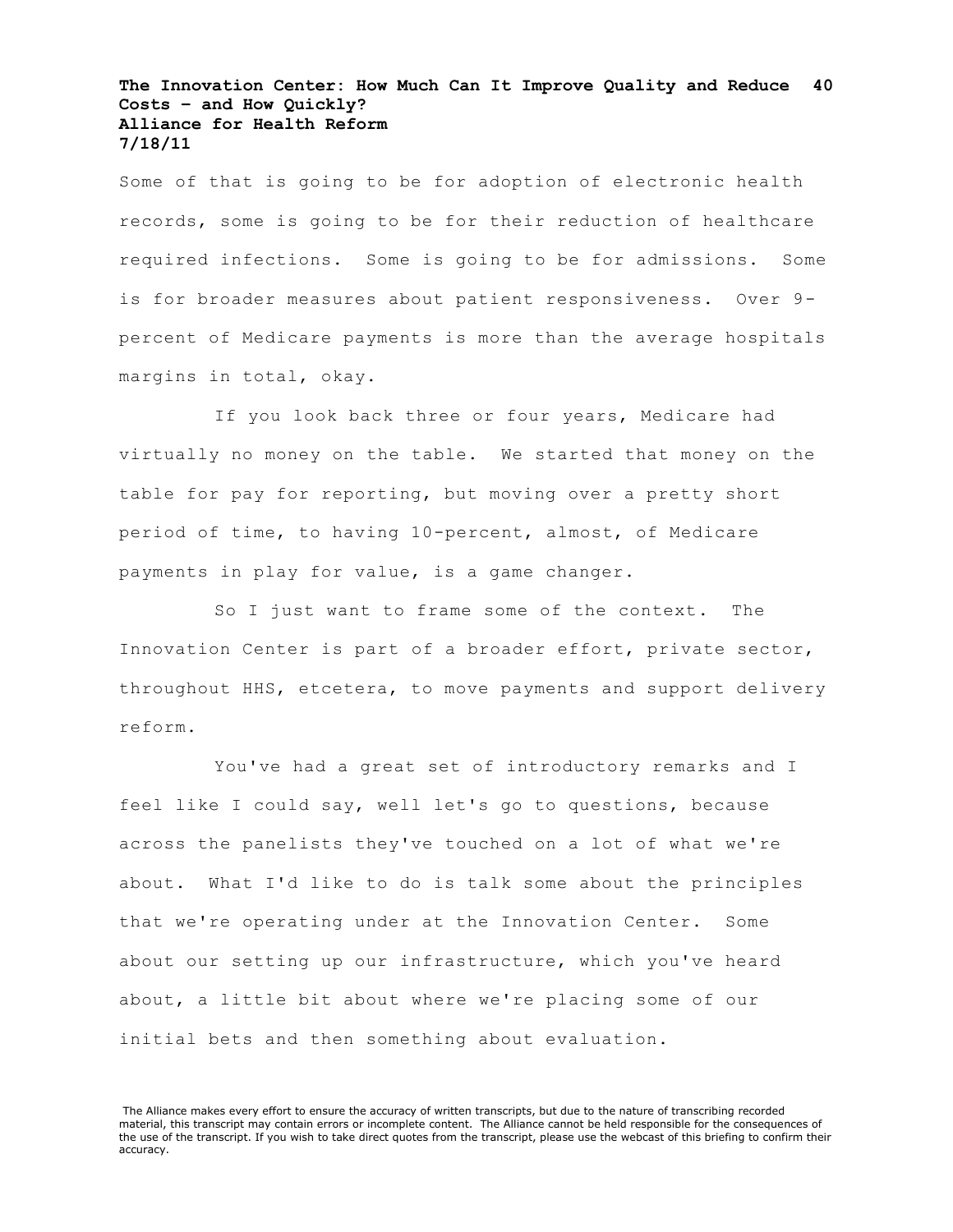So first in terms of the principles that we're operated under. The legislation lays a lot of this out and you've heard about it in terms of we are supposed to be testing new models of care delivery and those that work we're supposed to be helping take those to scale. It's a really big deal. The Secretary has the authority with a review by the Office of the Actuary that an innovation that we've tested is at least cost neutral if not lowering costs and at least quality neutral if not improving quality, to take initiatives to scale and implement them nationally. That is a huge deal.

Now I want to let you know that three part aim that you heard referred to, the three part aim is: one are we delivering better healthcare, two, are we delivering better health and promoting population health and three are we reducing costs through improvement. Now, when we look at our aims we are constantly looking at the trifecta, in the sense that we're looking at initiatives that will lower costs through improvement while improving quality.

Now if others want to improve quality and increase costs god bless, go to town, that's not the Innovation Center. We're looking at the three part aim and all at once.

Second principle, we are, in terms of Paul noted, what do we mean and what are we looking at? What are our goals and from what perspective? We're starting from the perspective of

The Alliance makes every effort to ensure the accuracy of written transcripts, but due to the nature of transcribing recorded material, this transcript may contain errors or incomplete content. The Alliance cannot be held responsible for the consequences of the use of the transcript. If you wish to take direct quotes from the transcript, please use the webcast of this briefing to confirm their accuracy.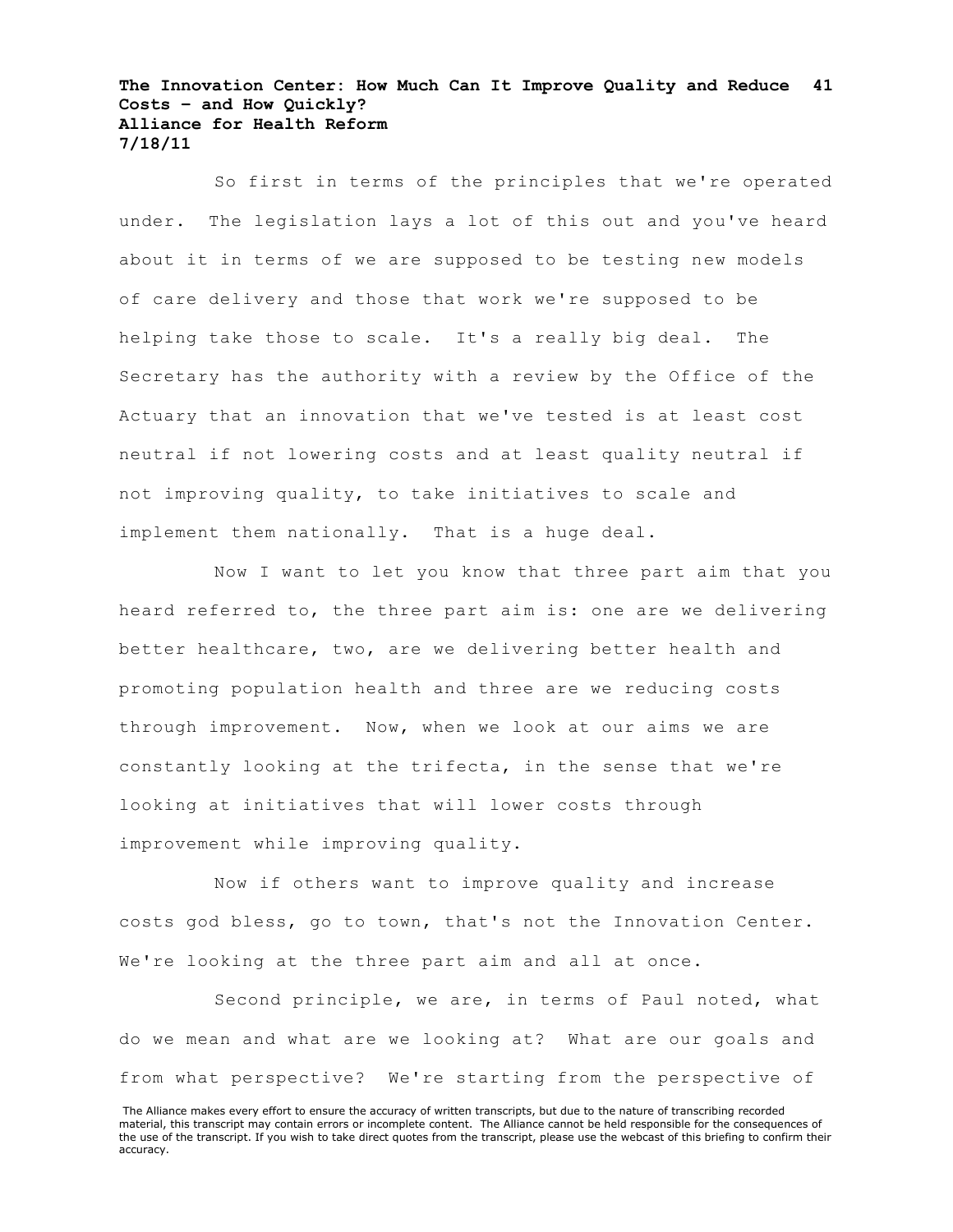the patient, of the family, from the bedside. How is this going to touch the lives of patients throughout America?

Third principle though is that we recognize that healthcare is local. What happens in Iowa is different than downtown New York City and so how to make sure that we have national action that is framed by local implementation that is different in different communities, is critical.

Fourth is the need for alignment. You've heard about this, again I feel like I'm echoing some of the prior speakers, but the issues of aligning our efforts, with not just states. I think it's really critical that our name, the Center for Medicare and Medicaid Innovation, our charge is to partner with states to help states deliver more cost effective, quality care for Medicaid beneficiaries, for CHIP beneficiaries, is absolutely critical. So we are looking at how do we partner with states, but also how do we partner with private payers.

In virtually every one of our initiatives, if you look at whether it's the request for proposal, etcetera, you'll see embedded in them, reflection of that principle.

Finally the balance of our sense of the need for urgency with the need for deliberative, thoughtful action and you've heard this framed as the balance of rigor versus rigor mortis. So we feel deeply the sense of urgency.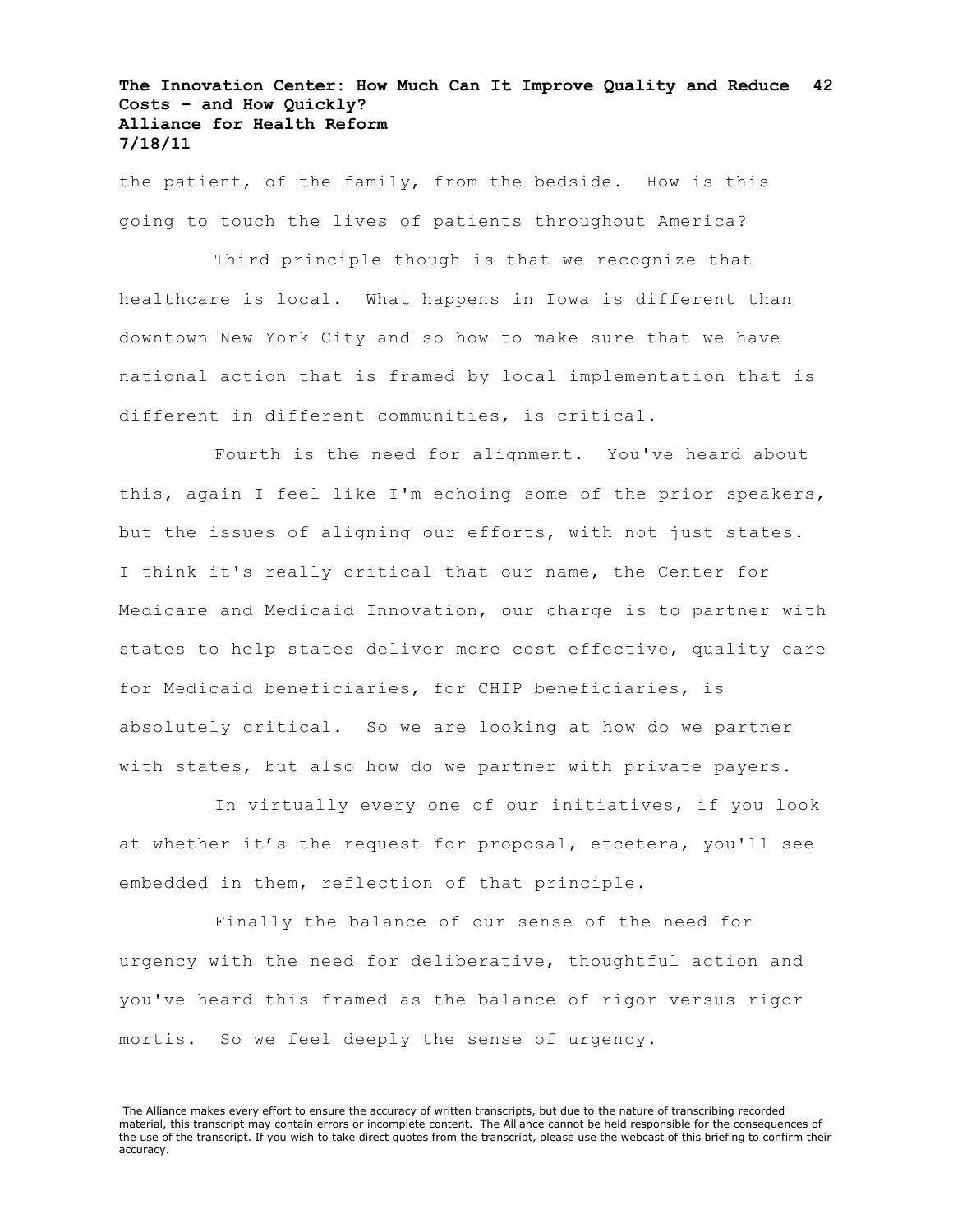We also know that much of the change we need to support won't happen overnight. It's going to take some time to play out. We need to have a portfolio that reflects both of those sensibilities.

So where are we at the Innovation Center? We are in the process of setting up the infrastructure that you've heard Marsha and other note we need. What was the Office of Researched and Demonstration Programs, is now part of the Innovation Center. We've been blessed with a very rich staff at CMS who really know how to evaluate programs and they're now part of the broader center.

We've also been bringing in people from the outside and a handful of them, I'm not going to run through all of them, but we're organized in three domains. One is around care models, sort of the one on one patient care. The woman who's running that is Belinda Rutledge who was the CEO of a hospital in North Carolina, understands the issues of sort of patient care in rural settings and she's teamed up with someone at CMS who knows how to get things through Medicare.

Seamless coordinated care, Rich Baron, a physician from Philadelphia, who's been living and breathing medical homes for the last 15 years, is running that area help and get up and running ACL's other coordinated care issues.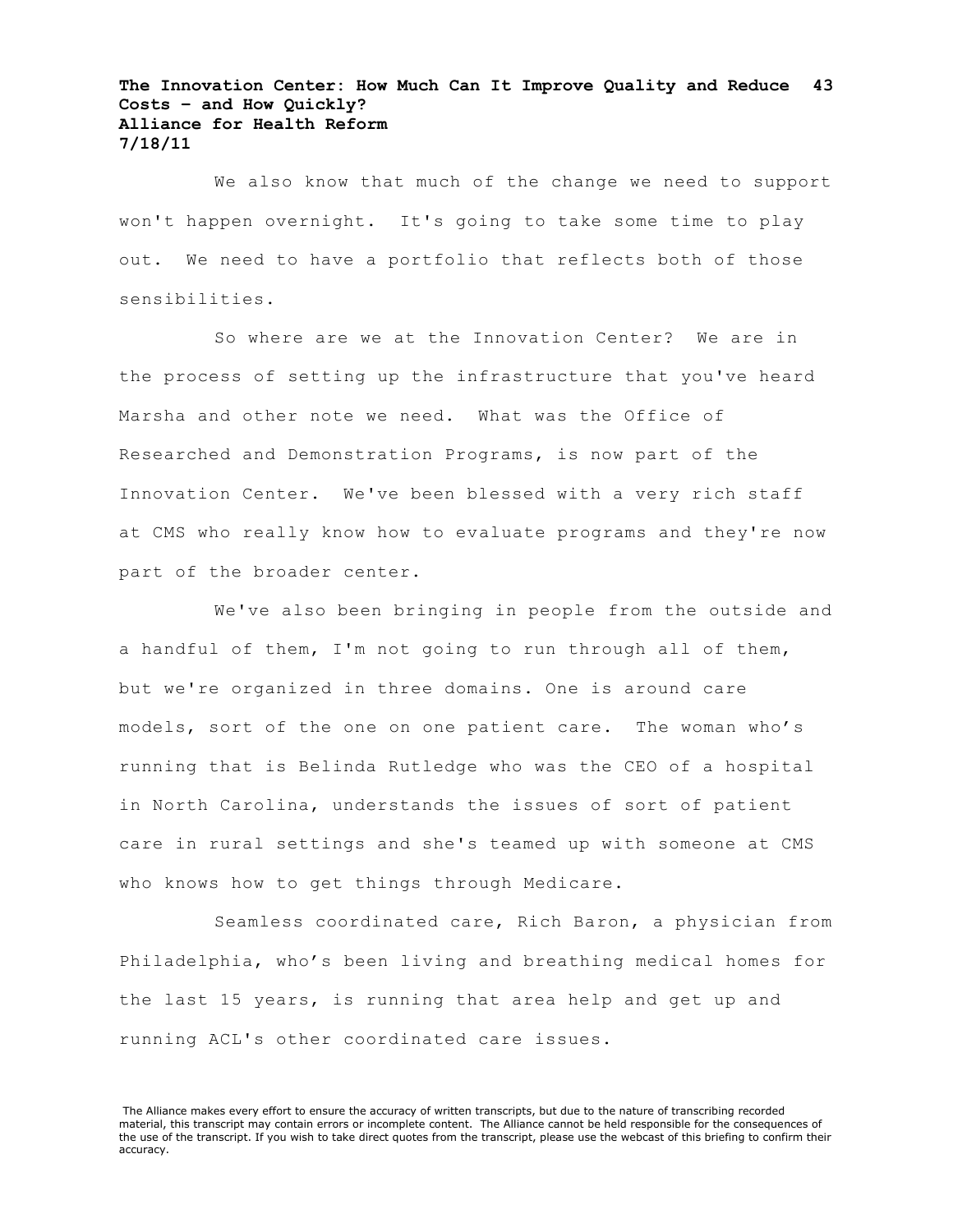The third area of focus is population, community health. Not a traditional area for CMS to look at, it's one of our three pillars. We've had on loan from the Office of the Assistant Secretary Dr. Anant Parekh who is helping us frame our initial steps in that area.

The other two areas of infrastructure is rapid cycle evaluation. We've recently been joined by Will Shrank from Harvard to run that program working hand in hand with Renee Mentnech, a long-term CMS person who is great. Finally a focus on learning and diffusion, Joe McCannon, who used to be at IHI and helped launch the 100,000 Life campaign, and has helped stand up the program called Partnership for Patients is running that area.

Across the board, we're looking at setting up an infrastructure that is based on this not being a one year play. That it's going to take time. We're needing to build that infrastructure.

So our process, and I've actually heard some comments that I need to sort of take issue with across the panel, is we are not a funder. We don't see ourselves as yet a new foundation. We're a partner with other payers, we're a partner with providers to set up ways to pay differently with Medicare, with Medicaid, to support new care delivery. We are getting hundreds of ideas across the transom, at our website of folks

The Alliance makes every effort to ensure the accuracy of written transcripts, but due to the nature of transcribing recorded material, this transcript may contain errors or incomplete content. The Alliance cannot be held responsible for the consequences of the use of the transcript. If you wish to take direct quotes from the transcript, please use the webcast of this briefing to confirm their accuracy.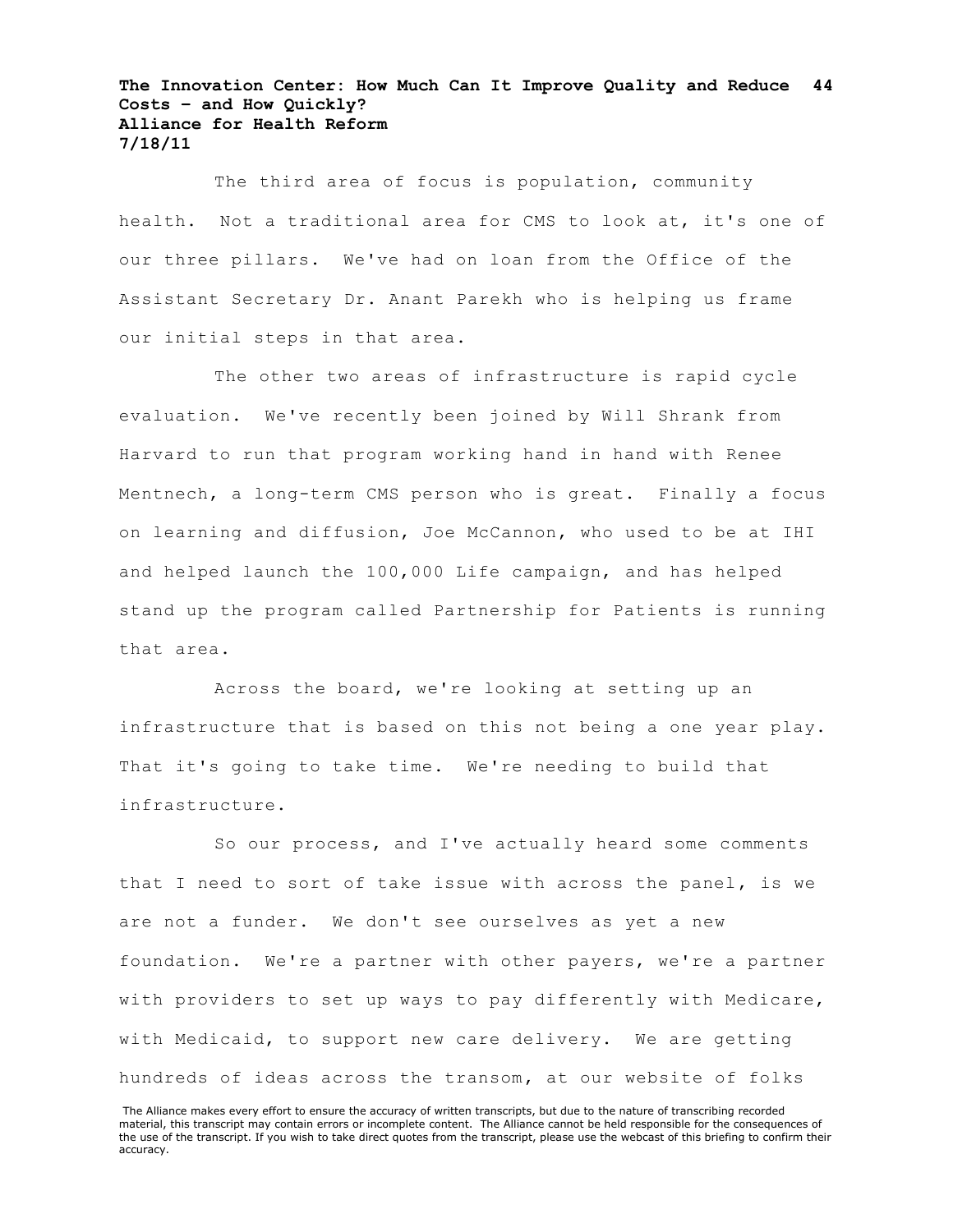knocking on our door, saying they've got an idea, they've got a model, do this.

Our modus operandi is not to say: give us a proposal, we'll give you money. It's rather, bring the best ideas forward, and we're also casting the net. We're looking at what Med-Pac's recommended. We're looking at Mac-Pac, we're looking at IOM, looking at the Commonwealth's Commission on High Performance. Just say, what are the best ideas out there and our standard modus operandi is to turn those into competitive RFPs to give everyone an equal playing field, to sort of step up and then test different pilots. That's our standard mode and we've been running out there in a number of areas and it's anchored in.

Also, I mean love this panel, is you heard the issue of action model. The term we use in our shop is theory of action. Is for any model out there, we're frame it, what is the theory of action? Who's changing what and on what pace to impact patients in what ways? So we're framing all of our tests by looking at theory of action.

So I know I'm running out of time but I'll go a little bit over if you don't mind. Big bets, let me note the four places we're placing big bets out of the gate. The first is around reinforcing and supporting primary care. When we launched in November, we noted the Innovation Center was going

The Alliance makes every effort to ensure the accuracy of written transcripts, but due to the nature of transcribing recorded material, this transcript may contain errors or incomplete content. The Alliance cannot be held responsible for the consequences of the use of the transcript. If you wish to take direct quotes from the transcript, please use the webcast of this briefing to confirm their accuracy.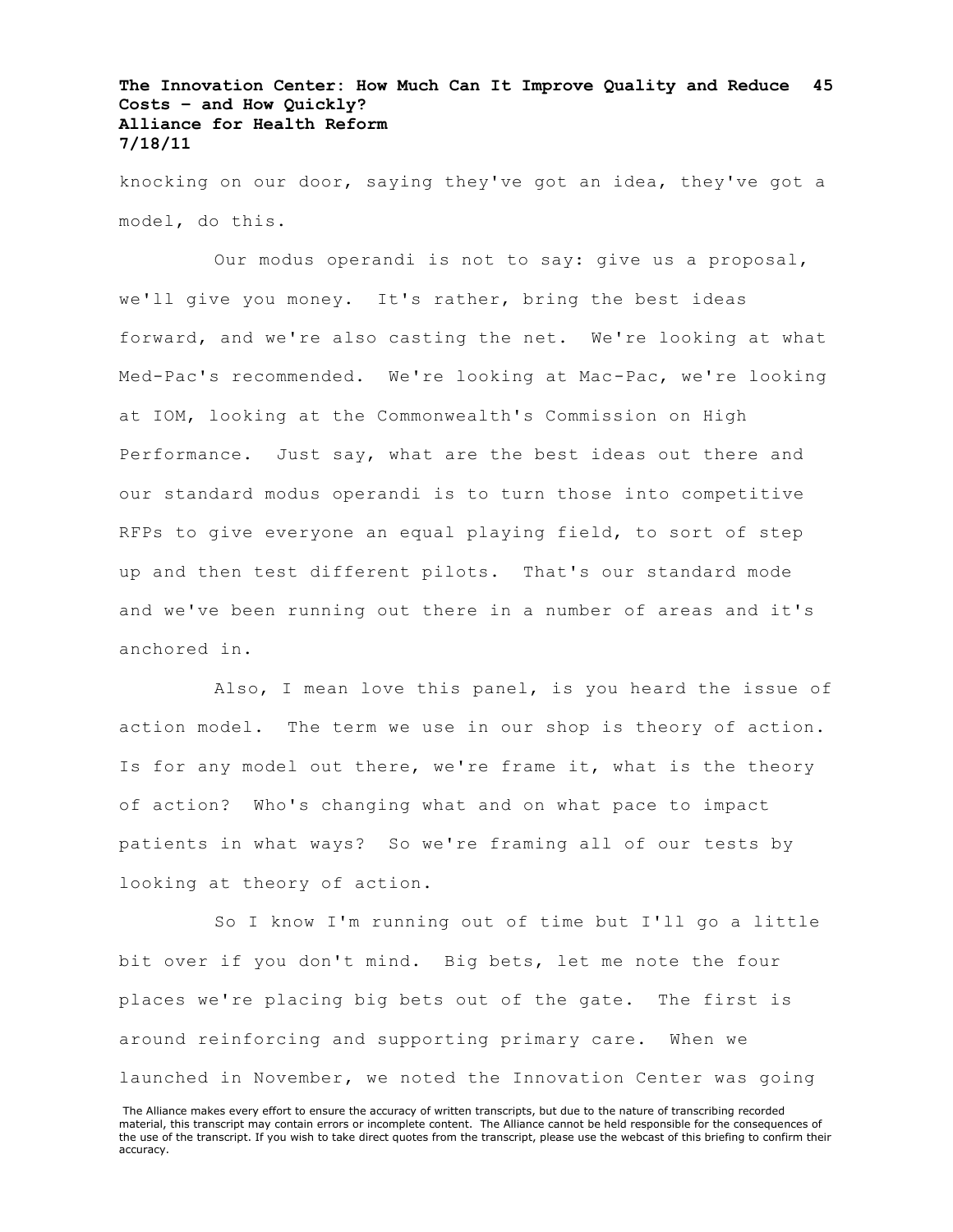to be part of supporting the multi-payer primary care initiative in eight states. For those that aren't familiar with it, in many ways it's a model of how the Innovation Center is seeking to engage local communities, because it was saying in these eight states, Medicare wants to be a partner with private payers and with Medicaid to support medical home models so a practice has common aligned incentives across all the payers.

So it's not that 7-percent of you that happen to be the Aetna beneficiaries or that 32-percent which happen to be Medicare. It's rather all the payers aligned with common measures, common payments so a practice can reform what they're doing. We've also launched a range of other initiatives support primary care, Medicaid Health Homes, federally qualified health centers, advanced practice primary care settings, and this is an area that's a big bet.

Second big bet is around care coordination. You'll notice these obviously are Venn diagram, they overlap, but we've been working very closely throughout CMS in launching the shared saving program. You've probably heard that this is actually not out and final yet, but what has been out, announced by the Innovation Center, is that there will be pioneer ACOs, pioneer accountable care organizations.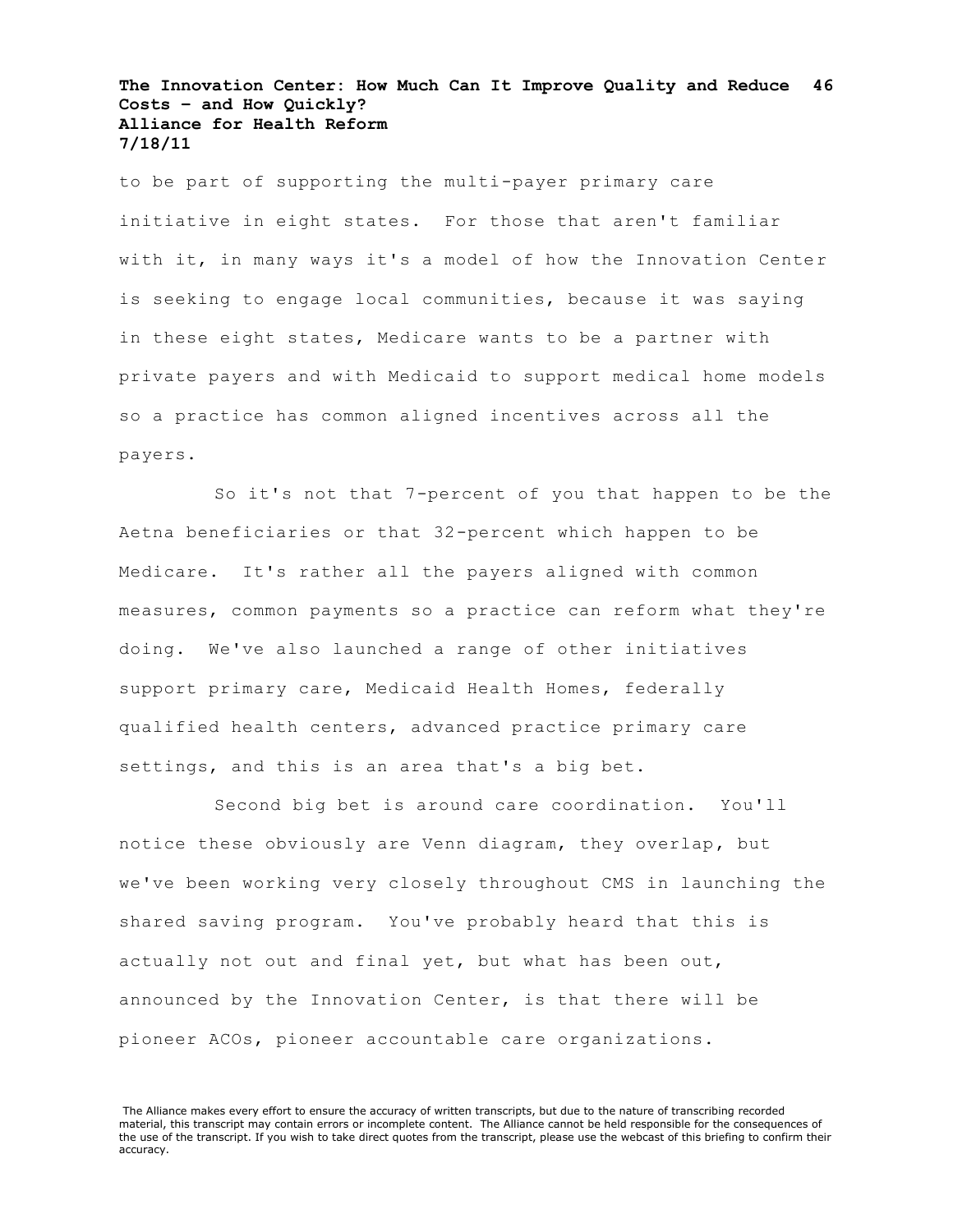Those organizations, physician based or hospital based, that are ready to go further and faster in terms of taking on risk and then totally coordinating care for their population. Beyond just supporting pioneer ACOs we've announced that we're going to be looking at for some of the shared savings participants having advanced payment. We heard and CMS heard as part of the shared savings comments, that physician anchored practices were worried about having the resources to become accountable care organizations.

The Innovation Center is looking at and we received very rich comments on the need to provide advanced payment support to some ACOs so that they can participate in shared saving program.

The third thing we're doing in this area is supporting accelerated learning. We've already hosted a learning session for people that say, I think I might want to be an ACO, how do I do it? Now I know there's a big industry out there amongst the consultancy world, but we wanted to make sure there's a level playing field in terms of data, information and resources.

So we're hosting a series of trainings around the country. We've already had one in Minneapolis that had over 250 individuals from physician based organizations, hospital based organizations, that have said we want to become an ACO.

The Alliance makes every effort to ensure the accuracy of written transcripts, but due to the nature of transcribing recorded material, this transcript may contain errors or incomplete content. The Alliance cannot be held responsible for the consequences of the use of the transcript. If you wish to take direct quotes from the transcript, please use the webcast of this briefing to confirm their accuracy.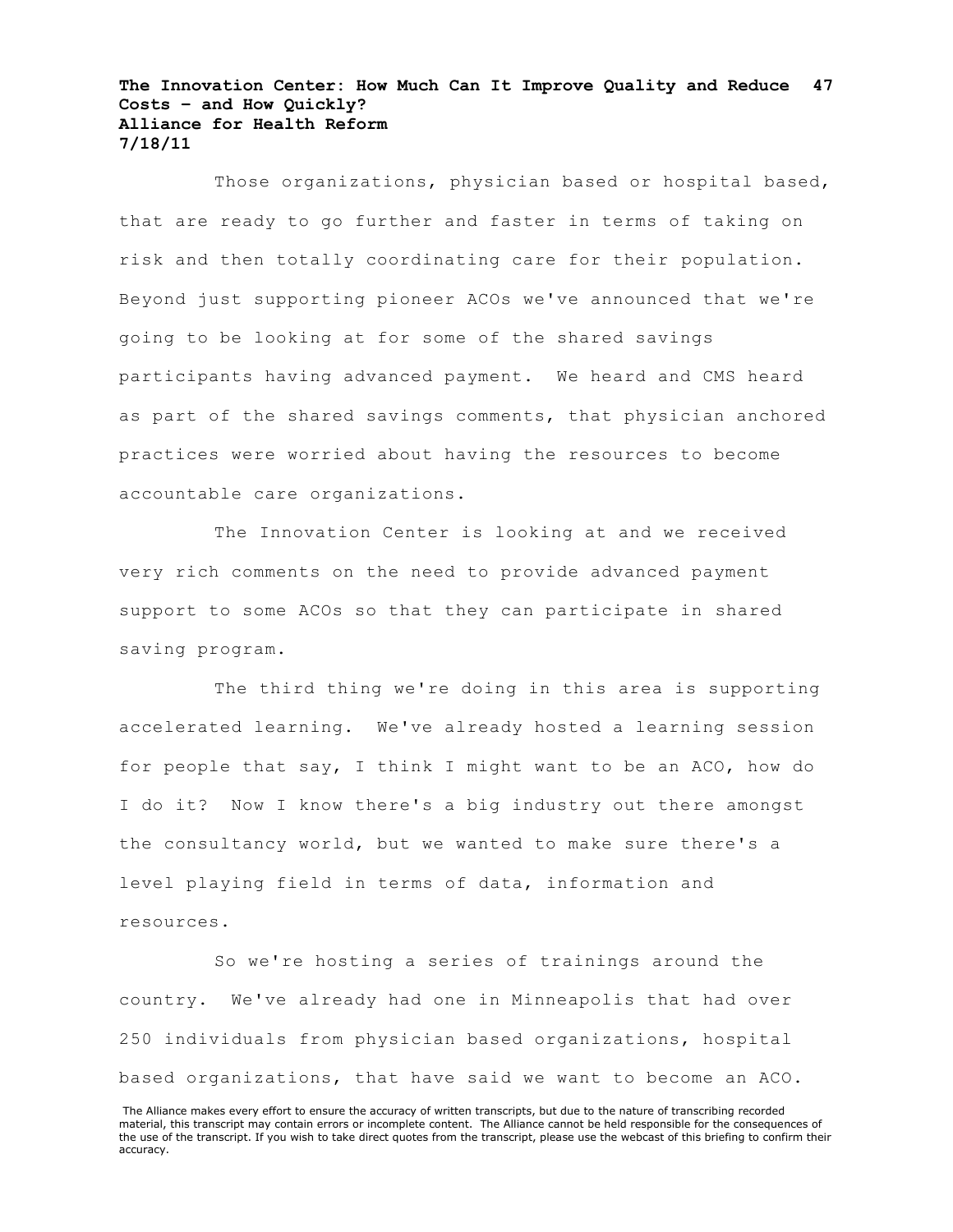How do we do it, what data do we need, and how can we be supported? So those are three tracks around care coordination.

Next big bet and I really can't reinforce what Tim was noting strongly enough, innovation is not just about finding new things; innovation is about adoption. The Partnership for Patients is an initiative that says, how can we, as a nation, come together to make dramatic reductions in preventable hospital acquired conditions and reducing readmissions?

Now, the Partnership for Patients is not a hospital incentive program. Those incentives are in play in a big way in the Affordable Care Act. I noted earlier there's going to be phenomenally large changes in payment. What the Partnership for Patients is though is a major bet from the Innovation Center saying, there are hospitals - there are many hospitals that have shown we can reduce ventilator associate pneumonia by 80-percent. We can reduce, for instance, pressure ulcers by 80-percent. What hasn't happened is the spread of those innovations.

This is an investment in learning how to spread what's known to work and to support hospitals that want to change their practice with tools, but also with aligned effort with the private sector. We have virtually every major health plan saying, we want to align with these efforts, send common signals to the market that we're going to reward hospitals that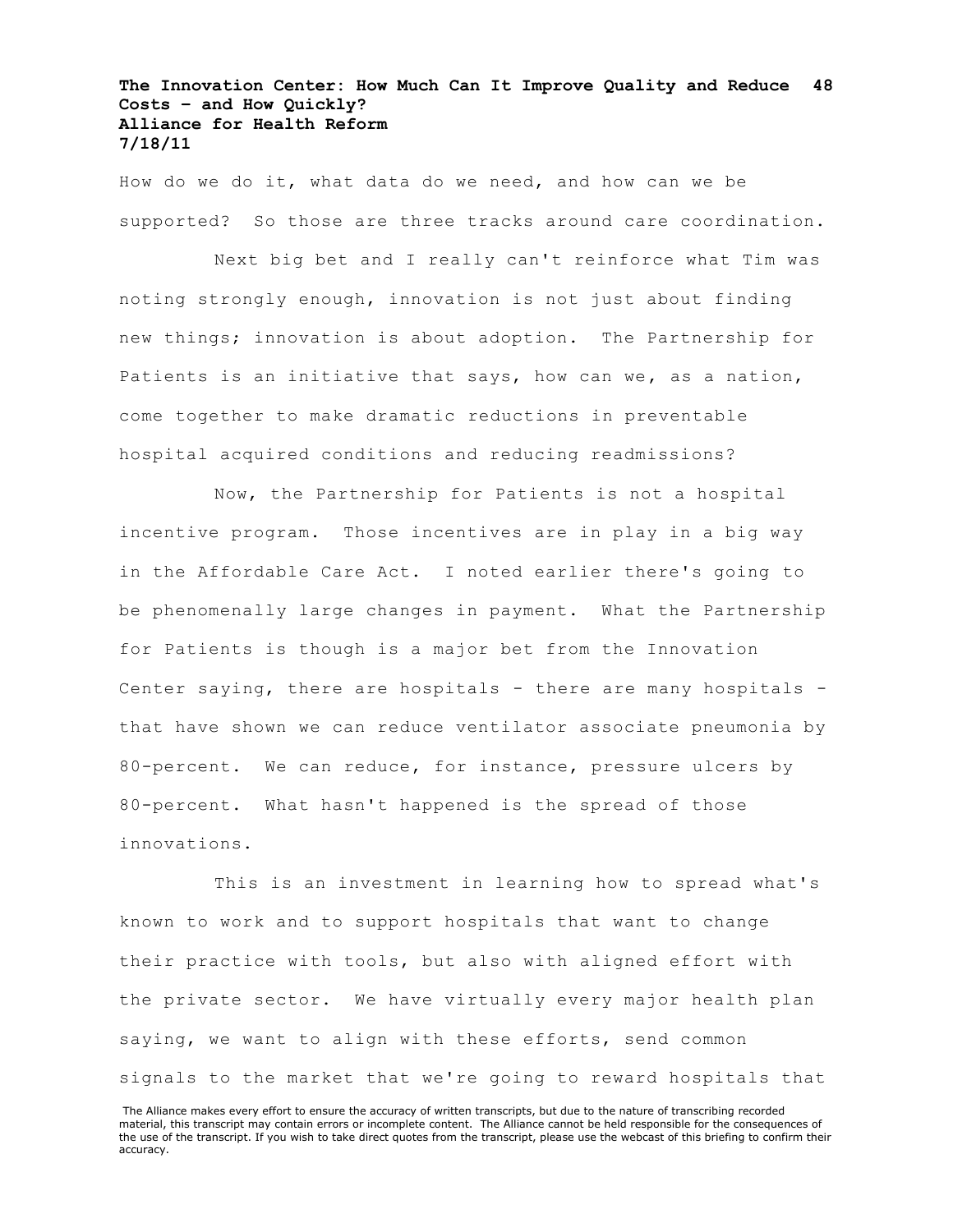put in place change, theory of alignment. We're working with hospitals to actually give them the boots on the ground to put in place change. So that third bet is around supporting innovation and adoption.

The fourth major bet is one that related to again partnering with states on a target population, those that are dually eligible.

If you look at that Willy Sutton remark of 'where's the money,' in both Medicare and Medicaid the money and the need for better care is amongst the dually eligible individuals, those that have both Medicare and Medicaid. Those individuals are also, because our incentives are so misaligned, the individuals who are today least likely to be getting coordinated care. The incentives between how Medicaid pays and how Medicare pays go crosswise. If Medicaid is responsible for the nursing homes, is Medicare responsible for the acute care? The issues of supporting incentives that are aligned have not been well addressed.

The Innovation Center is part of a number of initiatives to try to address that in fundamental ways. We funded awards to 15 states to develop programs to address their duals. We're now going to be getting their proposals back for how those states can, in innovative ways, address their dual populations.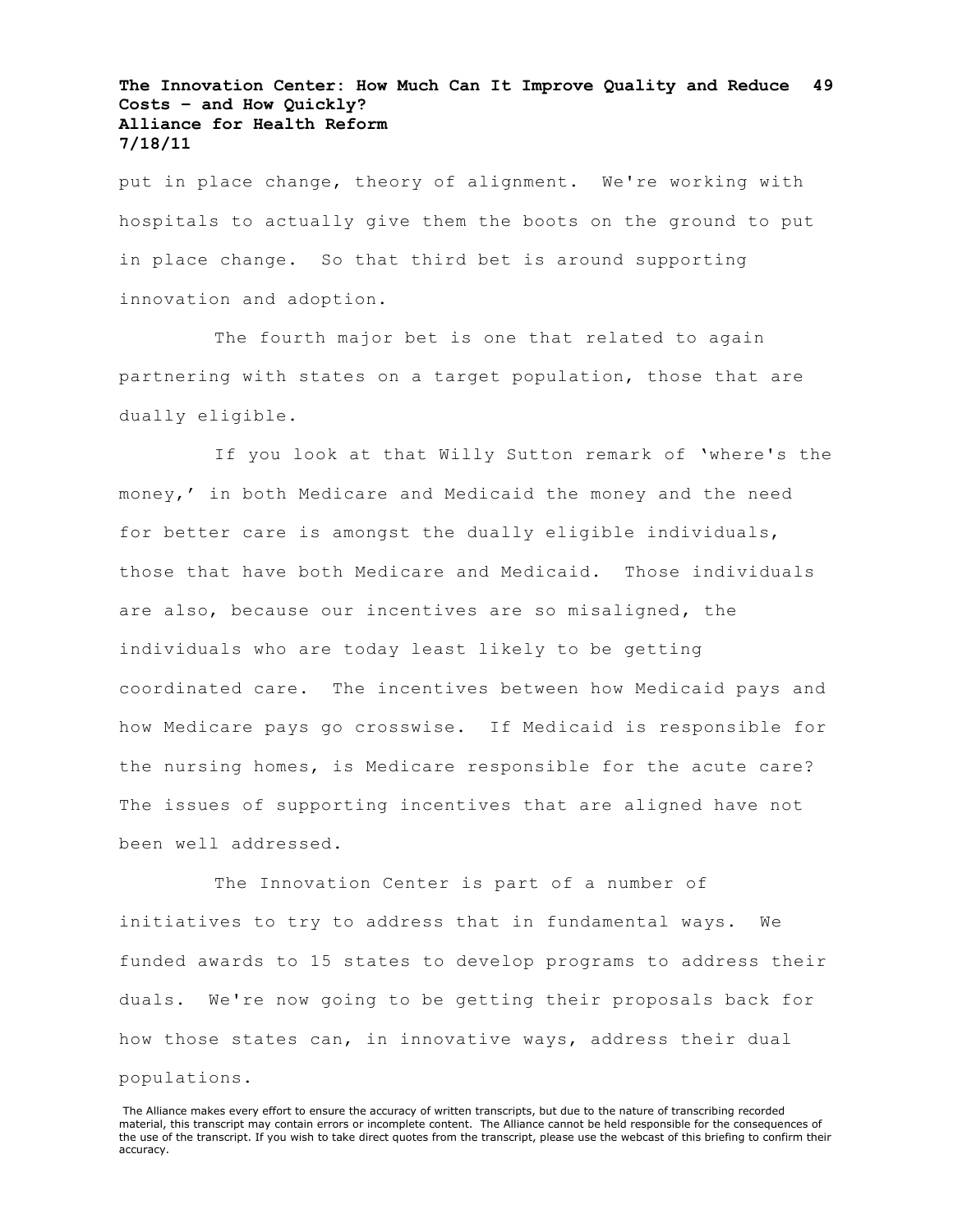Just last week the Secretary announced a state Medicaid letter that called on states to come forward and partner with Medicare to do managed care effectively for those dual populations. In some cases this is going to require three-way agreements; a state, Medicare and a managed care organization going to take capitated payments. Also we're looking at how to deal with people that are still in fee for service. How can states undertake a responsibility such as they can win, instead of it being a lose, lose situation. That states can win if they reduce total costs for those populations.

Finally, in the area of duals we announced the program for residents of skilled nursing facilities. To how to keep people in skilled nursing facilities and not be ping ponging back and in and out of hospitals with huge waste and huge cost in harm to patients.

So those are some of our big bets. We'll have other bets you'll be hearing about in the months to come but all of this is framed by a process that is really anchored around rapid cycle evaluation. You've heard from people that know this well and I celebrate Marsha's willingness to be dorky with us. The dorkiness of getting evaluation right is phenomenally important. You've heard a lot of the challenges of how we're going to need to wrestle with issues of what does rapid cycle evaluation mean.

The Alliance makes every effort to ensure the accuracy of written transcripts, but due to the nature of transcribing recorded material, this transcript may contain errors or incomplete content. The Alliance cannot be held responsible for the consequences of the use of the transcript. If you wish to take direct quotes from the transcript, please use the webcast of this briefing to confirm their accuracy.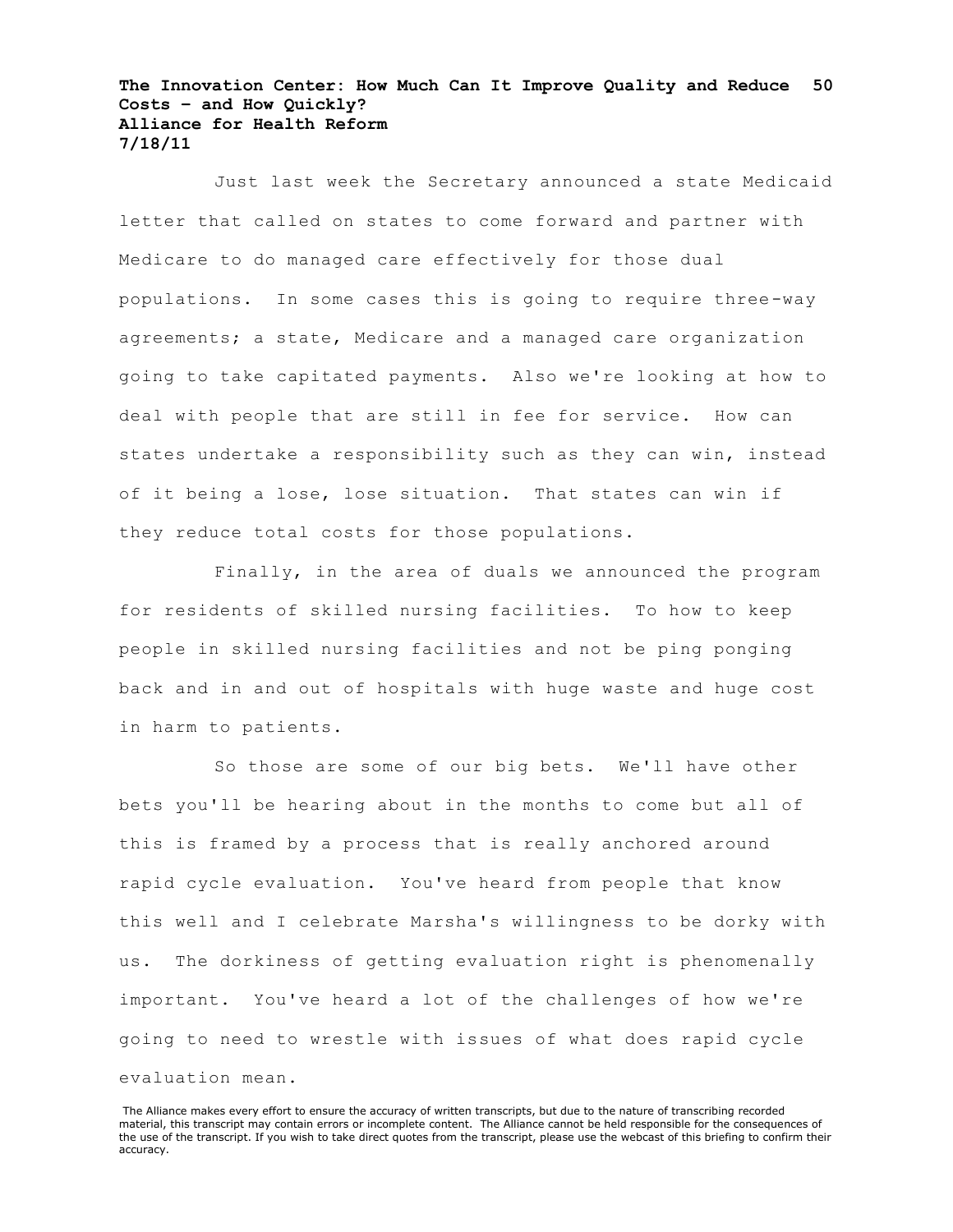I'll fly a couple things about what it means for us and again the issue that Marsha noted, the 'contaminated comparison groups'. The real world out there is a mucky real world and the Innovation Center's charge is to be living in that reality of not living in a pretense of academic purity, and I say all due respect to my friends in academia.

So a couple of things we're wrestling with and will be working with as we implement pilots. First is, as part of the evaluation and part of the monitoring, is we will be taking the lessons immediately to modify and improve what we're testing.

Now a cleaner thing to say is, you say here's your model, you say we're going to now run this out for four years and we're then done and we'll test it. As opposed to saying, if we've got 15 sites and five are doing great, we're going to try to immediately learn what they are doing and give that information to the other 10 sites, okay. That complicates our work.

We'll be tracking it, we'll be doing real time monitoring, but taking evaluation on a real time monitoring but taking evaluation on a real time basis to modify and improve is something we'll be doing.

At the same time, we're going to be setting up markers for our initiatives to, in essence to have a kill switch, to terminate programs. So it's not a matter of saying, this is a

The Alliance makes every effort to ensure the accuracy of written transcripts, but due to the nature of transcribing recorded material, this transcript may contain errors or incomplete content. The Alliance cannot be held responsible for the consequences of the use of the transcript. If you wish to take direct quotes from the transcript, please use the webcast of this briefing to confirm their accuracy.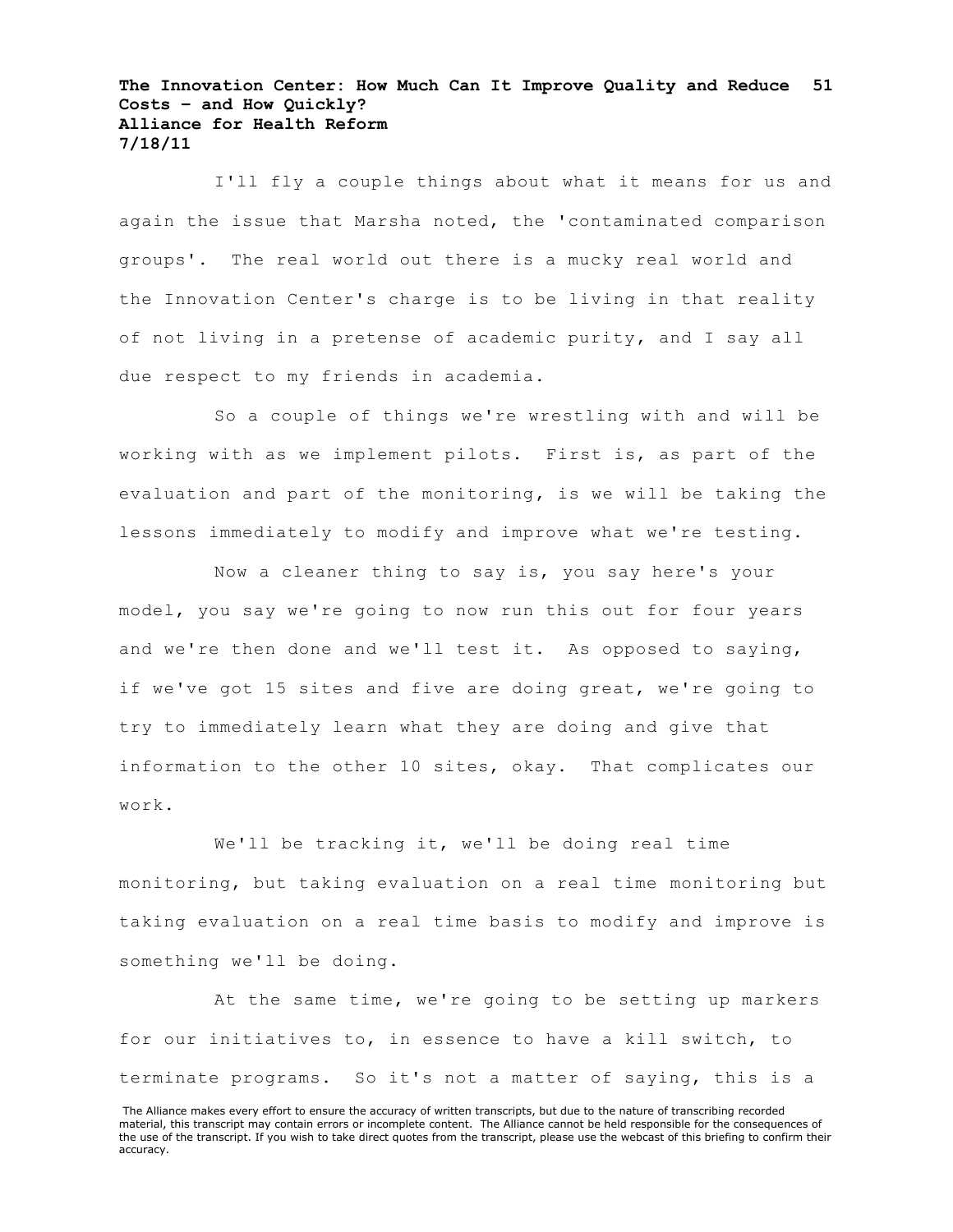five year program, we're going to run to the end of five years. We're going to say, if our goal is to show at least a for example, 2-percent reduction and we aren't hitting that 18 months in, we've told folks ahead of time, we'll terminate programs, okay.

Third issue though is scaling up. We're going to be looking at an evaluation of what are the learning's to take initiatives to scale and this means two things. In some cases it means our initiatives will be small because there's not enough evidence there to test to scale. In others, we want to test things at a large enough scale that we can say, to the Office of Actuary, to the Secretary, this is good enough to go. We want to implement this. We think this should be implemented across the entire Medicare program, the entire Medicaid program and be a lesson that we think can be instructive to other payers out there.

I think critically the Innovation Center sees our role as not only being, let's get to the Secretary and implement something across Medicare, but let's take our lessons such that private payers, that providers out in the community can say, we see that this works, we want to follow that example, we want to learn from it and we want to implement it as well.

So, when we think about scale up, it's not just the big lever that the Affordable Care Act gives the Secretary, but

The Alliance makes every effort to ensure the accuracy of written transcripts, but due to the nature of transcribing recorded material, this transcript may contain errors or incomplete content. The Alliance cannot be held responsible for the consequences of the use of the transcript. If you wish to take direct quotes from the transcript, please use the webcast of this briefing to confirm their accuracy.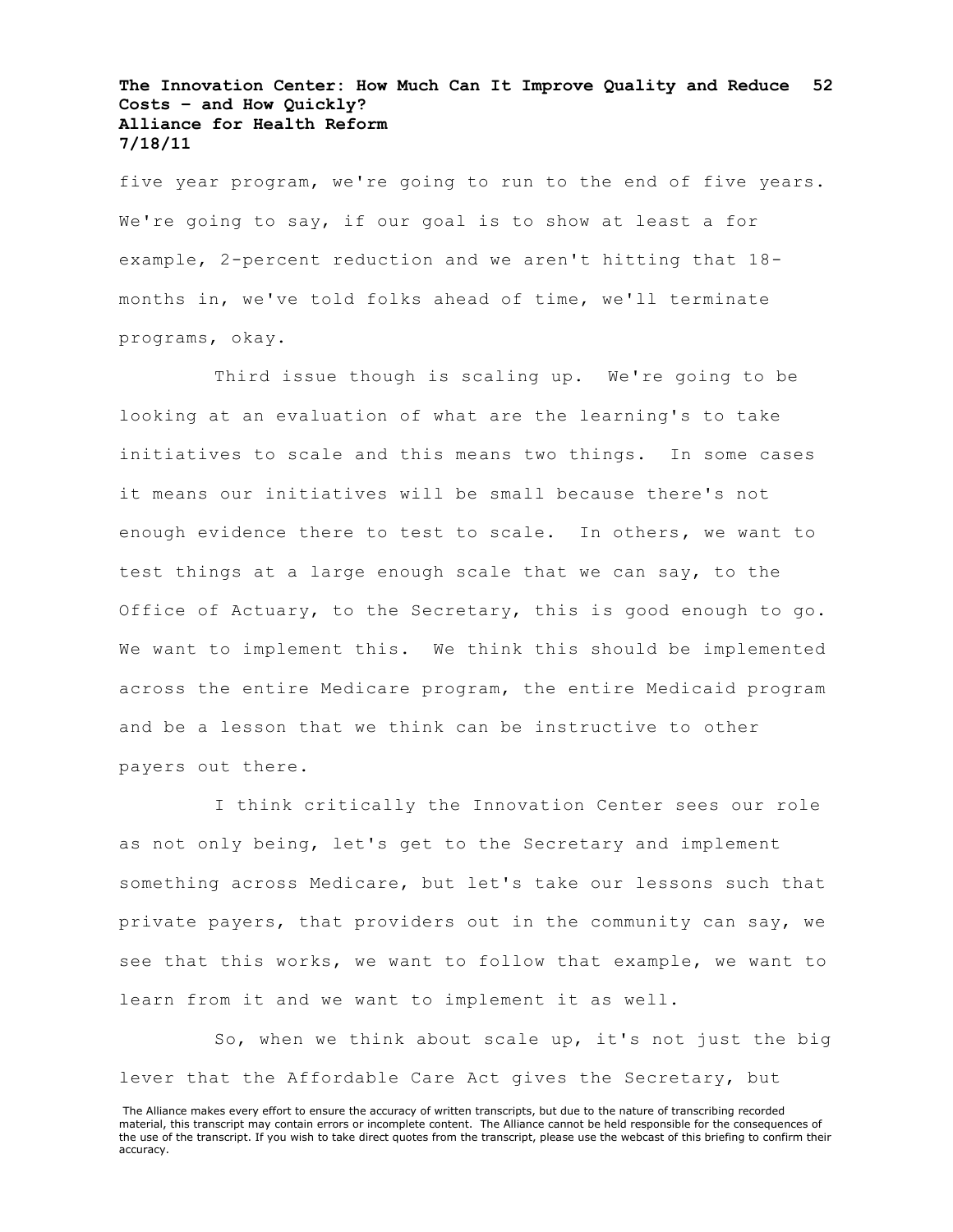it's as important that we're learning and sharing our learning's in a very transparent way so those other payers we're partnering with can say, you know we're going to do this too. So those other gorilla's, so to speak, aren't the only ones that are looking to Medicare to act, that are joining us in acting to transform the health care delivery system.

So with that, I think you've heard the challenge that we have before us. We welcome the work that this panel has done. The paper we've already been looking at. Our evaluation team is looking at it.

We believe that we both have to be dorky and nimble at the same time and I look forward to your questions.

**ED HOWARD:** It sounded a lot more nimble to me Peter than dorkiness, but I'm just a poor country lawyer what do I know, with a bunch of very qualified researchers and practitioners up here? Now you get a chance to join the conversation. Remind you that you have a chance to write your question on a green card in your packets and hold it up and I note that there are two microphones, near the rear of the room, one on each side that you can use to ask your question orally.

If you do that, I ask you to both be brief and to identify yourself. Let me start, if I can, Peter by following up on something we've heard a couple of times. Marsha mentioned it and others did as well; the difference between and

The Alliance makes every effort to ensure the accuracy of written transcripts, but due to the nature of transcribing recorded material, this transcript may contain errors or incomplete content. The Alliance cannot be held responsible for the consequences of the use of the transcript. If you wish to take direct quotes from the transcript, please use the webcast of this briefing to confirm their accuracy.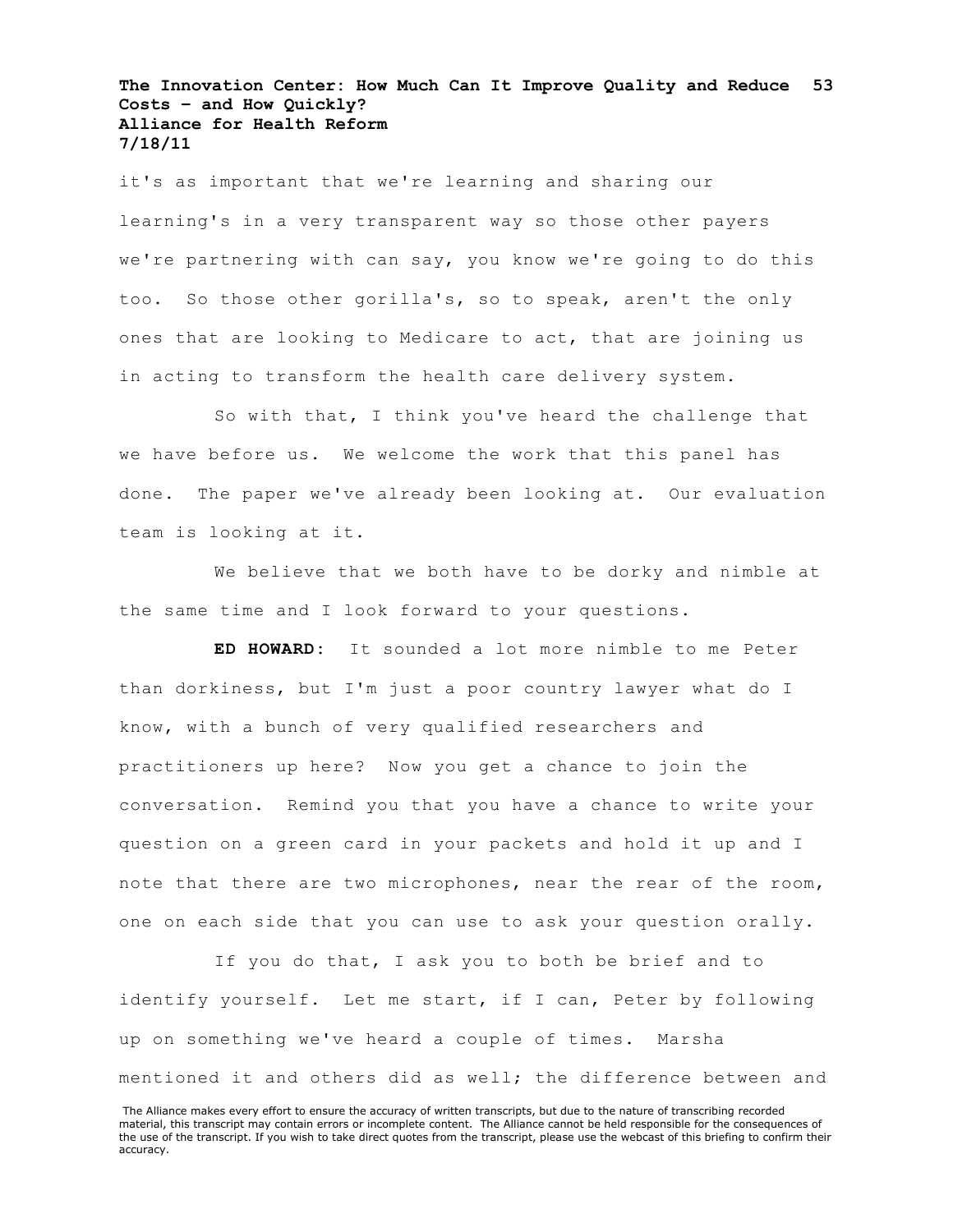the need to do both ground up development and top down development. I wonder if you could say a few words about as you put your portfolio together, how much of it is likely to be local and intense and how much of it is likely to be National with 15 sites the way you were describing?

**PETER LEE:** Yes. The truth yes is, is we will be doing a combination of what I call ground up of issuing RFAs saying here's the broad problem, here's the issue, but we want to hear your solutions. It's going to be different in different communities.

We will also though be having initiatives that are more 'top down'. They're saying we've had very well developed examples of a solution. We want to test that solution in 15 sites. So when we think about that it really is a well framed way to think about it.

If you think about, in many ways the Multi-payer Advanced Practice Primary Care, you'll note I try to speak in sentences and words not in acronyms, but also known as the MAPCP program, the eight state program. We didn't say, states you must do it this way. States came in differently; Pennsylvania is different than Vermont. I think that's part of what we're going to be testing and trying to assess so it's going to be absolutely a mix of the two.

**ED HOWARD:** Thank you. Yes.

The Alliance makes every effort to ensure the accuracy of written transcripts, but due to the nature of transcribing recorded material, this transcript may contain errors or incomplete content. The Alliance cannot be held responsible for the consequences of the use of the transcript. If you wish to take direct quotes from the transcript, please use the webcast of this briefing to confirm their accuracy.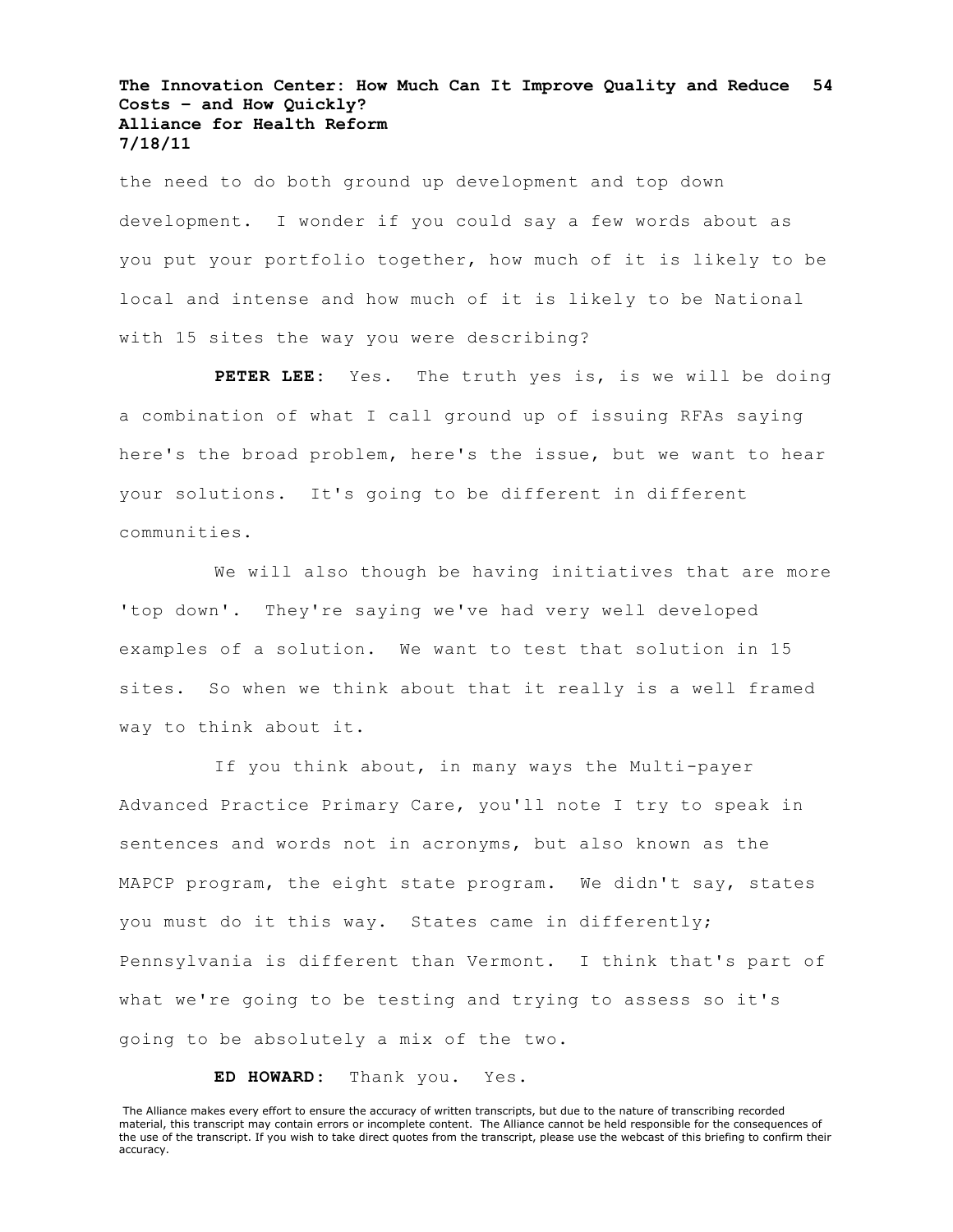**BOB ROEHR:** Bob Roehr with *British Medical Journal*. Two questions; first of all, despite all of the gleam of high tech of medicine when it comes to studies, it really is still a cottage industry, where everyone uses their own standards and procedures and operations, even if you look at the cacophony of EHRs there. What is going to be done to try and standardize things enough so that you actually can compare studies?

**ED HOWARD:** Marsha and then Paul.

**MARSHA GOLD:** I mean some of this, you have to recognize these innovations are done at different levels and some of what we're talking about isn't specifying how care will be given to particular patients. It's trying to say, how do we reorganize the way providers practice or the way they're paid, so that they can make better decisions and be rewarded for those decisions? So I don't know if that reassures you a little because it means that the decision of what particular care gets given is still between the provider, the patient and whatever system they're in.

I think one of the things that is important to capture, and I'll let him talk about what will be done because he's the one who has better authority for that, I think what is important to capture from an analytical perspective is what's the same and what's different?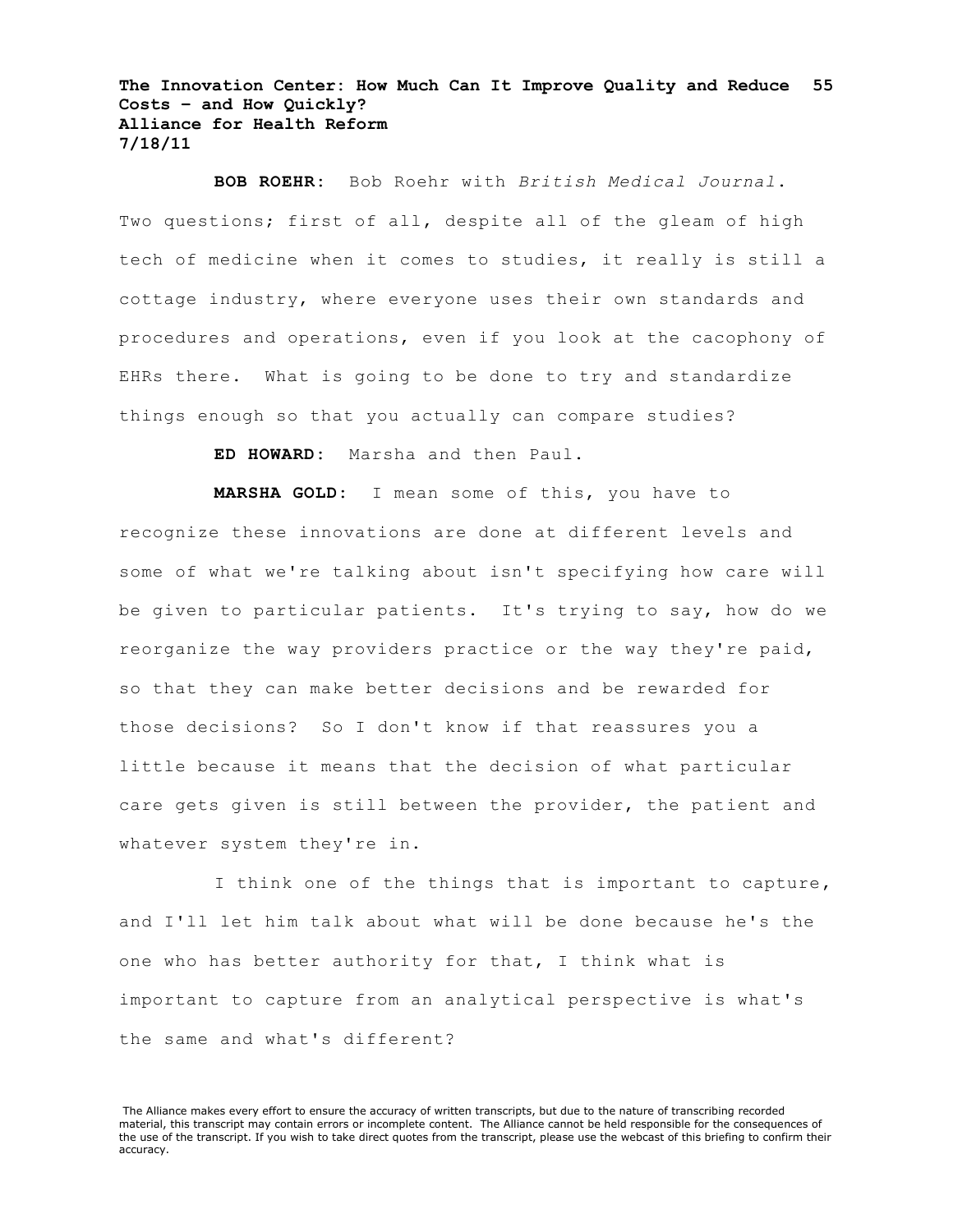In other words, if people are trying to do a given thing, like a medical home we, we know from different ways that there are different dimensions you can talk about a medical home. How do we know which ones were in place and which ones were not in specific sites? So at least we have information to describe it to people and they'll know.

The other thing is how do we capture some characteristics of the patients that were involved in that demonstration? How do we capture some ways of the settings and the markets in which those things worked? So we can at least describe the diversity, try and look at relationships, and a combination of CMS deciding whether there are certain conditions that are required before something can go forward, but any given organization or provider can look at this and say, does this make sense to me. Now, how you get that data is not easy but from an analytical perspective that's where we think it has to go. I'll leave you with the how.

**DR. PAUL WALLACE:** I guess the point I'd make is to think about where are there the fewest barriers and the most gain from doing things the same. I would argue that's around how we measure and coming up with common measurements, thinking about what are the factors that feed into a measurement. Because having common measurements allows you to then convene a conversation about how did you achieve that and how did I

The Alliance makes every effort to ensure the accuracy of written transcripts, but due to the nature of transcribing recorded material, this transcript may contain errors or incomplete content. The Alliance cannot be held responsible for the consequences of the use of the transcript. If you wish to take direct quotes from the transcript, please use the webcast of this briefing to confirm their accuracy.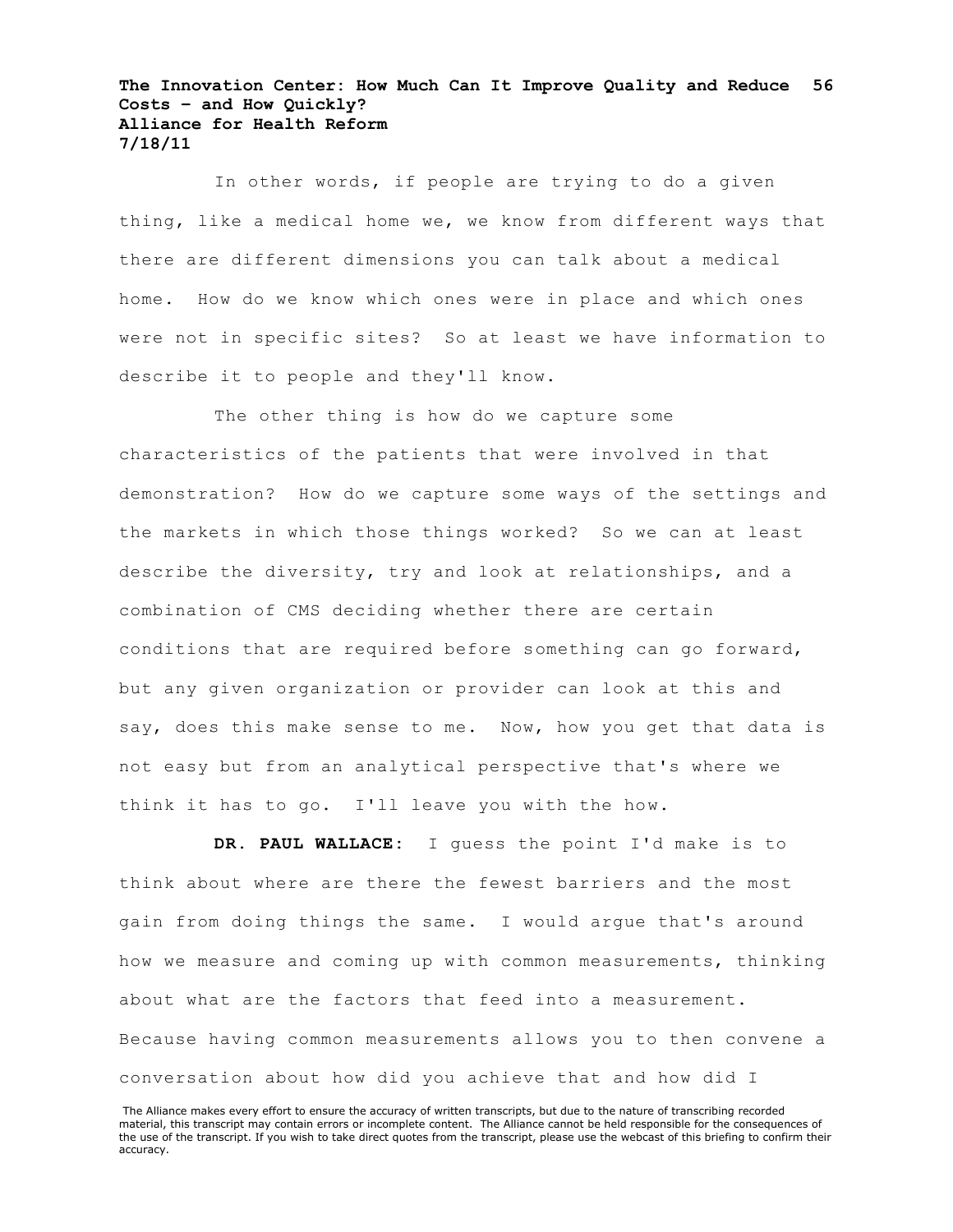achieve that; where if the measurement systems are different then it just ends up being babble. So if I had one thing where I could wish that we would have consistency it would be how we create measure definitions.

The second part of that is I think that as we can do that, and I think that there's a reasonable track record now if you begin to look at NQF and think about how that's helped us with things like meaningful use; is that once you've actually begun to centralize on something, other things can fall in place.

So it's been easier to think about what are the measures we might use in meaningful use by virtue of the fact that there's an agreement around measure definitions.

So that would be my suggestion about a place to start.

**STUART GUTERMAN**: Peter if I can jump in just for a second here. I wanted to mention that we've been recognizing the issues you've raised, I think they are extremely important issues and they're kind of two dimensions along which action can be taken.

One is, colleagues of mine at the Fund have pulled together a consortium of evaluators of medical home models with just the purpose of kind of aligning the way these models are evaluated and the kind of data that get produced so that you can do some comparisons of different approaches to try to get

The Alliance makes every effort to ensure the accuracy of written transcripts, but due to the nature of transcribing recorded material, this transcript may contain errors or incomplete content. The Alliance cannot be held responsible for the consequences of the use of the transcript. If you wish to take direct quotes from the transcript, please use the webcast of this briefing to confirm their accuracy.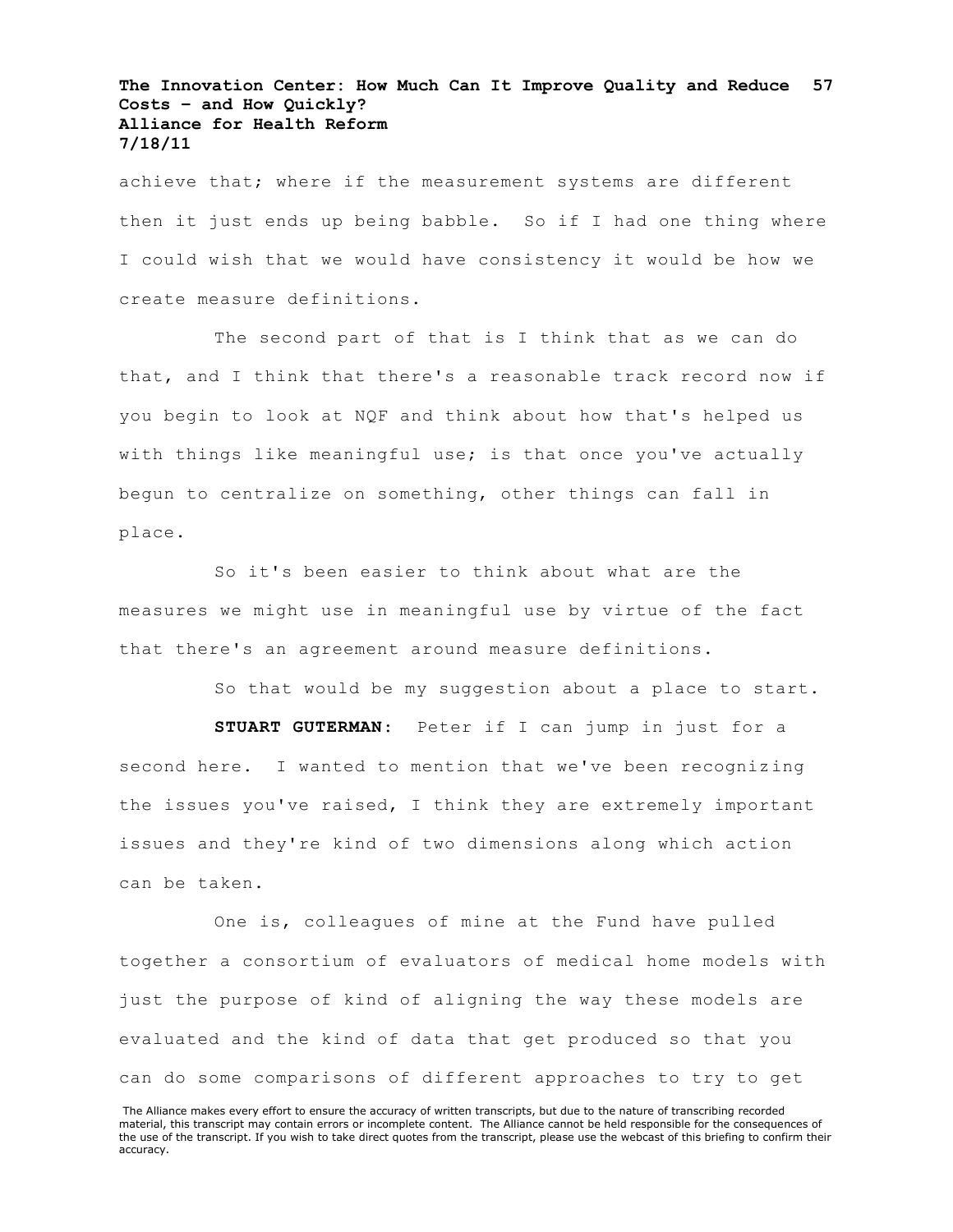at the same objectives. We're working on the same kind of thing for the ACO model as well.

The other dimension is facilitating communication between the health services research community evaluators and the actuary evaluators. The Office of the Actuary is going to have a very big part in what the Secretary can do to spread innovations and I think we want to try and align the standards of evidence for judging whether innovations are successful and ready for spread across the different folks with different perspectives on that issue.

So we're going to try to facilitate communication on that line too.

# **ED HOWARD:** Peter?

**PETER LEE:** I'd underscore the note of alignment and it's not just within the Innovation Center. We're absolutely using common measures across different initiatives, but also those sync up with what CMS is doing, with what meaningful use is doing. So, if you're in those cottages, you aren't getting 19 questions and I think per Stuart's note, it's also syncing up with what the private sector is doing.

So we'd need to have a common set of measures, that's certainly what we're driving towards.

**ED HOWARD:** Can I ask any of the panelists, when the Office of the Actuary makes the judgment about cost savings

The Alliance makes every effort to ensure the accuracy of written transcripts, but due to the nature of transcribing recorded material, this transcript may contain errors or incomplete content. The Alliance cannot be held responsible for the consequences of the use of the transcript. If you wish to take direct quotes from the transcript, please use the webcast of this briefing to confirm their accuracy.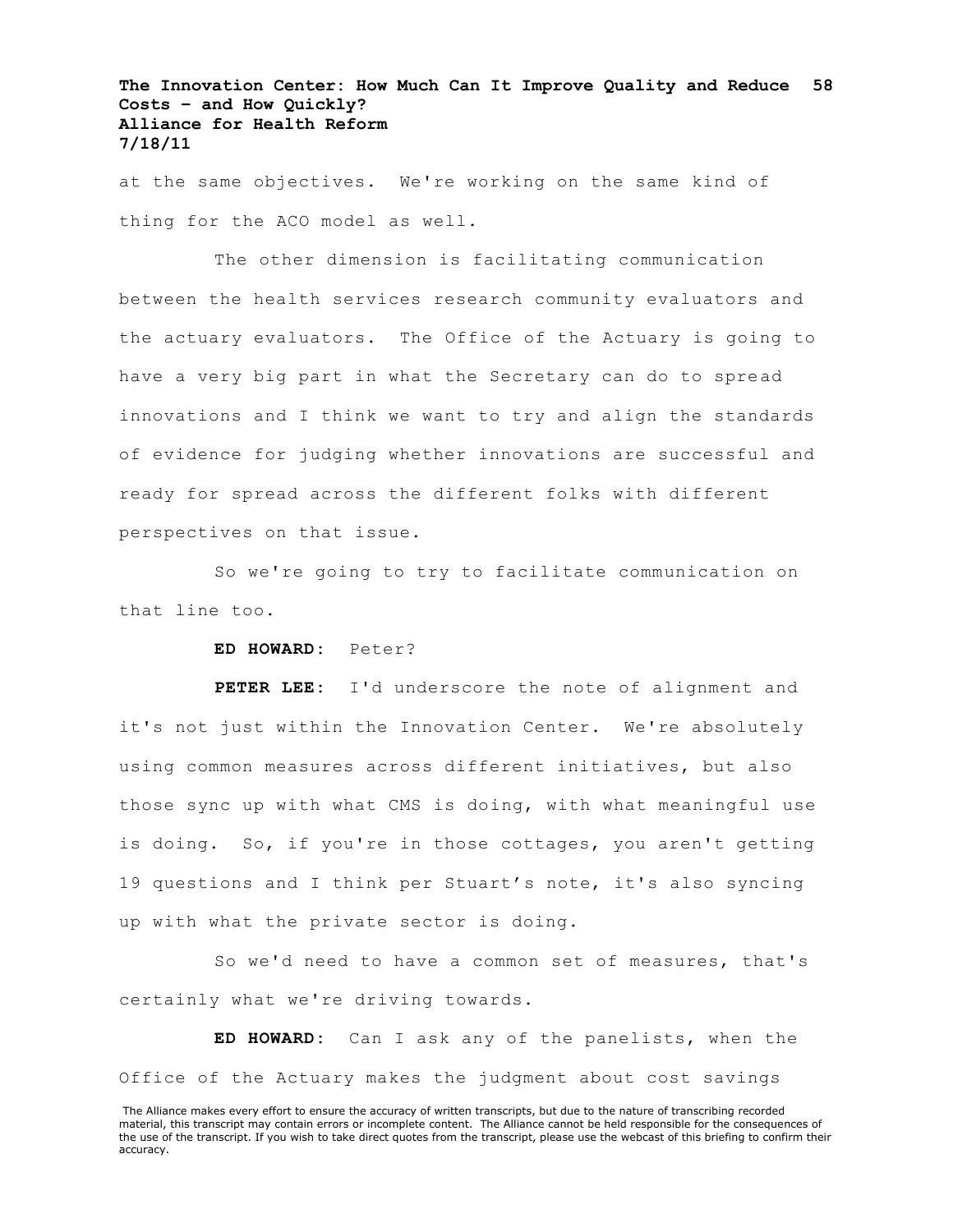over time or at least cost neutrality, is there a timeline like a CBO 10 year budget window that they have to use?

> **PETER LEE:** No. **ED HOWARD:** There you have it.

**PETER LEE:** I mean the legislation says the Office of the Actuary needs to look at, is this a cost reducing or cost neutral and that's how it's defined. I'm sure the Office of the Actuary will provide a time frame.

We however, and I think this is an important note back to the rigor versus rigor mortis, is that one of the things the legislation specifically provides is that the Innovation Center, in doing our testing, does not need to be budget neutral right out of the gate. I mean that's a recognition that there's thin evidence for some of what we're doing. That's why we're testing things, but when it comes to the Office of the Actuary saying this is having a positive financial impact, it's not defined, but it'll certainly be something that we'll be working with them to define as it goes forward.

# **ED HOWARD:** Okay.

**BOB ROEHR:** Could I have a follow up there. Within this context of trying to simply identify what works and what doesn't, in the outpatient setting, probably the most important factor is adherence and right now we basically, largely rely

The Alliance makes every effort to ensure the accuracy of written transcripts, but due to the nature of transcribing recorded material, this transcript may contain errors or incomplete content. The Alliance cannot be held responsible for the consequences of the use of the transcript. If you wish to take direct quotes from the transcript, please use the webcast of this briefing to confirm their accuracy.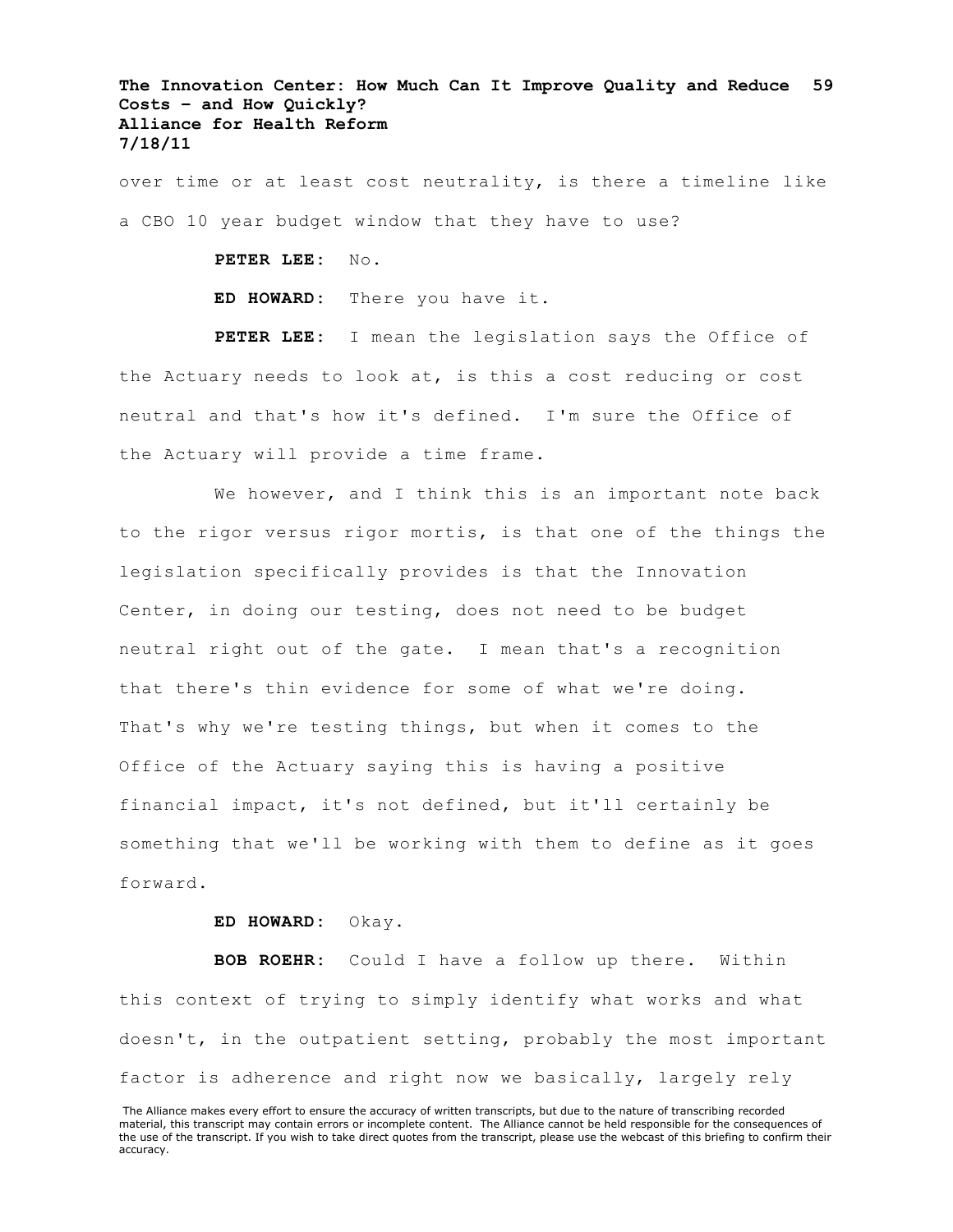upon what the patient says they did, which we know is notoriously inaccurate.

What can be done and what is going to be done in terms of identifying better measures of adherence and better measures of evaluating adherence.

**ED HOWARD:** Questions that also arise in the ACO context. Anybody? Stuart?

**STUART GUTERMAN**: Well one thing, the Commission on a High Performance Health System put out a report on ACOs and addressed this issue or kind of a related issue. There's an issue of attribution and how you manage patients when they have free choice to go anywhere they want and clearly also want to have free choice to adhere to your recommendations or not. There are two ways to go about that.

One is that the Commission recommended that CMS look at different ways to kind of share savings with patients as well as providers to get them to kind of buy into the need to manage care better for themselves as well to listen to their providers.

The other is actually a phrase that Karen Davis told me somebody mentioned at a meeting is, 'the best fence is a good pasture,' which means basically if you present a recommendation for treatment in a way where the patient understands that it's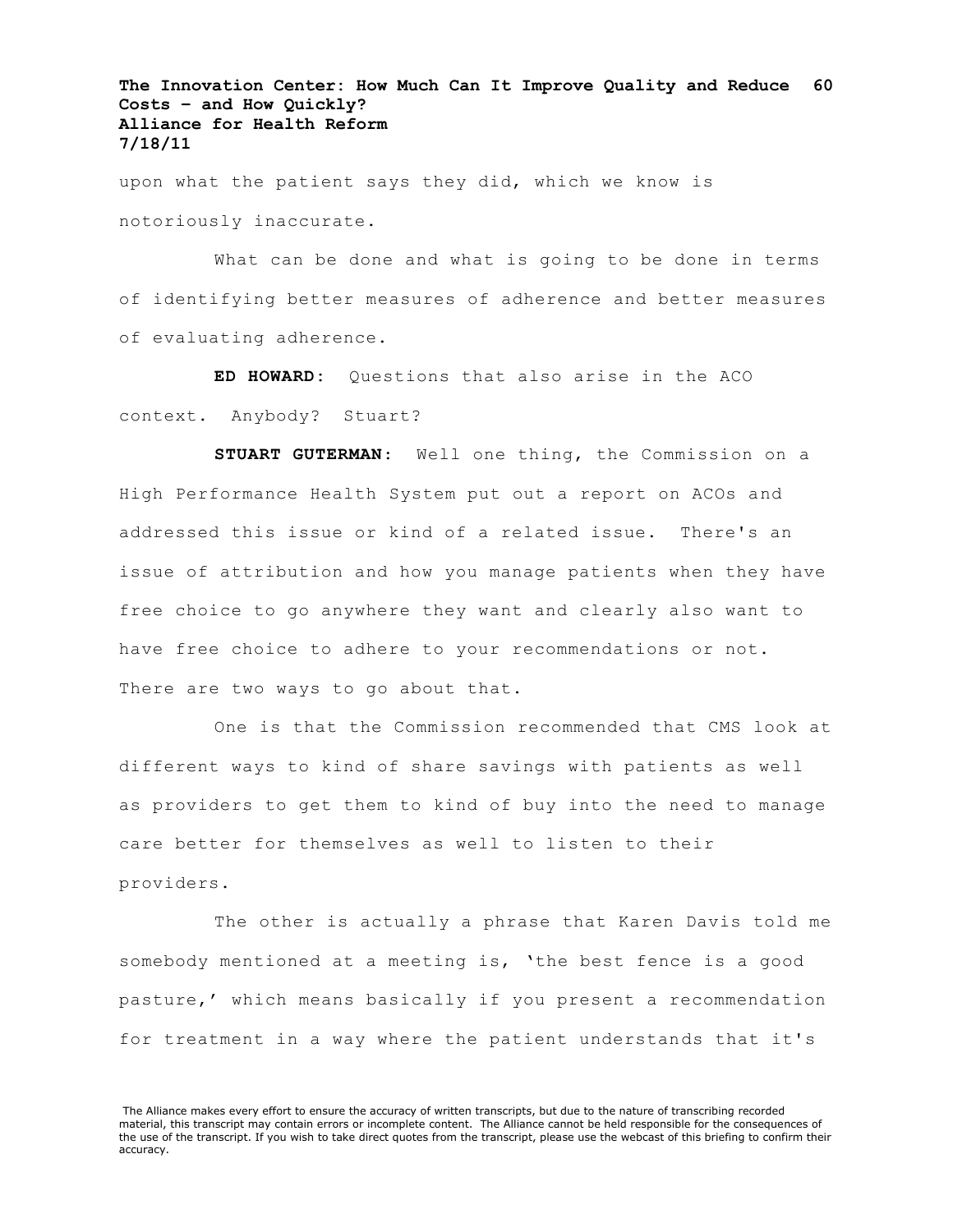the best thing for them, that they're much more likely to adhere to that recommendation.

**MARSHA GOLD**: Just briefly, I mean that's what logic models and theory's of action are about. I mean that patient adherence will be more relevant for some things than others and presumably when thinking it through, if you find out that that's a big part about of whether you're successful then thinking about how you measure that or know what's going on, or will influence it, has to be an important part of how operators think about what they're designing.

So, there's a lot of issues as you get into subunits as to how you get data, how you do that. Fuzzy logic results in garbage, so.

**ED HOWARD:** That's almost as good as the best fence is a good pasture. Paul?

**DR. PAUL WALLACE**: So, I think it's also important to ask whether the intervention that we're asking the patient to adhere to is adhere-able. When you actually look at things through the patient perspective, there's an awful lot of unnatural acts that we expect patients to do, like taking meds four times a day.

So, I think there's a lot of opportunity for innovation to think not only about spread and the nature of the innovation, but also to think about, is this something you

The Alliance makes every effort to ensure the accuracy of written transcripts, but due to the nature of transcribing recorded material, this transcript may contain errors or incomplete content. The Alliance cannot be held responsible for the consequences of the use of the transcript. If you wish to take direct quotes from the transcript, please use the webcast of this briefing to confirm their accuracy.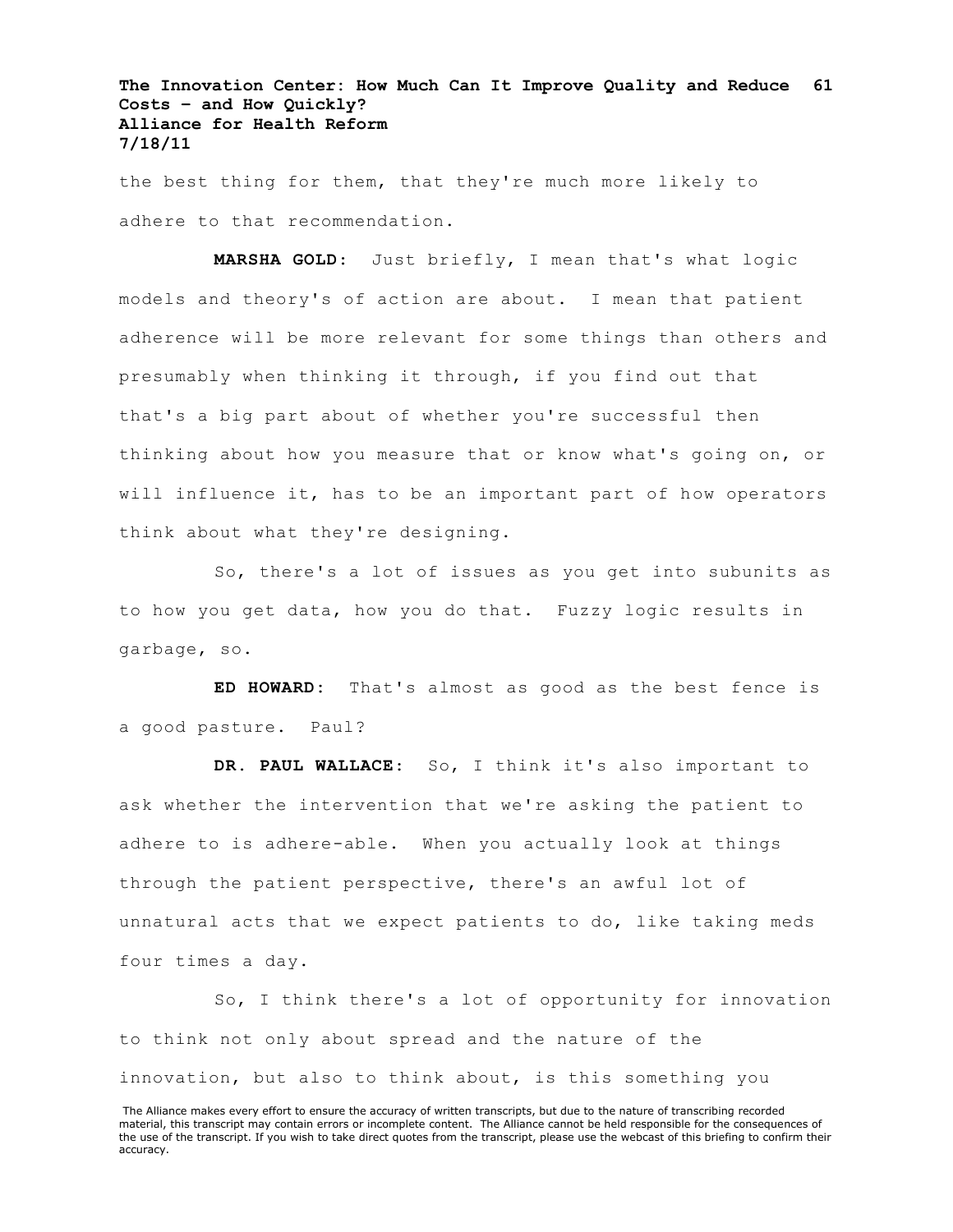could expect a reasonable person to be successful with? I'm not sure that we've put many things to that test frankly.

**ED HOWARD:** Yes, you've been patient.

**NATHAN DANSKEY**: Nathan Danskey, HIV Medicine Association. Medicaid and Medicare pays for a large percentage of conditions, diseases that we do not have to face in the United States, CDC calls them the six winnable battles. Naturally I'm going to talk about HIV is one of them. Medicaid pays for 40-percent of people who have HIV, pays for their care. So I'm wondering what CMMI is doing to focus on any of those winnable battles in the United States, how they're organizing or strategizing around them. If I can aside for Dr. Wallace, there's a study HBTN-052, which mentioned that if we treat people early enough who have HIV, they're 96-percent less likely to infect someone else and it had a P value of .01, that's pretty good. I'll take my answer at my seat so I can take some notes, thank you.

**DR. PAUL WALLACE**: That's a great question. This is one of the great examples I think of where there's incredibly important lessons to be learned from different conditions and the community based response to AIDS and HIV it's been sort of a popular thing to talk about hot spotters and complex populations where we have some models that you can actually have lessons that can be learned or taken to other conditions

The Alliance makes every effort to ensure the accuracy of written transcripts, but due to the nature of transcribing recorded material, this transcript may contain errors or incomplete content. The Alliance cannot be held responsible for the consequences of the use of the transcript. If you wish to take direct quotes from the transcript, please use the webcast of this briefing to confirm their accuracy.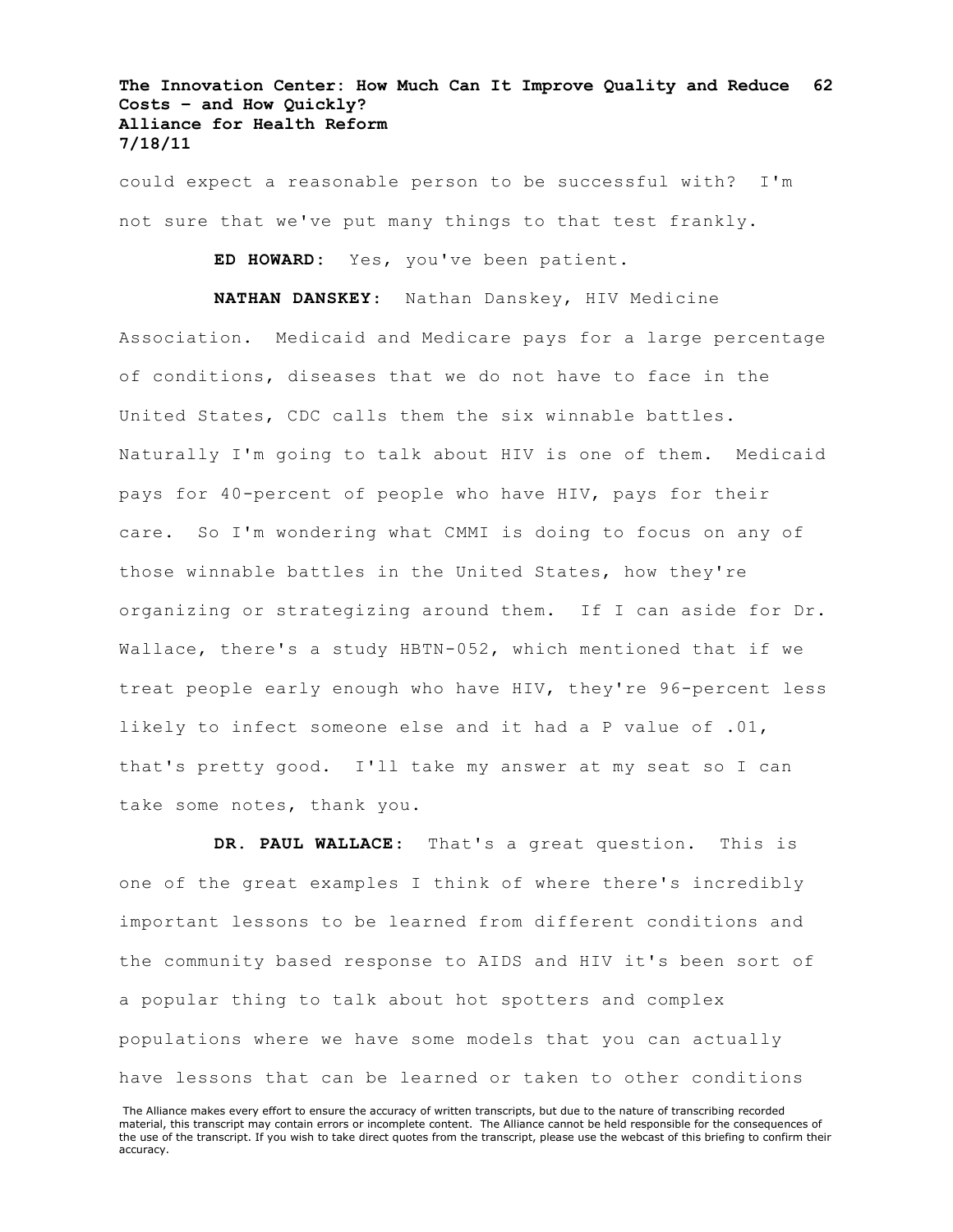that have multiple conditions that relate to them, which HIV often does.

Now in the near term, when I think of what we're doing right now is, we have not launched yet any condition specific initiatives. Rather when you look at what we're doing with the duals, many of those people with HIV are in states which now will have better aligned incentives to do coordinated initiatives with those dual populations.

As we partner with states, looking at their Medicaid populations, similarly we'll have the states and encourage them to come forward and do initiatives with us. Similarly when we look at accountable care organizations, medical homes, we will be holding to account for how they respond to different particular conditions and treatments.

One of the questions that we're wrestling with quite honestly is sequencing how many of our big bets should be population wide versus rifle shot approaches, so to speak, for condition specific and whether that's HIV or cancer or renal failure, etcetera and it's one of the things we're looking at today.

So, I look both at we're doing big bets and looking where we might make more specific bets in the future.

**ED HOWARD:** Okay, speaking of specific, we have a very specific question directed to Dr. Ferris. I will try to

The Alliance makes every effort to ensure the accuracy of written transcripts, but due to the nature of transcribing recorded material, this transcript may contain errors or incomplete content. The Alliance cannot be held responsible for the consequences of the use of the transcript. If you wish to take direct quotes from the transcript, please use the webcast of this briefing to confirm their accuracy.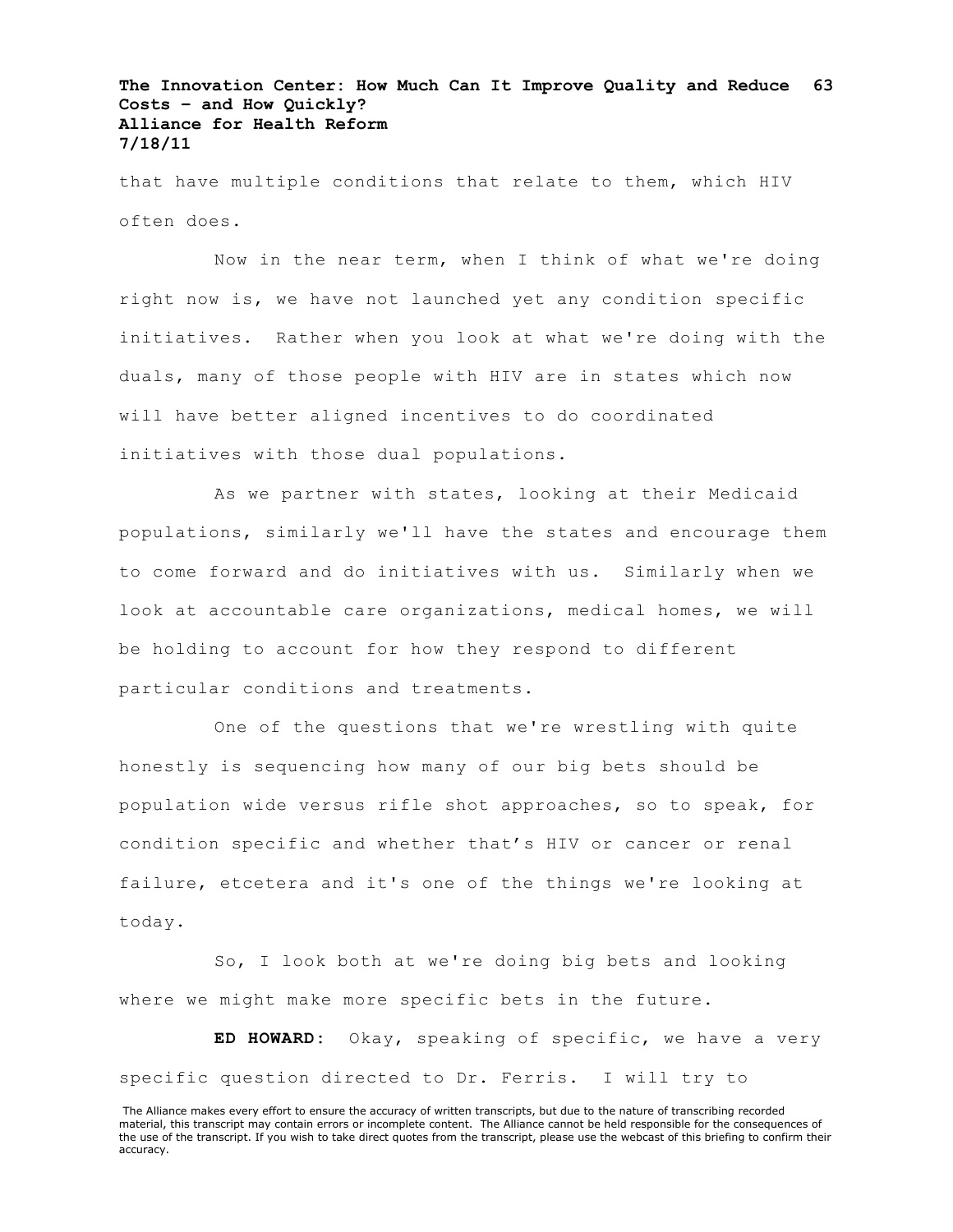translate as I read. For the value based purchasing evaluation score CMS puts a lot of weight on the patient satisfaction measure, 30-percent. Is that too much or have your experiences show that those patient satisfaction incentives work well? Did I translate it well?

**DR. TIM FERRIS:** Yes, I think you translated right. I don't know the answer to that. It's one of those areas where I think the jury is out.

Certainly we are, at my hospital, we're focusing a lot on our HCAP scores, that was the scores that were being referred to here and frankly we found them very difficult to move but the fact that we are focusing on them very intensively is only good news for the patients that we care for.

So, while I could maybe argue, oh it should be 20 percent they're weighted too high. Maybe, but the fact that they're in there is very important and I don't think that I would get in the job of quibbling with what the level of importance is attributed to them financially.

# **ED HOWARD:** Peter?

**PETER LEE:** I'm going to take that as a question also to the Innovation Center, which is regardless of the percentage, this is back to having a common measured framework across all our initiatives, patient experience is going to be a central element of everything we measure. So, we can then

The Alliance makes every effort to ensure the accuracy of written transcripts, but due to the nature of transcribing recorded material, this transcript may contain errors or incomplete content. The Alliance cannot be held responsible for the consequences of the use of the transcript. If you wish to take direct quotes from the transcript, please use the webcast of this briefing to confirm their accuracy.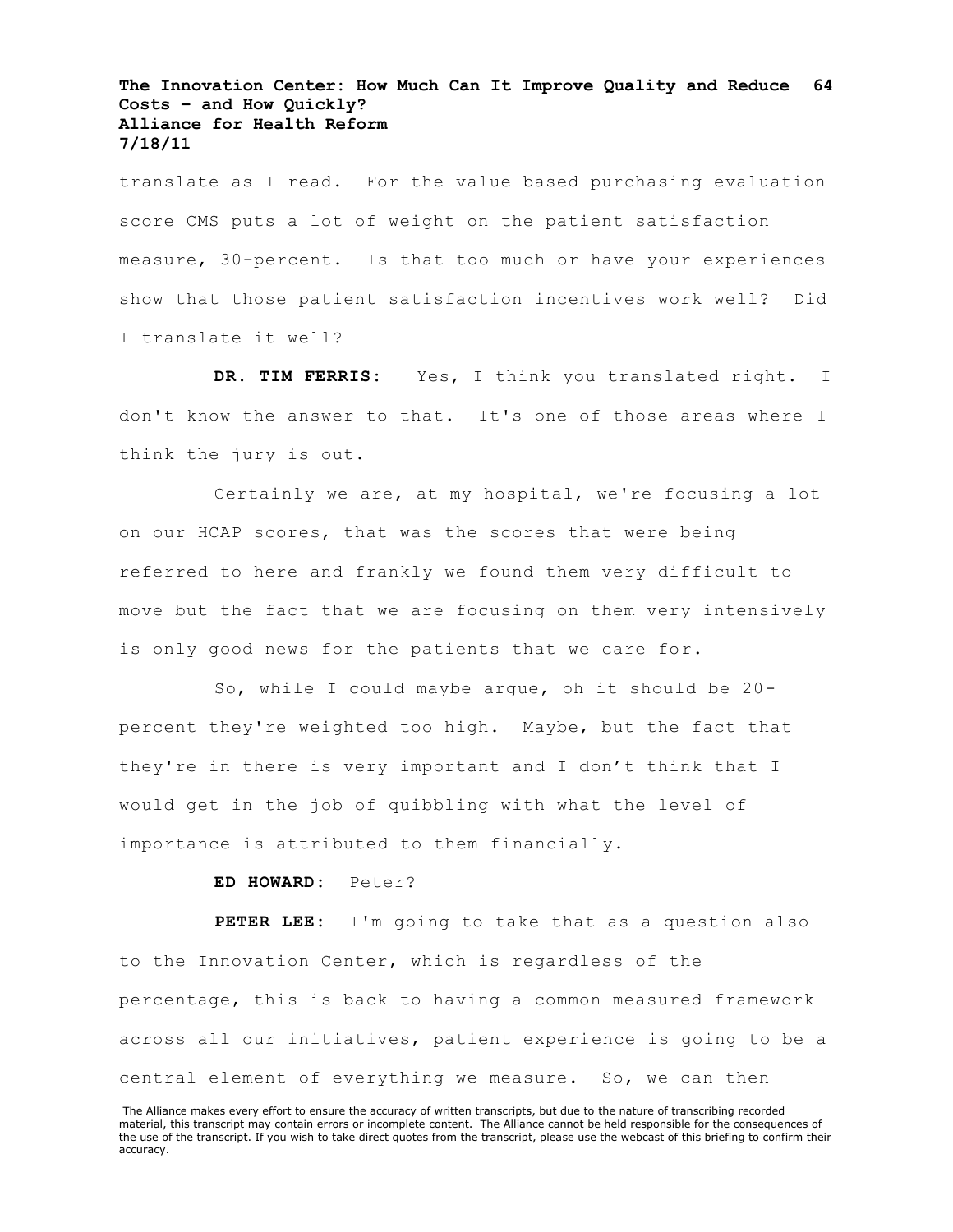quibble is that 30-percent or is it 40-percent, but whether we're talking about initiatives that are about ACOs or medical homes or duals at every single one will have that. It's back to having a common measurement frame from our perspective, a patient experience measurement is absolutely critical.

So where we have a standardized measure set, whether it's clinical and group caps or in HCAPs we're going to look to that and not have one offs but it's going to be certainly a piece that we'll certainly be looking at.

**ED HOWARD:** Go ahead Stu.

**STUART GUTERMAN:** If I can add one comment. We're talking about innovations here today, but there's a challenge to the health care delivery system I think regardless of what innovations or whether any innovations take place and that is to change the way it interacts with patients.

All too often the health care delivery system seems to have the attitude that the patients are there for them as opposed to that they're there for the patients. I think that needs to change regardless of what other innovations we put in place in terms of payment and delivery.

**ED HOWARD:** Yes, go right ahead.

**KATHLEEN SHEEHAN:** Hi, Kathleen Sheehan with the Visiting Nurses Association. There's been a lot of discussion today about hospitals and doctors, but I just wanted to put on

The Alliance makes every effort to ensure the accuracy of written transcripts, but due to the nature of transcribing recorded material, this transcript may contain errors or incomplete content. The Alliance cannot be held responsible for the consequences of the use of the transcript. If you wish to take direct quotes from the transcript, please use the webcast of this briefing to confirm their accuracy.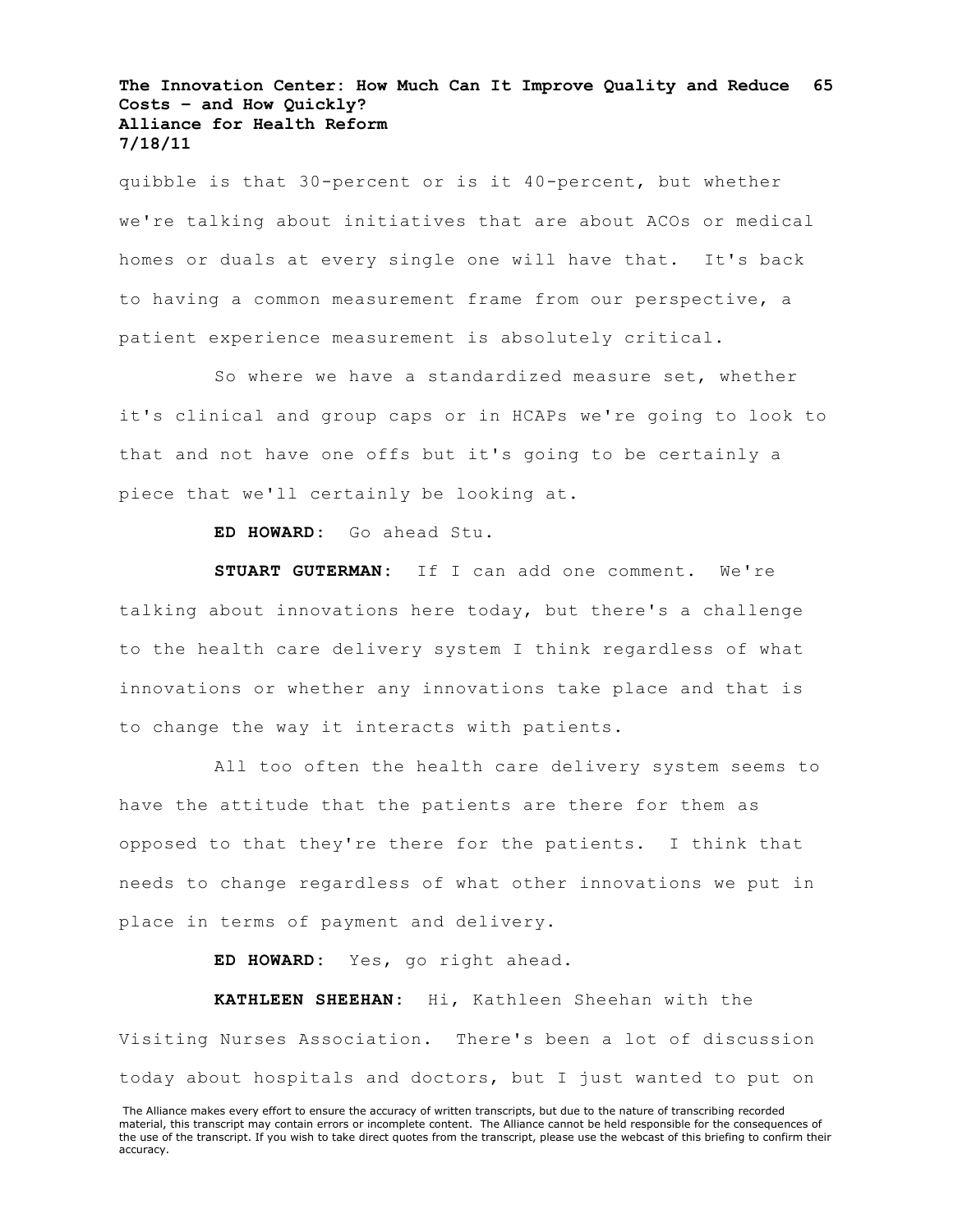your radar home health. If you're discharged from the hospital, you get a discharge note. If you go to see your physician, he gives you orders about what do to, but home health nurses actually go into the home, work with the patient, work with the families and actually do the educational process, involved in helping to people to stay out of institutional care.

Home health agencies, I represent the non-profits, are particularly focused on dual eligible's and chronic care conditions. We haven't seen too much yet coming out of CMMI that would really be focused on home health but both patients and States want to see patients who are able to go home, to be able to go home.

So I guess my question is, how are we going to, as we look at these innovations really look at where home health can be more helpful to patients and to payers with regard to transforming our system?

**ED HOWARD:** Peter?

**PETER LEE:** Thank you for the question. Oh, I didn't mention, but I will mention as one of the initiatives that's part of the Partnership for Patients is sort of a two-track. It's a very significant investment from the Innovation Center in terms of producing hospital required conditions, but an equally large investment under the Affordable Care Act, \$500

The Alliance makes every effort to ensure the accuracy of written transcripts, but due to the nature of transcribing recorded material, this transcript may contain errors or incomplete content. The Alliance cannot be held responsible for the consequences of the use of the transcript. If you wish to take direct quotes from the transcript, please use the webcast of this briefing to confirm their accuracy.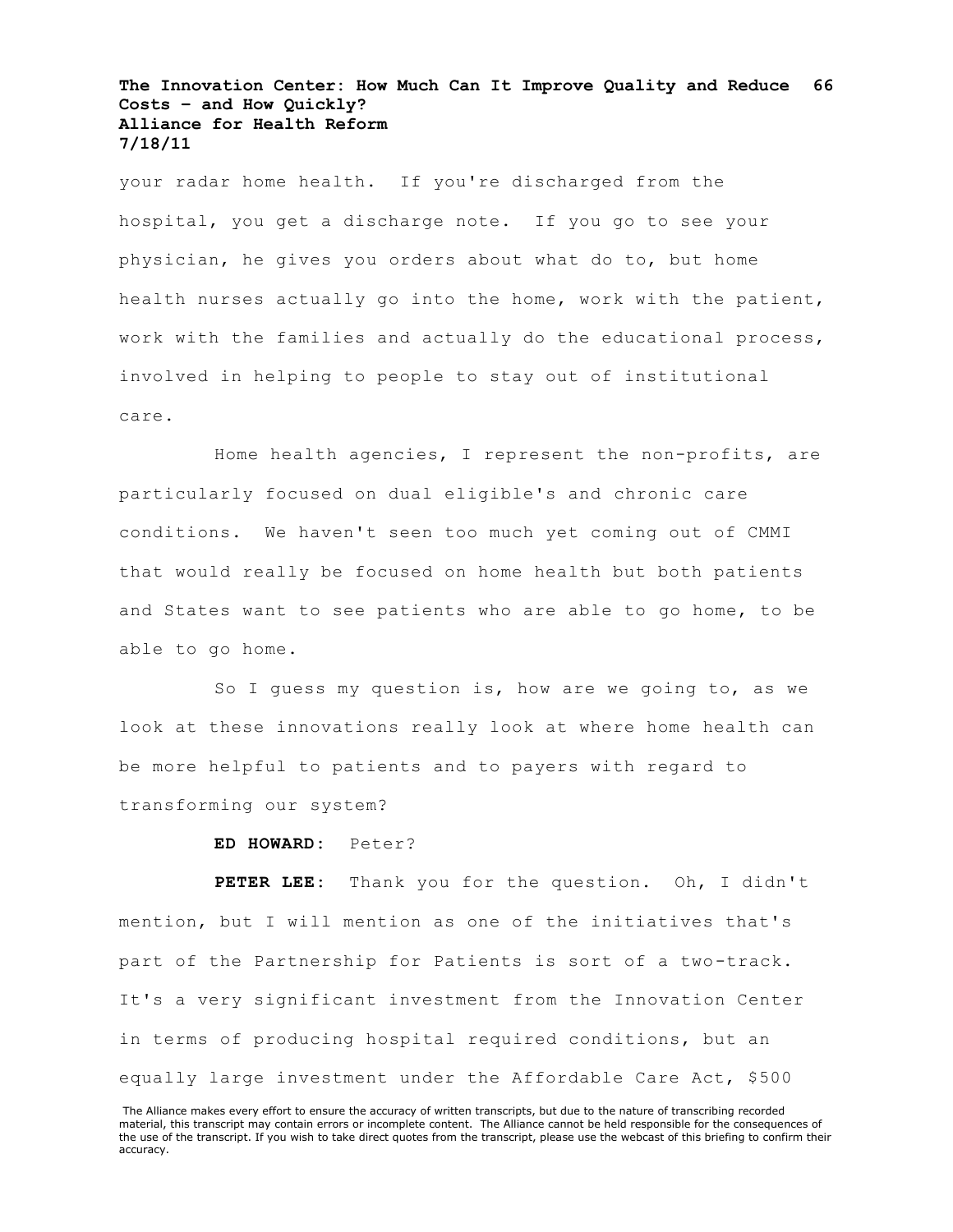million to support better care transitions which is in many ways going to be about how to have better home health. How to have that hand off from exit from hospital to be handed off smoothly to someone going home, so that's a major investment area.

The other place that we're looking at is, how do you build this into other initiatives? So when we think about what does it mean to be an accountable care organization, that's not a place, it's a process of accountability for a population to ensure that people get the right care in the right setting, which is very, very often going to be their homes.

So it's, I think, more initiate that we look at we may have initiatives that are specific to home health, but more importantly when we think about medical homes, accountable care organizations, other initiatives, is how to make sure that right setting starts with the one that is most patient sensitive, which is most often the home.

So we'll certainly be looking at that throughout our initiatives.

**ED HOWARD:** Okay, let me just take a second to remind people we have less than 10 minutes left and I'd like you, as you listen to these last questions and answers to fill out a blue evaluation form and help us make the next briefing even better, if you can imagine that. Yes.

The Alliance makes every effort to ensure the accuracy of written transcripts, but due to the nature of transcribing recorded material, this transcript may contain errors or incomplete content. The Alliance cannot be held responsible for the consequences of the use of the transcript. If you wish to take direct quotes from the transcript, please use the webcast of this briefing to confirm their accuracy.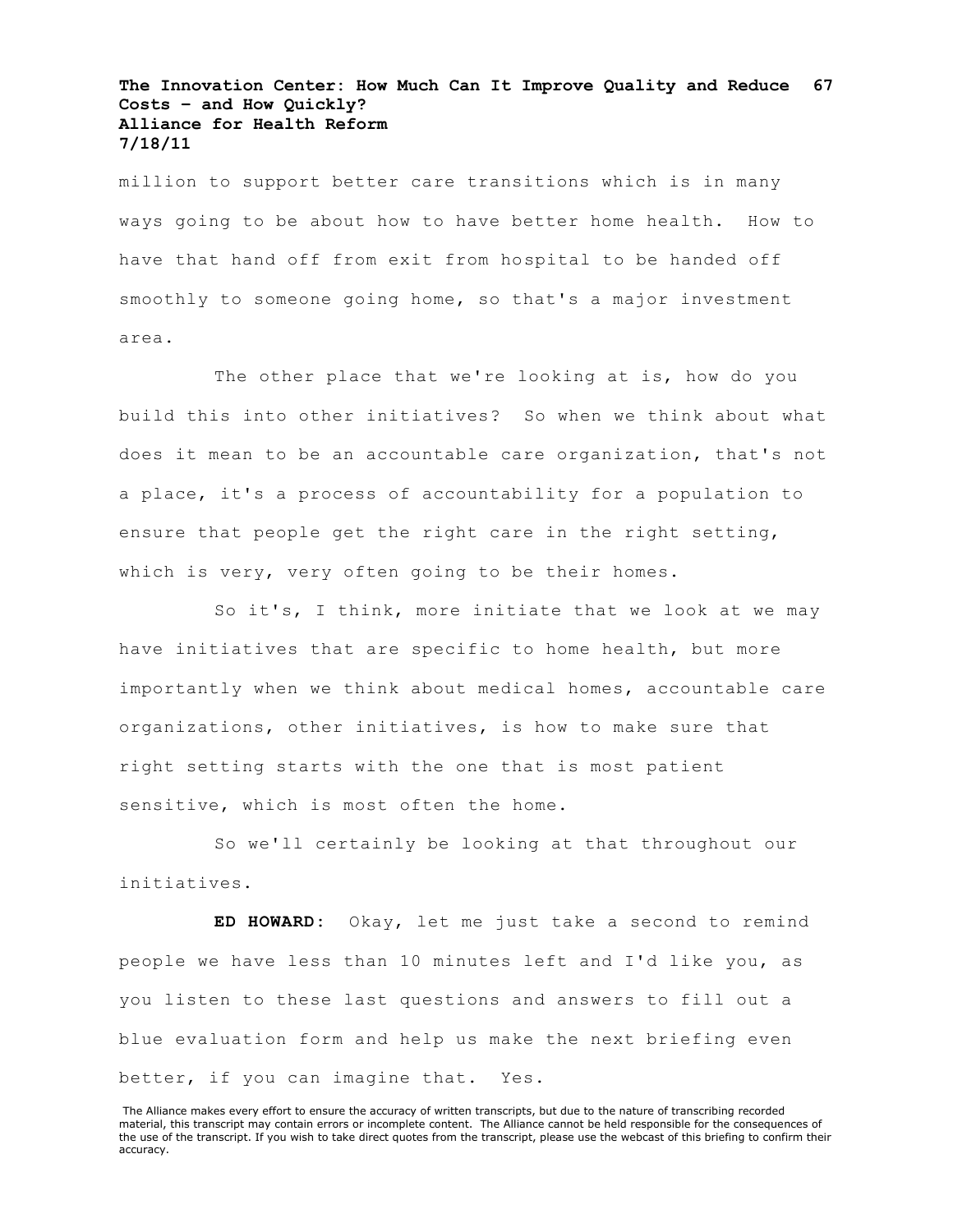**SUZANNE MINTZ**: Suzanne Mintz, National Caregivers Association.

Within the Affordable Care Act, within the Innovation Center, there are actually 15 sections that mention family care givers, five of them relate to measurement. It has been my experience so far that those are, and will continue to fall by the wayside unless somebody champions them.

Family caregivers are providing 80-percent of all the care for persons with chronic illnesses and disabilities, and we, with the patient, are the only people who are currently consistent across all care settings. So, obviously the role of the family care giver in chronic illness care is huge and I'm here to say, I don't want to get a little bit about family care givers that's in ACA lost because of lack of inattention.

**ED HOWARD:** I guess it's worth noting for the record that AARP's new report that quantifies the amount of money represented by that uncompensated care in the hundreds of billions of dollars a year. Now does someone have a comment?

**PETER LEE**: I mean I hear that as a comment not a question. I agree, it's an area that we are centrally concerned about. When I noted our principals about its both patient and family centered care as a core starting point principle, how we look at all our initiatives. It's not a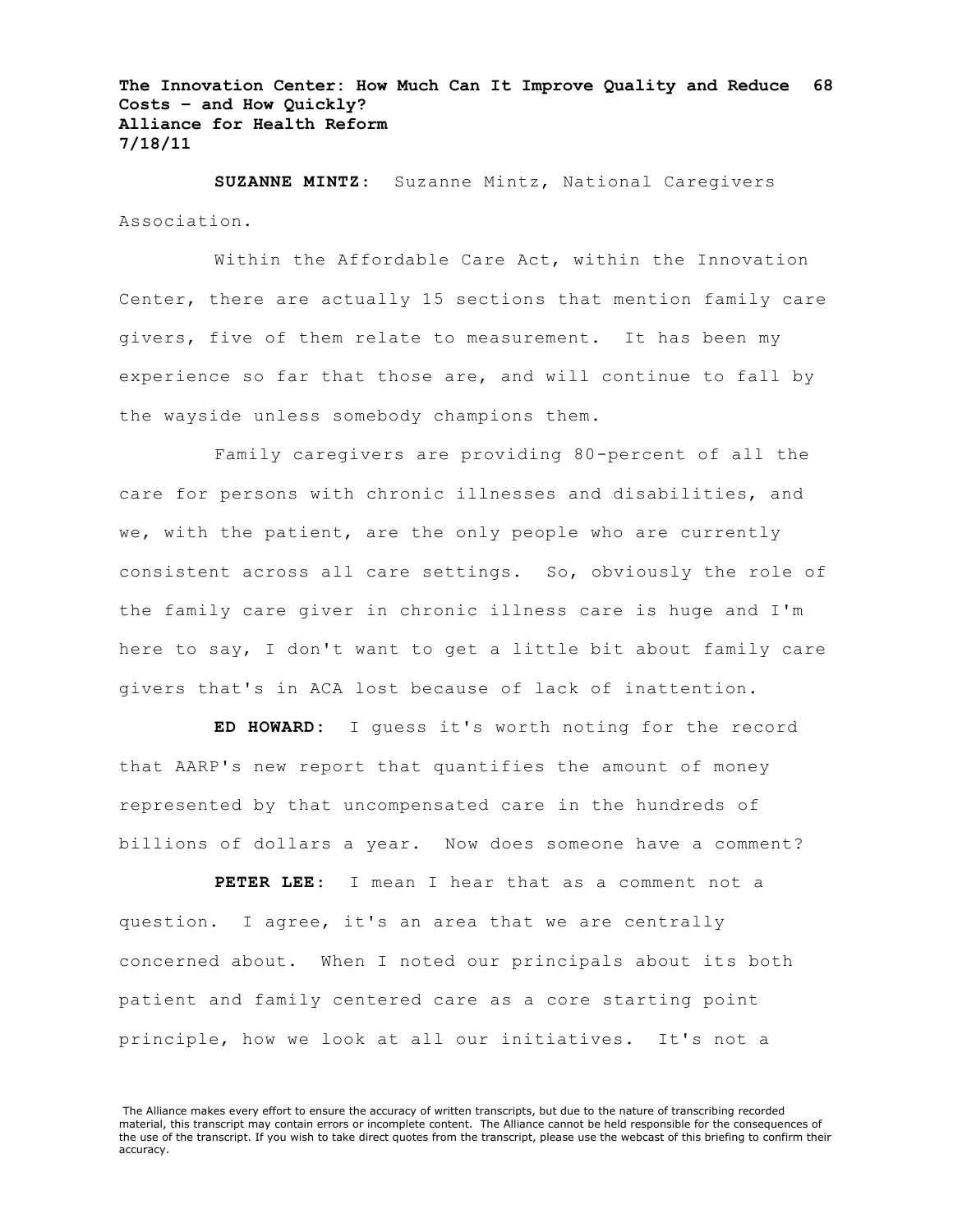sideline, it's really a center point of how we're trying to design our programs.

**SUZANNE MENZ**: Now I understand that it's a center point, what I'm saying is, nobody is championing the inclusion of the family care components into any of the programs, the demos and pilots that are happening. So somebody at CMS, at the Innovation Center, needs to look at that, needs to champion it, so that they are included. There's been a new CAPS for the medical homes, it's all patient and I was told there's just no time for family care givers. I'm saying make it.

PETER LEE: Okay, thank you.

**ED HOWARD:** Tim Ferris has a comment.

**DR. TIM FERRIS:** Well just that both your comment and the last comment when we're innovating around the 20 cells that I put up there, about 10 of them couldn't be successful if either nurses, visiting nurses or family care givers weren't tightly involved in the process.

So in our care coordination demo's, in much of the work that we're doing they're there and there may be an issue of the naming and the calling them out as being there, but we couldn't be successful in what we do in care coordination. More than 50-percent of our interactions with our patients in our care coordination demo are with, not our patients, but our patients care givers. So they're right there at the forefront of any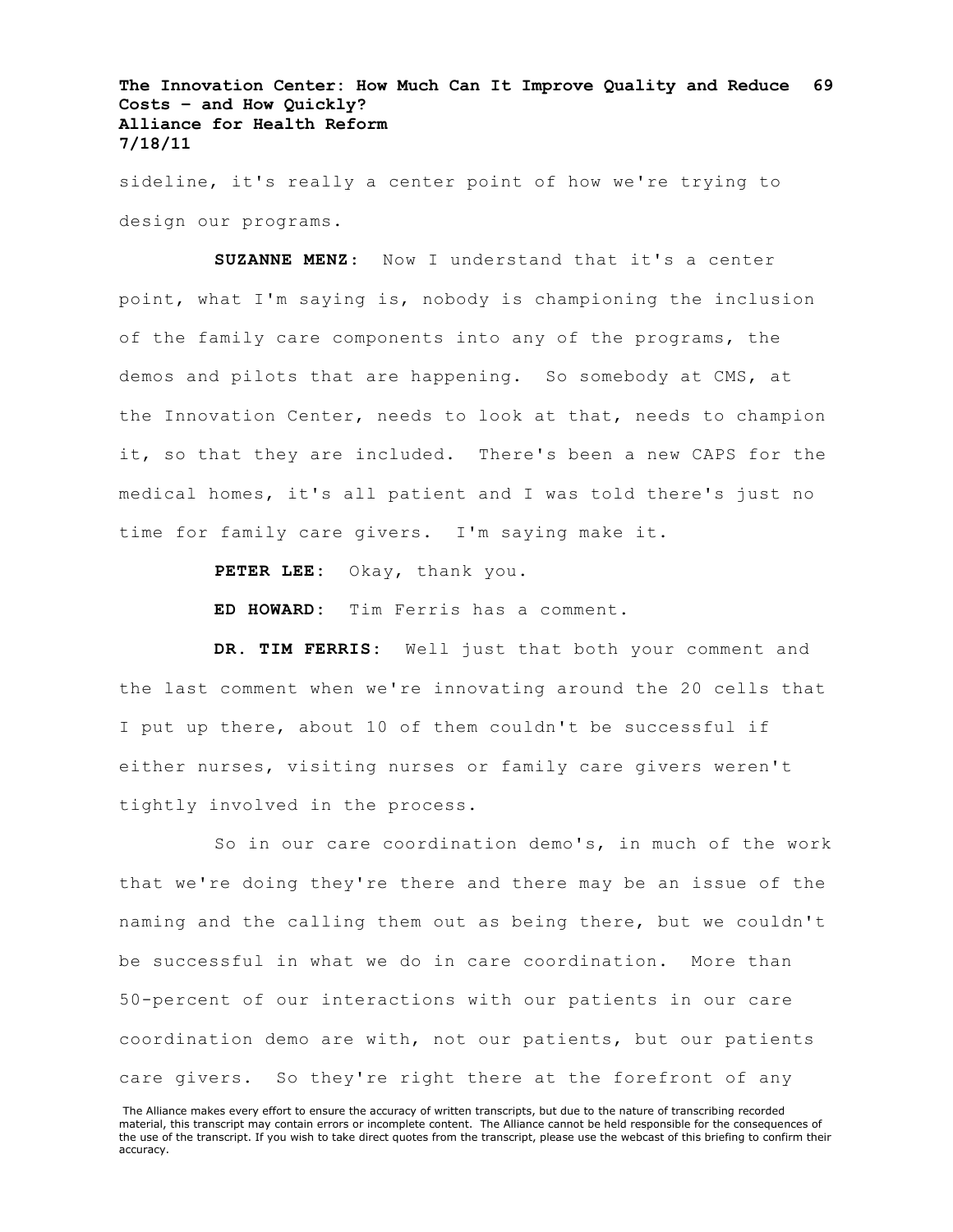innovation that's going to be coordinating care for any one of a number of high risk patients, so thank you.

**ED HOWARD**: We've got a question here, raises an interesting aspect of this discussion; when the appropriate clinical practice is known, for example, the questioner says, radiology benefit management within fee for service Medicare, is it appropriate to mandate practitioner compliance through some sort of prior authorization? Whether this is innovation or not, I'm not quite sure.

**DR. TIM FERRIS**: Well on that note the state of Minnesota I believe, if I have my facts correct, actually did mandate that providers order high cost imaging through a decision support system.

So, there's precedence at least as far as I understand it for this. I think there are certain interventions that have been shown repeatedly and wide-spread and therefore start to become, from a policy perspective, where one would look at all of one's levers. I think mandating something is a lever that you want to restrict for circumstances where you know that the benefits dramatically outweigh the risks and specifically the costs.

In the case of much of the HITECH Act and other legislative efforts, the place of incentives before going to regulation. So just how we do it in my hospital, we generally

The Alliance makes every effort to ensure the accuracy of written transcripts, but due to the nature of transcribing recorded material, this transcript may contain errors or incomplete content. The Alliance cannot be held responsible for the consequences of the use of the transcript. If you wish to take direct quotes from the transcript, please use the webcast of this briefing to confirm their accuracy.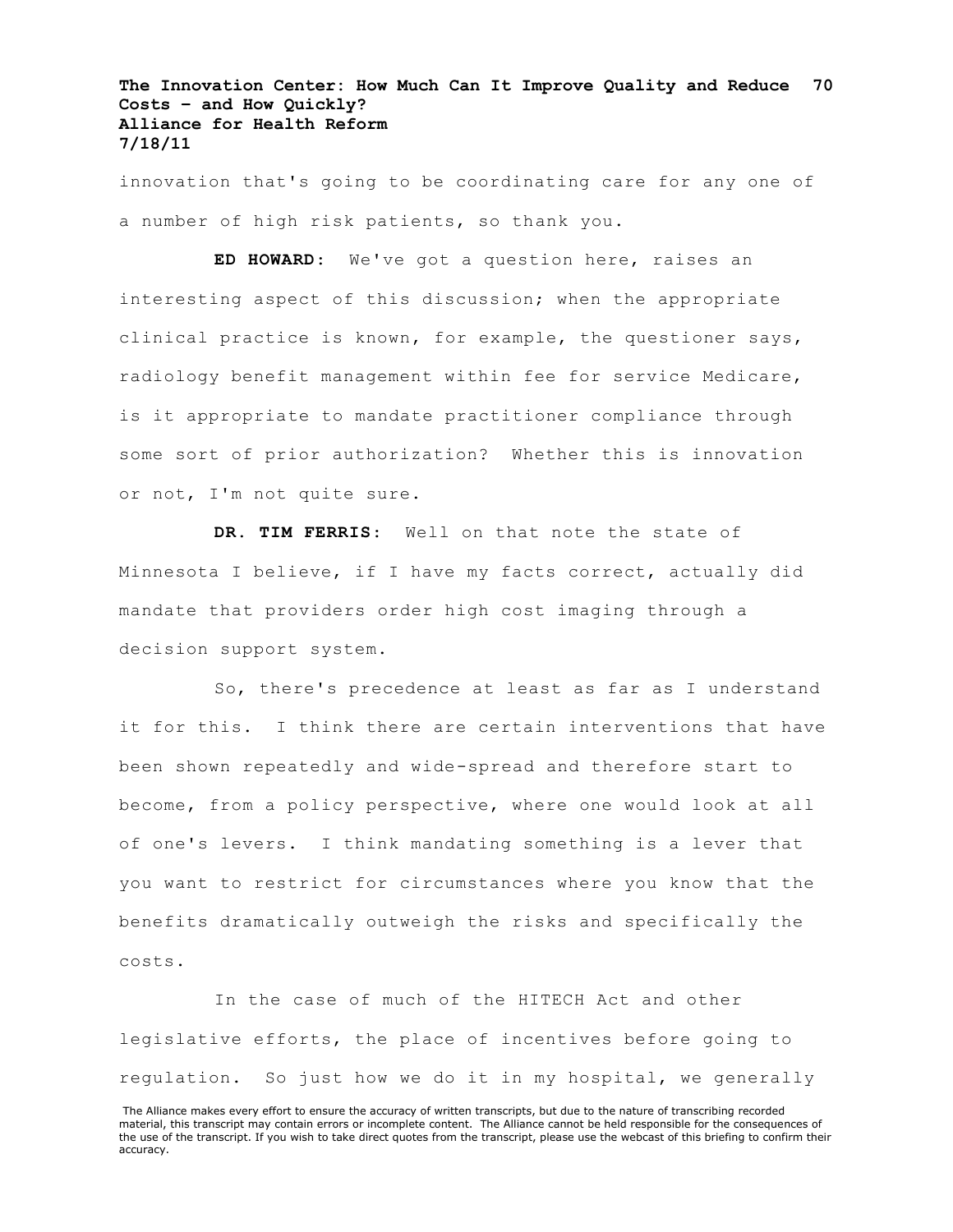incent the doctors to adopt something. We get them 80-percent adopted roughly and then we mandate it, so that we get over the hurdles of adoption.

So I consider mandating something generally on a just managing change basis, something that you do for the last 10 or 20-percent, rather than something that you do out of the gate for both political and just change management issues.

**ED HOWARD**: Marsha and then Paul.

**MARSHA GOLD:** Yes, if I can just. I think there's a real dilemma that CMS has that I think policy makers can help. Obviously there are a lot of things we don't have that strong evidence and then it's hard to tell, but then sometimes we have strong evidence and what can or should the government do to tell providers how to practice?

If it doesn't do anything with evidence then it may not be encouraging efficient care, and I like your way of putting it. What do you do first? You use incentives, you use mandates as a last cause, but sometimes people have tried to do the right thing and the press is all over it. You're denying X person their right to Y and this is a bad thing.

I think there's a dialogue that has to go on with the American people that the policy makers and the Congressional people need to support, which unfortunately I think neither party does often enough. Which is, what should we do, what

The Alliance makes every effort to ensure the accuracy of written transcripts, but due to the nature of transcribing recorded material, this transcript may contain errors or incomplete content. The Alliance cannot be held responsible for the consequences of the use of the transcript. If you wish to take direct quotes from the transcript, please use the webcast of this briefing to confirm their accuracy.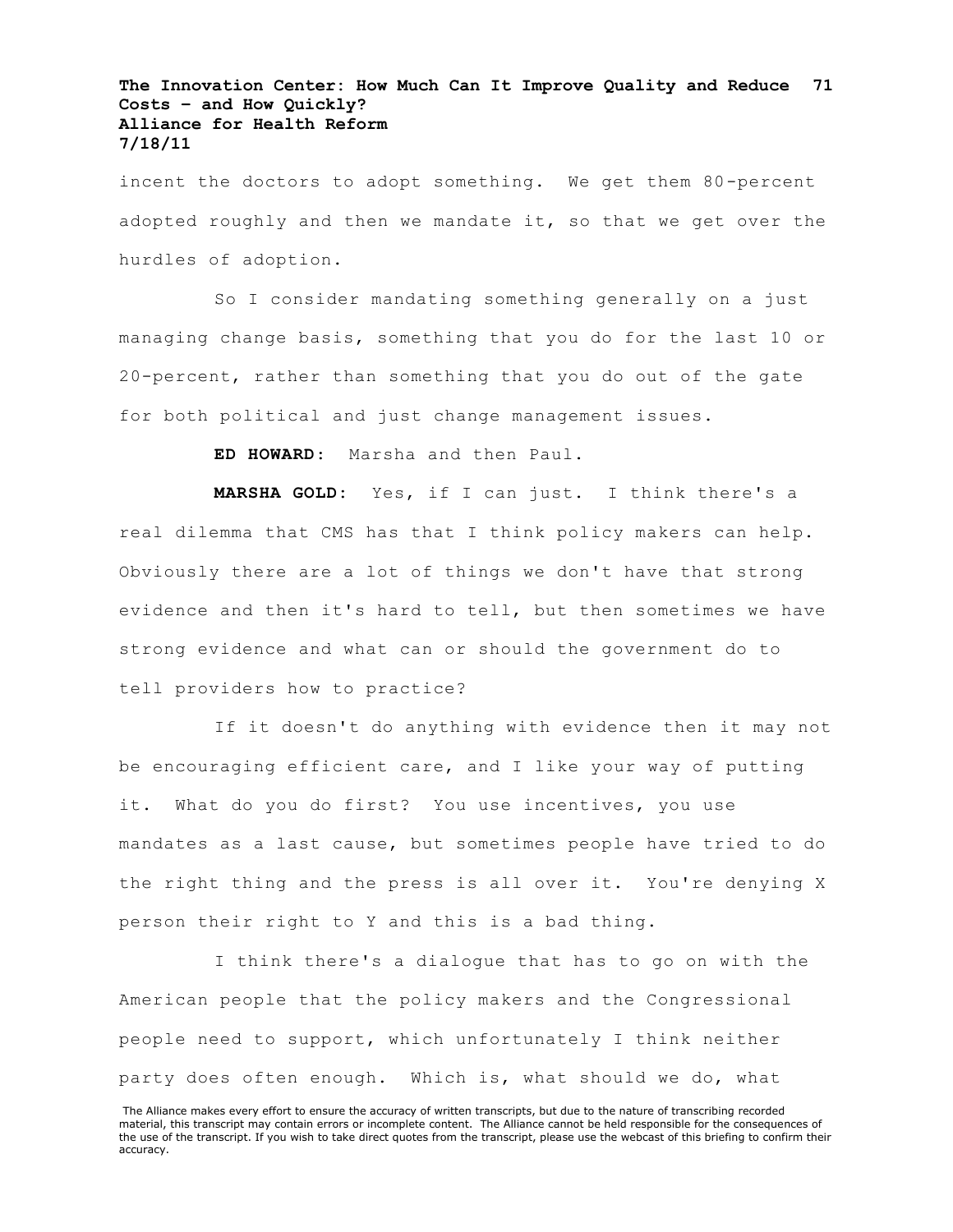shouldn't we do? Don't always assume more is better. We have to figure out how to figure out how to be more judicious yet help people.

It becomes very difficult for the government to figure out how to use the knowledge that we have and my sense is that until we get better about talking about these things, in a rational way that takes everyone's judgments into account, it's going to be hard to use some of the evidence that we have.

# **ED HOWARD:** Paul?

**DR. PAUL WALLACE:** One way I would think about it is, that if you think of a continuum where something is safe, something is risky and something is reckless, that we want to restrict the use of mandates to things that we as a society judge are reckless. We want to think about in areas of risk, how can we manage it using other tools.

It doesn't mean that will work every time but I think we have to be very cautious in how we jump ahead and I think we also have to be very cautious about assuming that if a mandate works in one situation, we should more broadly apply it. Because the opportunity cost is, we won't do more things that are creative and scalable.

So I think that mandates probably do have a place in the portfolio but we ought to be very careful about how we use them.

The Alliance makes every effort to ensure the accuracy of written transcripts, but due to the nature of transcribing recorded material, this transcript may contain errors or incomplete content. The Alliance cannot be held responsible for the consequences of the use of the transcript. If you wish to take direct quotes from the transcript, please use the webcast of this briefing to confirm their accuracy.